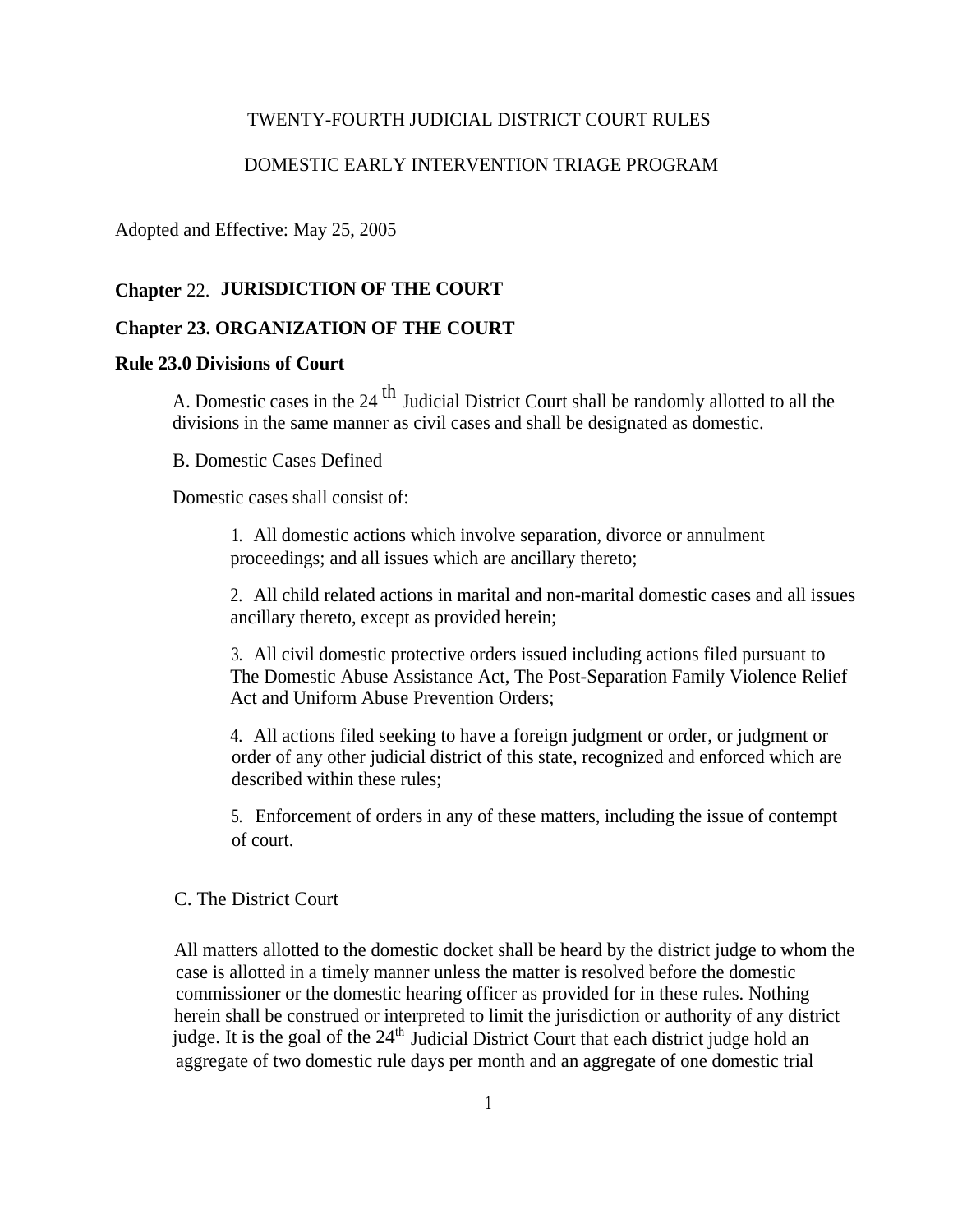week per month. The domestic docket may be commingled with other dockets.

Emancipations and annulment proceedings shall be heard exclusively by the district court. These matters are excluded from the jurisdiction of the domestic commissioners and domestic hearing officers.

#### D. Domestic Commissioners

1. Appointment of Domestic Commissioners

The position of domestic commissioner for the  $24<sup>th</sup>$  Judicial District Court, pursuant to La. R.S. 13:717, which shall consist of one or two domestic commissioners to hear matters as set forth herein, has been established.

2. Purpose:

The domestic commissioner position has been created to facilitate an expedited process for the handling of domestic matters.

- 3. The Powers and Responsibilities of the Domestic Commissioner
	- a. Administer oaths and affirmations.

b. Conduct domestic abuse hearings including actions filed pursuant to the Domestic Abuse Assistance Act, the Post Separation Family Violence Relief Act, and Uniform Abuse Prevention Orders.

c. In cases where domestic abuse issues are pending, or where there has been a finding of domestic abuse, the domestic commissioner will address the issues normally heard by the domestic hearing officer with objections therefrom made to the district court as set forth in  $24<sup>th</sup>$  J.D.C. Domestic Rule 24.0 (A).

d. Hear ex parte applications for immediate temporary/provisional custody and visitation rights which are pled under one of the following statutes:

- i. La. R.S. 46:2131 et seq., Domestic Abuse Assistance Act;
- ii. La. R. S. 9:361, 363, 364 Post Separation Family Violence Relief Act;
- iii. La. R.S. 9:372;
- iv. La. C.C.P. Art. 3601 et seq.;
- v. La. C.C.P. Art. 3945.

e. Hear objections to recommendations from the hearing officer on stand alone non-support matters (allegations of back due child support which have previously been set when there is no motion to modify child support pending.)

f. Hear disputes concerning discovery and issuance of subpoenas.

g. Following a domestic hearing officer conference sign the interim judgment of the court ordering the implementation of the hearing officer recommendations pending filing of objections and a hearing before the district court.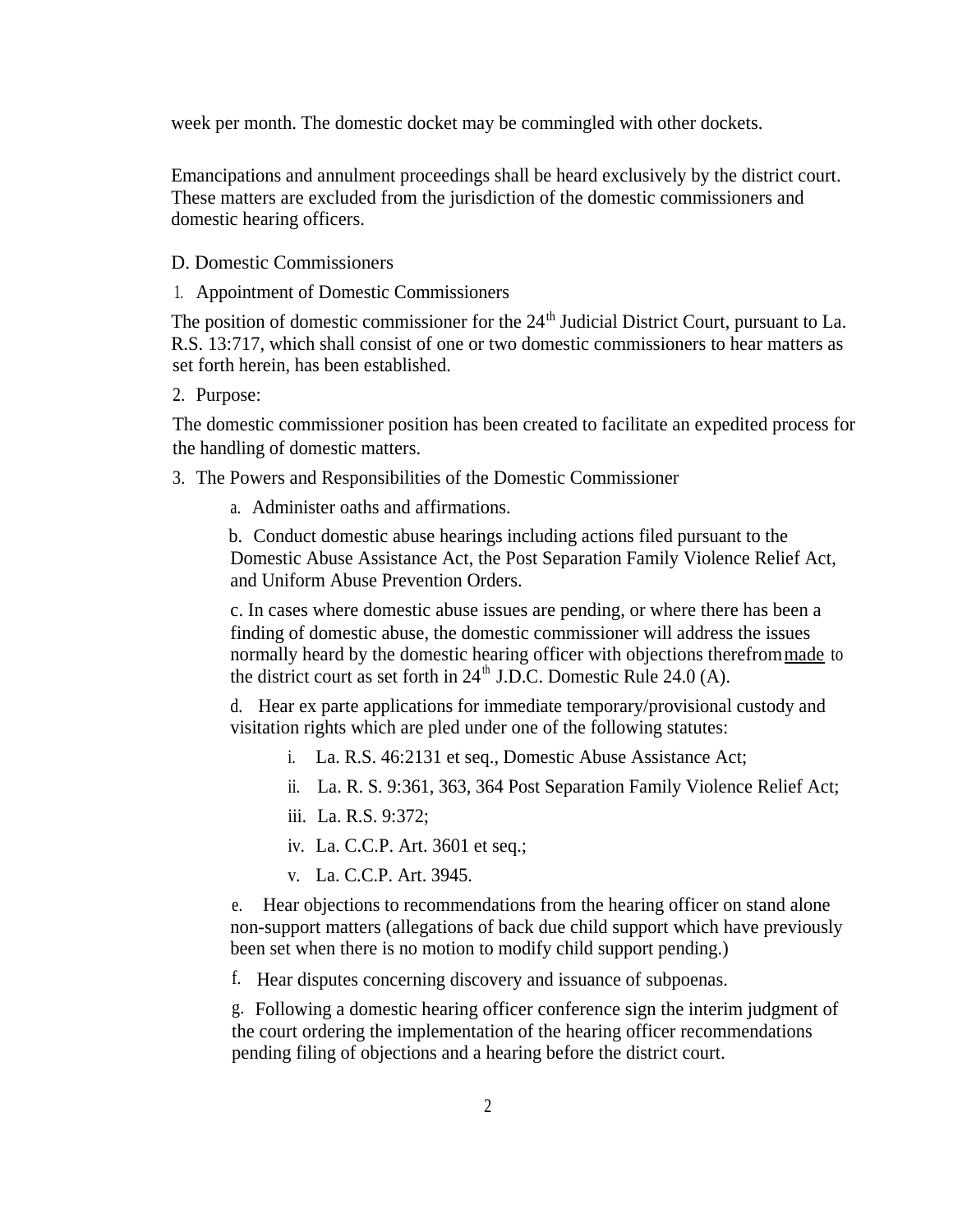h. Render consent judgments under La. C.C. Art. 3071 and uncontested judgments.

i. Render and sign judgments and orders confirming default judgments in accordance with the general provisions of law.

j. Grant uncontested divorces under La. C.C. Arts. 102 and 103, or pursuant to R.S. 9:307.

k. Hear exceptions and motions for extension of time.

1. Act as duty domestic commissioner, from 9:00 a.m. to 4:30 p.m. with one and one-half  $(1/2)$  hours for lunch, to address issues of immediate danger on an emergency basis when the domestic commissioner to whom a case has been allotted is unavailable and the issue relates to matters within the powers and responsibilities of the domestic commissioner.

m. Fine and punish for contempt of court in the same manner as a district court judge, as set forth in La. C.C.P. Arts. 221 through 227, when the allegedly contumacious conduct relates to a matter within the powers and responsibilities of the domestic commissioner, including finding of contempt before a hearing officer, as set forth herein.

n. Sign all orders pertaining to the duties enumerated above.

4. Limited Powers

*Pursuant to La. R.S. 13:717(F)* the powers of the domestic commissioner are limited to those specifically enumerated herein. Nothing herein shall diminish the powers of the district court.

5. Signing of Orders

The commissioner shall be available, from 9:00 a.m. to 4:30 p.m. with one and one-half  $(1<sup>1</sup>/2)$  hours for lunch, for the signing of all orders allowed under these powers.

- E. Domestic Hearing Officers
- 1. Appointment of Domestic Hearing Officers

There is hereby established the position of domestic hearing officer for the 24' h Judicial District Court pursuant to La. R.S. 46:236.5. There shall be one or more domestic hearing officers to hear matters as set forth herein. The domestic hearing officers shall be appointed by the  $24<sup>th</sup>$  Judicial District Court en bane and serve at the pleasure of the court.

2. Qualifications

a. The domestic hearing officer shall be a full-time or part-time employee of the court and shall be a member in good standing of the Louisiana State Bar Association who has practiced law for a minimum of five (5) years in a practice in which at least fifty (50%) percent of his or her case load involves domestic cases. This qualification does not apply to presently appointed hearing officers.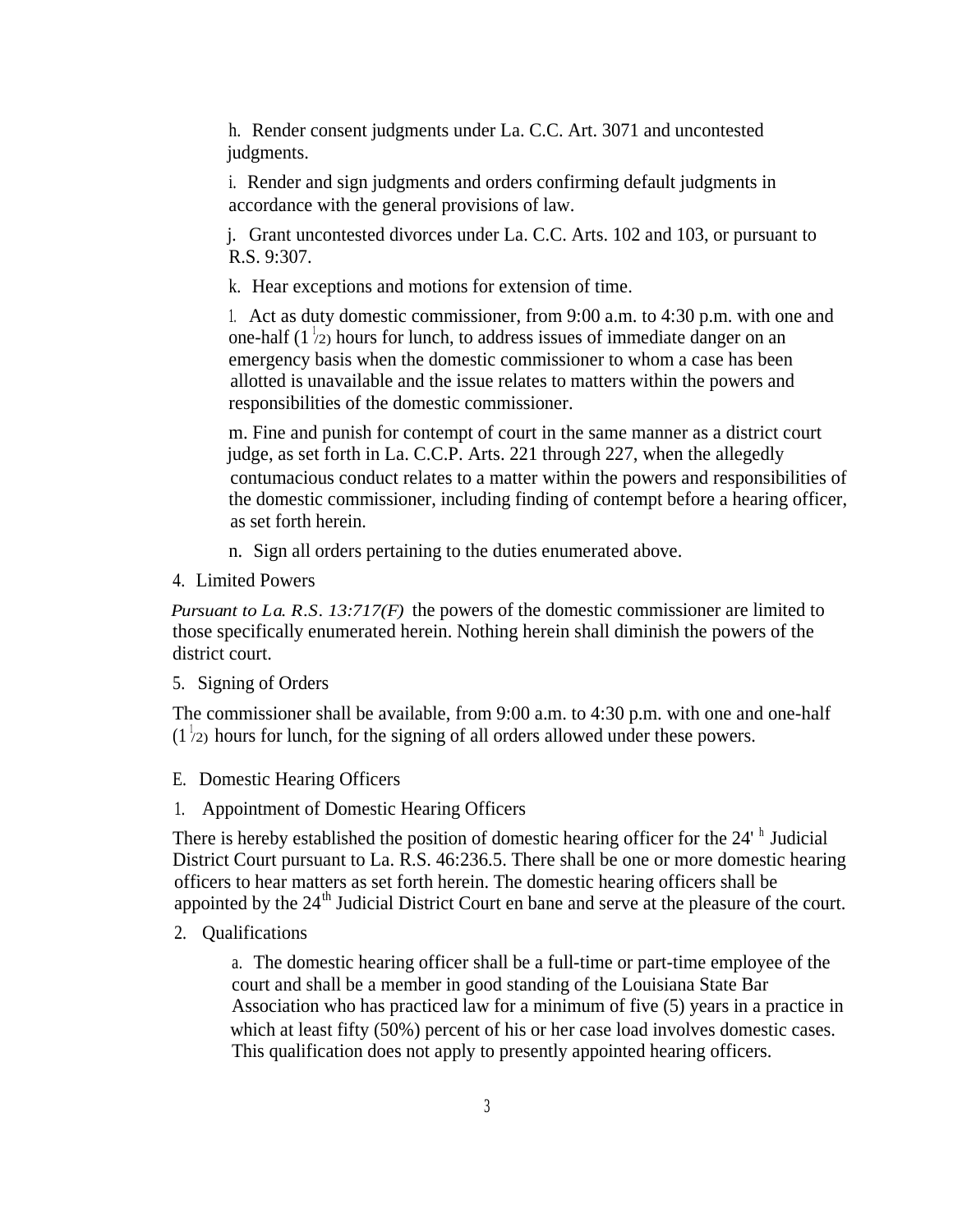b. The domestic hearing officers shall be prohibited from appearing or practicing before the 24<sup>th</sup> Judicial District Court or the Jefferson Parish Juvenile Court. Domestic hearing officers shall additionally be prohibited from handling any domestic law or domestic abuse matters in the State of Louisiana. This prohibition shall not be construed to create a conflict of interest within the meaning of the Rules of Professional Responsibility for a law firm in which a domestic hearing officer may be a member, partner or associate.

c. Other than the restrictions listed in (b) above, the domestic hearing officers shall be allowed to practice law, but such practice shall not interfere with their job duties and responsibilities as domestic hearing officer. Full time hearing officers are paid for seven (7) hours of work per day.

3. Compensation

The court en banc shall fix the salary or salaries of the hearing officers and any other personnel hired or employed to implement this procedure.

4. Purpose

The domestic hearing officer position is created to facilitate an expedited process, for the handling of domestic matters including divorce and all issues ancillary to a divorce proceeding pursuant to La. R.S. 46:236.5.

5. Powers and Responsibilities

a. The domestic hearing officers shall have authority to perform and shall perform any and all duties assigned by the court en banc which are consistent with La. R.S. 46:236.5 (C) (1) (2) (3) (4) and (5).

b. The domestic hearing officer shall act as a finder of fact and shall hear and make written recommendations to the court concerning any domestic matters, including but not limited to the following:

1. All issues which are ancillary to a domestic proceeding, including but not limited to:

a. use and occupancy of movables and immovables;

b. establishment, modification and method of collection of spousal support;

c. injunctive relief, except pursuant to La. R.S. 9:361 and 9:372 where there is an allegation of domestic abuse, fear for safety or imminent danger, La. C.C.P. Art. 3601 et seq., La. R.S. 46:2131, et seq., or La. R.S. 13:4248, or any motion to modify or dissolve an existing Louisiana Uniform Abuse Prevention Order;

d. community property;

2. All child related actions in marital and non-marital cases, except issues concerning emancipation of minor children, domestic abuse and non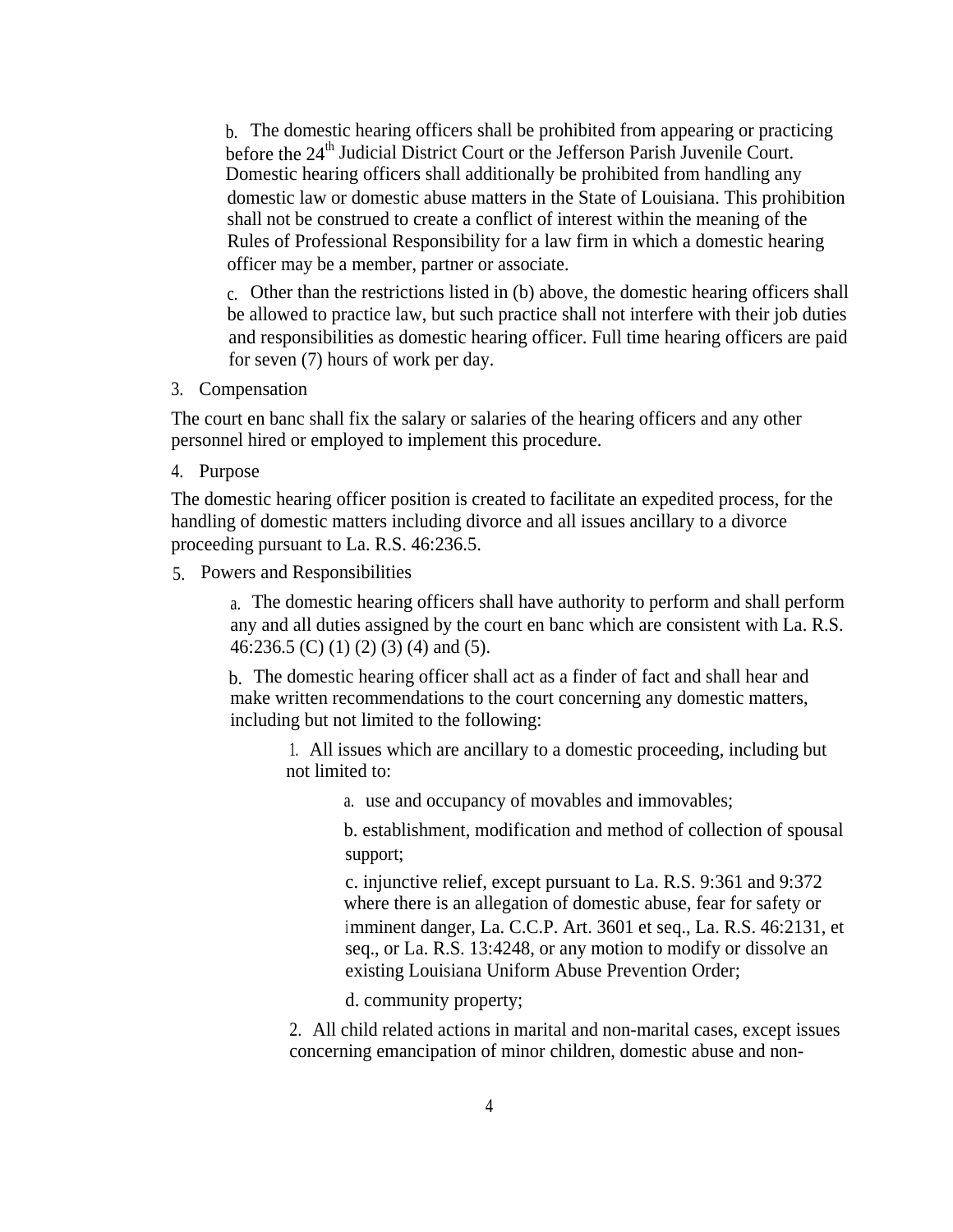emergency UCCJA, including but not limited to:

a. establishment, modification and method of collection of child support;

b. hear all stand alone non-support matters (allegations of back due child support which have previously been set when there is no motion to modify child support pending.)

c. establishment, modification and enforcement of child custody and visitation;

d. contested and uncontested paternity issues;

3. Contempt;

4. In cases in which a domestic abuse issue is pending or in which there has been a finding of domestic abuse, the defendant or adjudicated abuser may not appear before the domestic hearing officer during the period in which the abuse petition is pending or the protective order is in effect. In those cases the domestic commissioner will address the issues normally heard by the domestic hearing officer pursuant to Rule 23.0 (D) (3) (b).

c. In connection with his or her powers and responsibilities the hearing officer may:

- 1. Administer oaths and affirmations;
- 2. Compel the attendance of witnesses and issue subpoenas;

3. Recommend blood and tissue tests for the determination of paternity in accordance with R.S. 9:396 et seq.;

4. Recommend the referral of parties to mediation, medical and psychological evaluation, and drug testing in accordance with R.S. 9:306 and 331 et seq., and make recommendations regarding the referral of parties to counseling and substance abuse treatment;

5. Recommend the appointment of special masters, accountants, other financial experts, real estate agents, appraisers of movables and immovables and other experts as deemed necessary;

6. Hear and make recommendations on default orders or rules to show cause, if the absent party does not respond to notice;

7. Hear and make recommendations on the punishment by the commissioner or court for constructive contempt of an order of the court, commissioner, or hearing officer;

8. Issue bench warrants for the failure to respond to summons, or appear at hearings, or produce documents; as ordered by the hearing officer;

9. Prepare a suggested scheduling order where appropriate;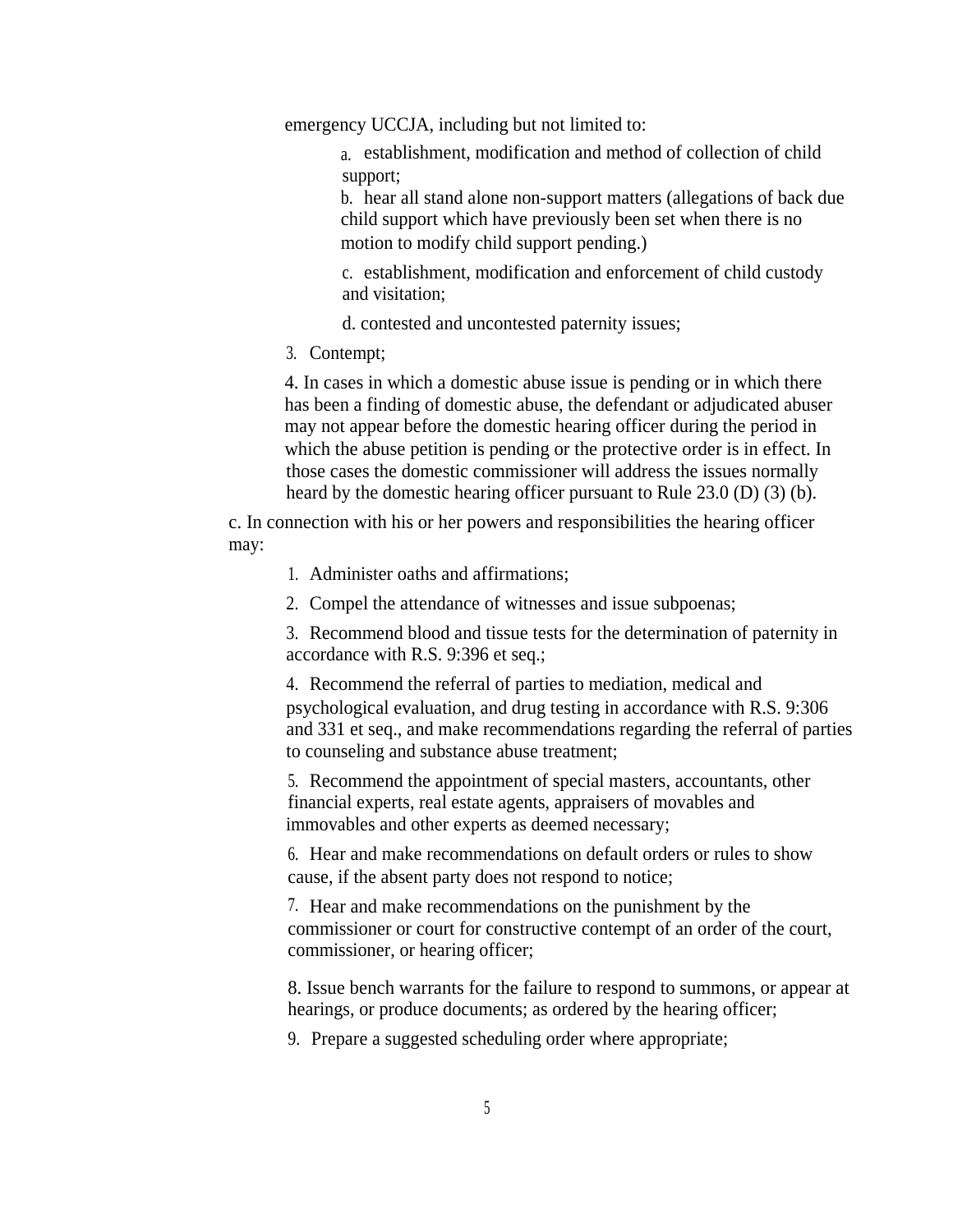10. Accept voluntary acknowledgments of support liabilities and stipulated agreements setting forth the amount of support to be paid;

11. Sign and issue all rules nisi, orders to appear and show cause, and other orders necessary to the performance of the duties of the office;

12. Prepare consent judgments, where appropriate, following the domestic hearing officer conference for immediate signature by all parties and the domestic commissioner;

13. Schedule additional conferences, hearings, rule dates as necessary.

#### **CHAPTER 24. SCHEDULING HEARINGS AND TRIALS; ORDER OF BUSINESS**

#### **Rule 24.0 Scheduling Hearings; Scheduling Trials**

A. Hearing or Trial Date before the District Court

1. The District Court

All domestic matters shall be heard by the district judge to whom the case is allotted in a timely manner, unless the matter is resolved before the domestic commissioner or the domestic hearing officer as provided for in these rules.

a. Objections to Orders. A party shall have three (3) days from the receipt of the order, ruling, or judgment of the domestic commissioner to file a written objection to said order, ruling or judgment. Thereafter, the order, ruling or judgment of the domestic commissioner shall become the order, ruling or judgment of the court pursuant to La. R.S. 13:717.

> 1. Rendition of the judgment in open court constitutes notice to all parties present. La. C.C.P. Art. 1914.

2. If neither a party nor counsel is present, the objection shall be filed within three (3) days of receipt of the judgment or order. Notice of the signing of the judgment or order shall be reduced to writing, filed in the record, and mailed in conformity of La. R. S. 13:717.

b. At the time an objection from an order, ruling, or judgment of the domestic commissioner is filed, the clerk of court shall endeavor to set a hearing or trial date on the docket of the district judge to whom the case was allotted within not less than thirty (30) nor more than thirty-five (35) days where an earlier date is not required by law, or these rules. When the matter was previously set on the district court's docket upon filing of the original pleading in question, the objection shall be heard on the district court's docket as originally set.

In the case of an emergency, the district judge to whom the case was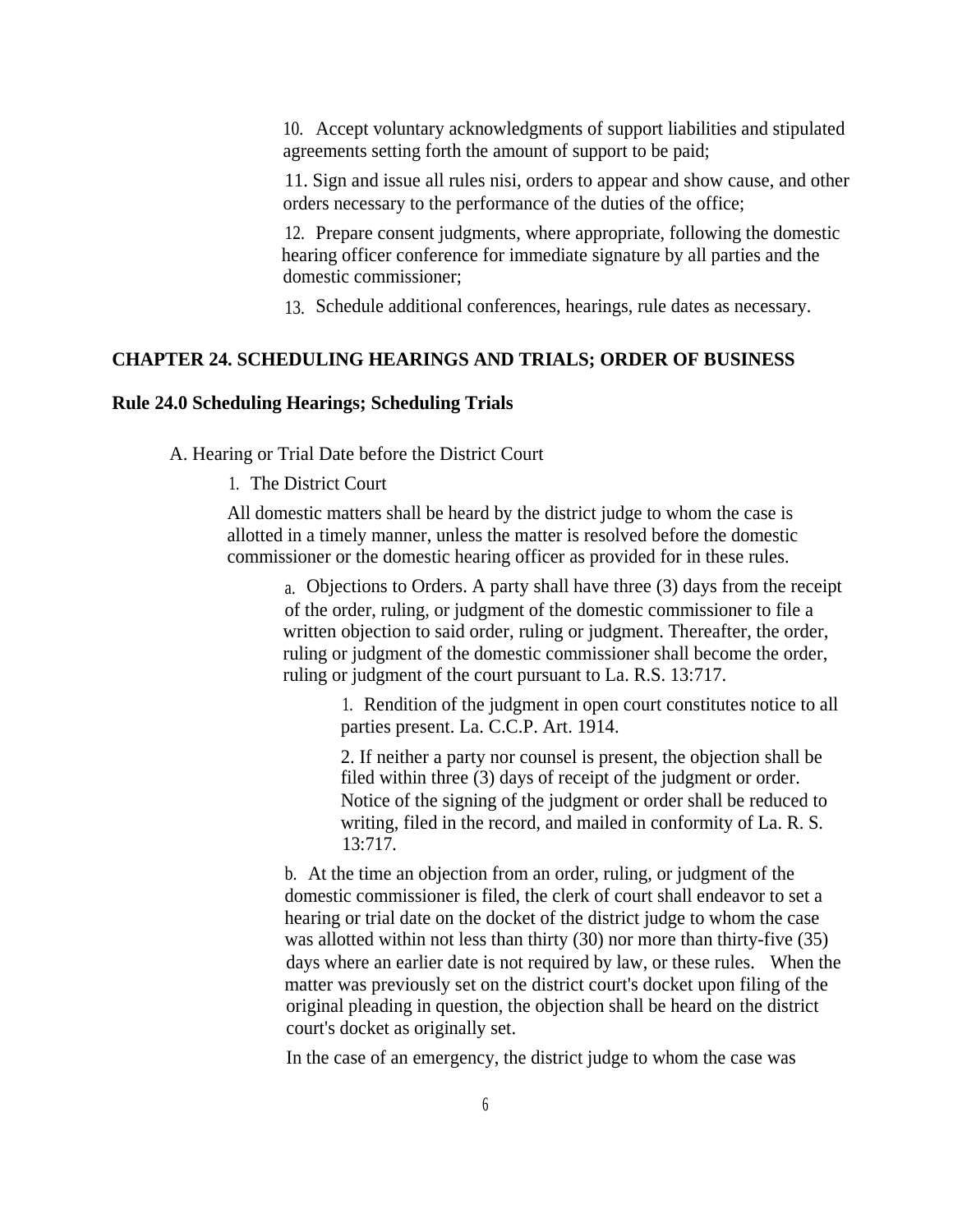allotted shall address the matter immediately; if that judge is truly unavailable, the duty judge shall address the matter immediately.

c. If the hearing date before the district judge has not already been set, notice of said hearing date with the pleading shall be mailed or served in conformity with La. C.C.P. Art. 1313 et seq. upon the parties or counsel at the same time as service of the objection unless notice was given in open court or waived by both parties.

d. Any party who is aggrieved by a judgment entered by a district judge on objection from a decision of the domestic commissioner may appeal or take a writ from that judgment in the same manner as any other judgment entered by a district court.

#### 2. The Domestic Commissioner

a. At the time a petition, motion, or rule to show cause is filed in which an issue exists which is within the authority and responsibility of both the district court and the domestic commissioner, the clerk of court shall endeavor to set the matter, except as listed below, on the docket of the domestic commissioner within not less than thirty (30) nor more then thirty-five (35) days of filing where an earlier, or later, date is not required by law. Exceptions may be set for hearing by motion of the exceptor prior to the scheduled hearing before the domestic commissioner.

b. The clerk of court shall endeavor to set a hearing or trial date before the district court division to whom the case is allotted for not less than forty (40) nor more than fifty-five (55) days following the filing of the original pleading in question, unless a shorter, or longer, period is required by law.

> 1. In the case of an emergency, the domestic commissioner to whom the case was allotted shall hear the matter without delay. If that domestic commissioner is truly unavailable, the other domestic commissioner, the district judge to whom the case is allotted, or the duty judge, in that order, shall hear the matter without delay. In the case of an objection to a ruling of the domestic commissioner, in an emergency matter, the district court shall hear the matter without delay.

> 2. All initial pleadings filed pursuant to the Domestic Abuse Assistance Act, the Post-Separation Family Violence Relief Act, and motions for Uniform Abuse Prevention Orders shall be set at the time of filing on the docket of the domestic commissioner to be heard within the delays allowed by law.

3. All initial actions to compel or enforce discovery shall be set for hearing on the docket of the domestic commissioner in not less than thirty (30) days nor more than thirty-five (35) days, unless an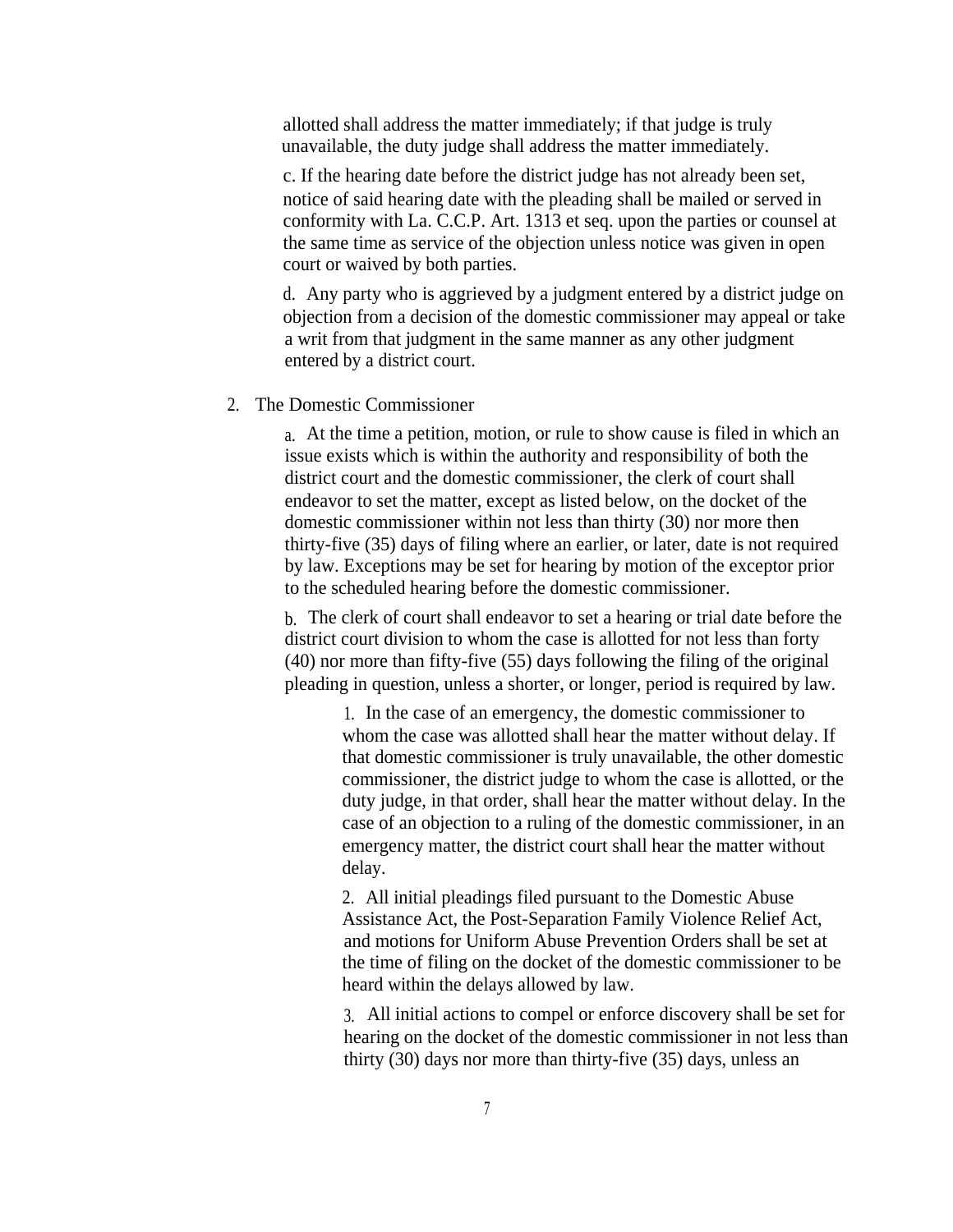earlier, or later, date is required by law. Discovery motions may be heard on an earlier date if the domestic commissioner's docket can accommodate it.

c. A party who objects to a judgment or order of the domestic commissioner on matters set forth in these rules shall file a written objection as set forth in Rule 24.0 (A) (1).

#### 3. The Domestic Hearing Officers

a. At the time a pleading is filed in which an issue exists which is within the authority and responsibility of both the district court or the domestic commissioner and the hearing officer and requiring a domestic hearing officer conference, the clerk of court shall endeavor to set a domestic hearing officer conference date before the hearing officer in not less than thirty (30) nor more than thirty-five (35) days of the date of filing, unless an earlier, or later, date is required by law.

b. The clerk of court shall endeavor to set a hearing or trial date before the court or domestic commissioner to whom the case was allotted in not less than forty (40) nor more than fifty-five (55) days following the filing of the pleading, unless an earlier, or later, date is required by law, as set forth in Rule 23.

c. The *Notice of Hearing Officer Conference and Notice of Hearing Date of Suit,* Appendix-1, *Hearing Officer Conference Order,* Appendix-2, *Hearing Officer Conference Affidavit,* Appendix-3, *and Statement of Income and Expenses,* Appendix-4 shall be served upon opposing counsel or defendant in rule if there is no counsel of record at the same time as service of the pleading.

1. The defendant in rule shall be served by the sheriff or in accordance with Louisiana law (La. C.C.P. Arts. 1313, 1314).

2. The *Notice of Hearing Officer Conference and Notice of Hearing Date of Suit, Hearing Officer Conference Order, Hearing Officer Conference Affidavit, and Statement of Income and Expenses* will be mailed by the clerk of court to the plaintiff/mover unless plaintiff, counsel or counsel's representative received these documents from the clerk by hand on date of filing.

3. The *Hearing Officer Conference Affidavit and Statement of Income and Expenses* shall be completed and delivered to the opposing party and to the hearing officer not later than five (5) days, exclusive of weekends and legal holidays prior to the domestic hearing officer conference.

d. Upon filing of all pleadings in any ongoing matter within the authority and responsibility of the domestic hearing officer, the clerk of court shall deliver to the plaintiff and the defendant *a Notice of Hearing Officer Conference and Notice of*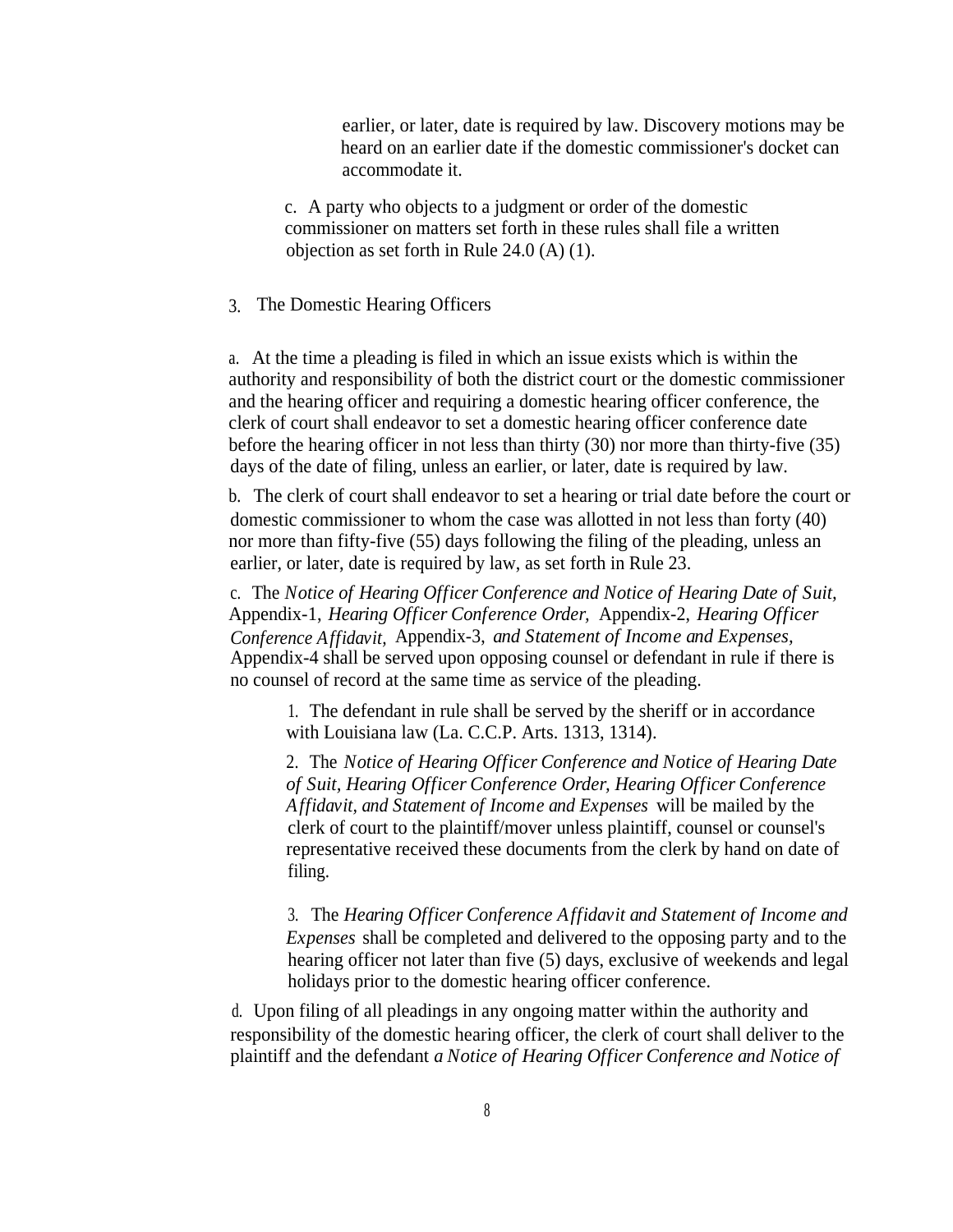*Hearing Date of Suit, Hearing Officer Conference Order, Hearing Officer Conference Affidavit, and Statement of Income and Expenses* by the means described above.

> 1. A new affidavit and statement of income and expenses must be completed in any cases in which there are changes in the answers to the questions asked in the affidavit or statement of income and expenses.

2. The *Hearing Officer Conference Affidavit and Statement of Income and Expenses* shall be completed and delivered to the opposing party and to the hearing officer not later than five (5) days, exclusive of weekends and legal holidays prior to the domestic hearing officer conference.

e. A party shall have three (3) days from the receipt of the recommendation or order of the domestic hearing officer to file a written objection to said recommendation or order. Thereafter, the recommendation of the domestic hearing officer shall become the judgment of the court.

1. Presentation of the recommendation or order to the parties and/or counsel at the hearing officer conference constitutes notice to all parties present.

2. If neither the party nor that party's attorney is present, the objection shall be filed within three (3) days of receipt of the recommendation or order. Notice of the signing of the recommendation or order shall be mailed in conformity with La. C.C.P. Art. 1313. Receipt is presumed five (5) days after mailing.

3. The court or domestic commissioner shall hear the objection to the hearing officer recommendation or order on the date previously set pursuant to Rule 24.0 (3) (B), as set forth in Rule 23.

f. Any party who is aggrieved by a judgment entered by a district judge on appeal from an objection from a recommendation of the domestic hearing officer may appeal or apply for a writ from that judgment in the same manner as any other judgment entered by a district court.

4. Hearing matters timely

Any matters within the powers and responsibilities of the domestic commissioner or the domestic hearing officer which cannot be heard in a timely manner or within the delays prescribed by law or the rules of court shall be heard in a timely manner and within the delays prescribed by law or the rules of court by the judge of the division to whom the case was allotted. In case of emergency where the district judge to whom the case was allotted is truly unavailable, by the duty district judge.

#### 5. Voices for Children

At the time an original petition is filed in any domestic case in which children are involved, an order shall be issued requiring that both parents, and children between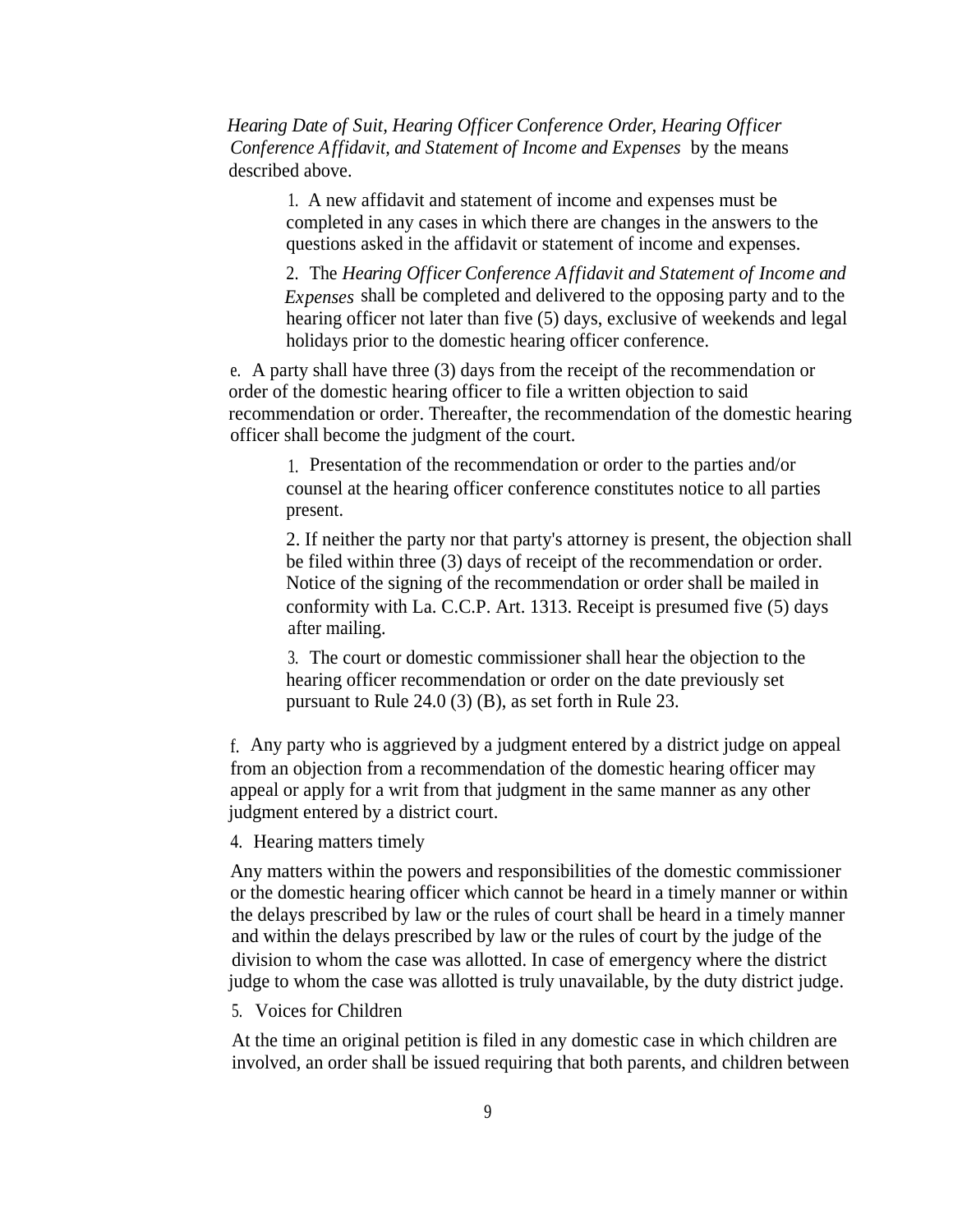the ages of 5 and 16, attend Voices for Children and provide the court with certification of attendance. Failure to attend within sixty (60) days of filing may result in sanctions.

#### **Rule 24.1 Order of Business**

A. The Order of Business

Except in emergencies the court should give cases preference in the following order:

1. Any matters, whether criminal, domestic or civil, seeking injunctive or emergency relief such as expropriations, habeas corpus;

- 2. Interdiction;
- 3. Criminal cases;
- 4. Domestic cases;
- 5. Non-domestic civil cases.
- B. Domestic Hearing Officer Conferences

1. Domestic hearing officer conferences will normally be scheduled on Monday through Friday from 8:00 o'clock a.m. to 4:30 o'clock p.m.

2. Domestic hearing officer conferences will normally be scheduled for one and one half (1 V2) hours, unless a party or counsel makes a written request for a conference period of up to two hours.

3. The hearing officer may, in his or her discretion, schedule additional conferences, hearings, rule dates as necessary.

> a. If there are complicated or extraordinary issues that will require a longer hearing officer conference, the parties shall notify the hearing officer of this fact at the time the initial pleading is filed. Thereafter, the hearing officer will schedule a longer hearing officer conference to accommodate the issues in the case.

b. If the hearing officer determines that there exists a situation which demands immediate attention, the hearing officer may schedule the hearing officer conference at an earlier date at the request of the parties.

c. All attorneys shall bring their calendars to the hearing officer conference to facilitate in scheduling additional conferences or rule dates.

4. Attendance at hearing officer conferences is mandatory for attorneys and litigants.

5. Motions to continue hearing officer conferences are discouraged. Where possible, no hearing officer conference should be continued except within the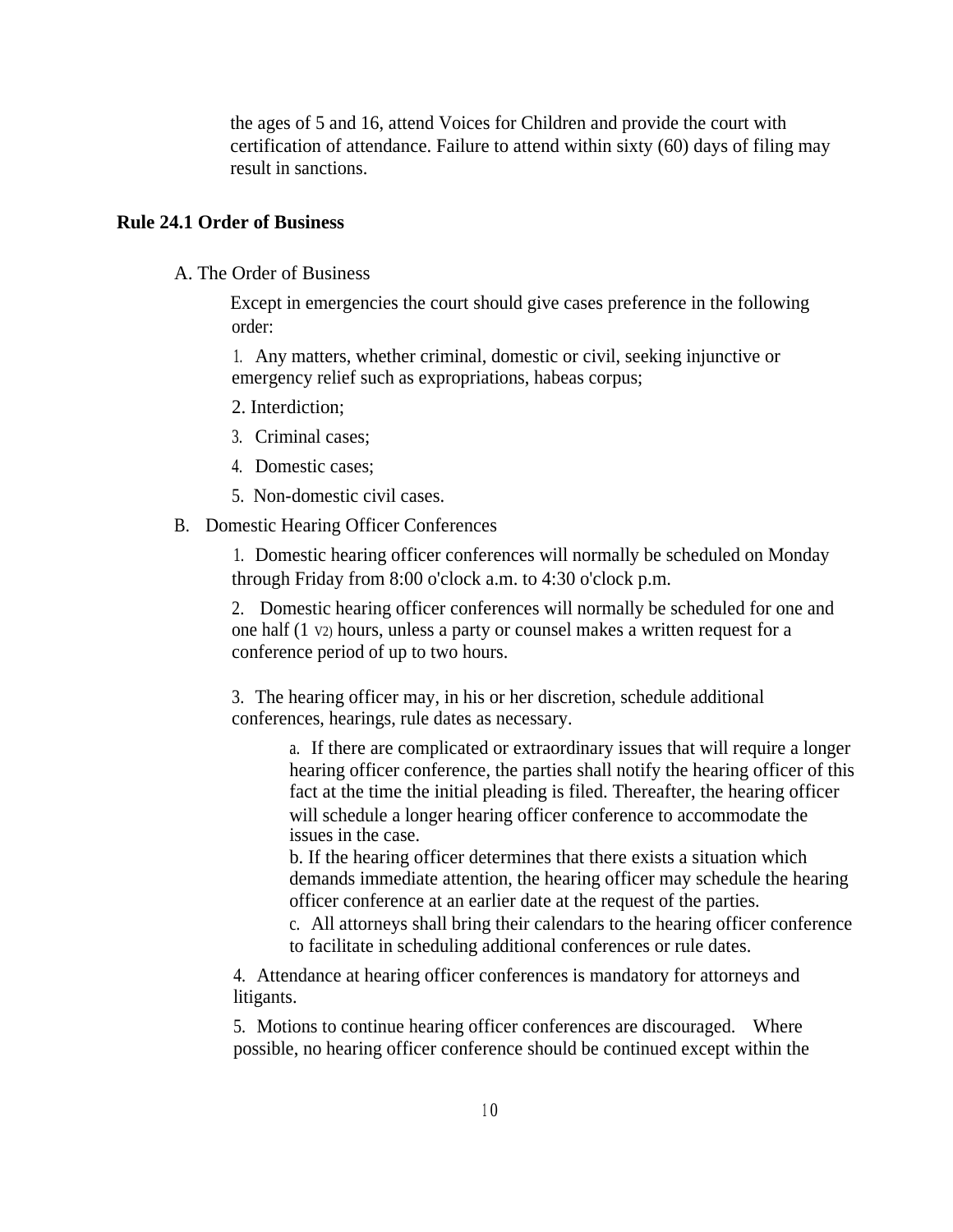delays prior to the pre-set date before the district court or domestic commissioner.

6. When any matter set before the domestic hearing officer and the district court or domestic commissioner is completely resolved before the hearing date, the mover(s) or their counsel shall immediately notify the hearing officer and the district court or domestic commissioner, in writing, by fax or mail, that the matter has been resolved so that other matters may be set.

7. The written recommendation of the hearing officer shall contain all of the following:

- a. A statement of the pleadings;
- b. A statement of the findings of fact by the hearing officer;

c. A statement as to the findings of law based on the pleadings and the facts, including his or her opinion thereon;

- d. A proposed judgment.
- 8. Consent Judgments

a. Every effort will be made to reduce all agreements reached between the parties at the hearing officer conference to a consent judgment prepared contemporaneously with the hearing officer conference while the parties and their attorneys are present before the hearing officer.

> i. The hearing officers will make every attempt to prepare these consent judgments for the parties during the hearing officer conference.

ii. The court will provide computers and printers to permit counsel of record to prepare these consent judgments before leaving the courthouse at times when the hearing officer is unable to prepare the judgment. The court encourages counsel to prepare these judgments before leaving the courthouse.

iii. All consent judgments which have been reduced to writing during the hearing officer conference shall immediately be presented to the domestic commissioner for signature and filed into the record; in any instance in which no domestic commissioner is available, before the duty judge.

b. All consent judgments which have not been reduced to writing during the hearing officer conference may be read into the record before the domestic commissioner immediately following the hearing officer conference; in any instance in which the domestic commissioner is unavailable, before the duty judge. Such consent judgments shall be reduced to writing, distributed between counsel and/or unrepresented parties, signed by all counsel of record, and/or parties, and submitted to the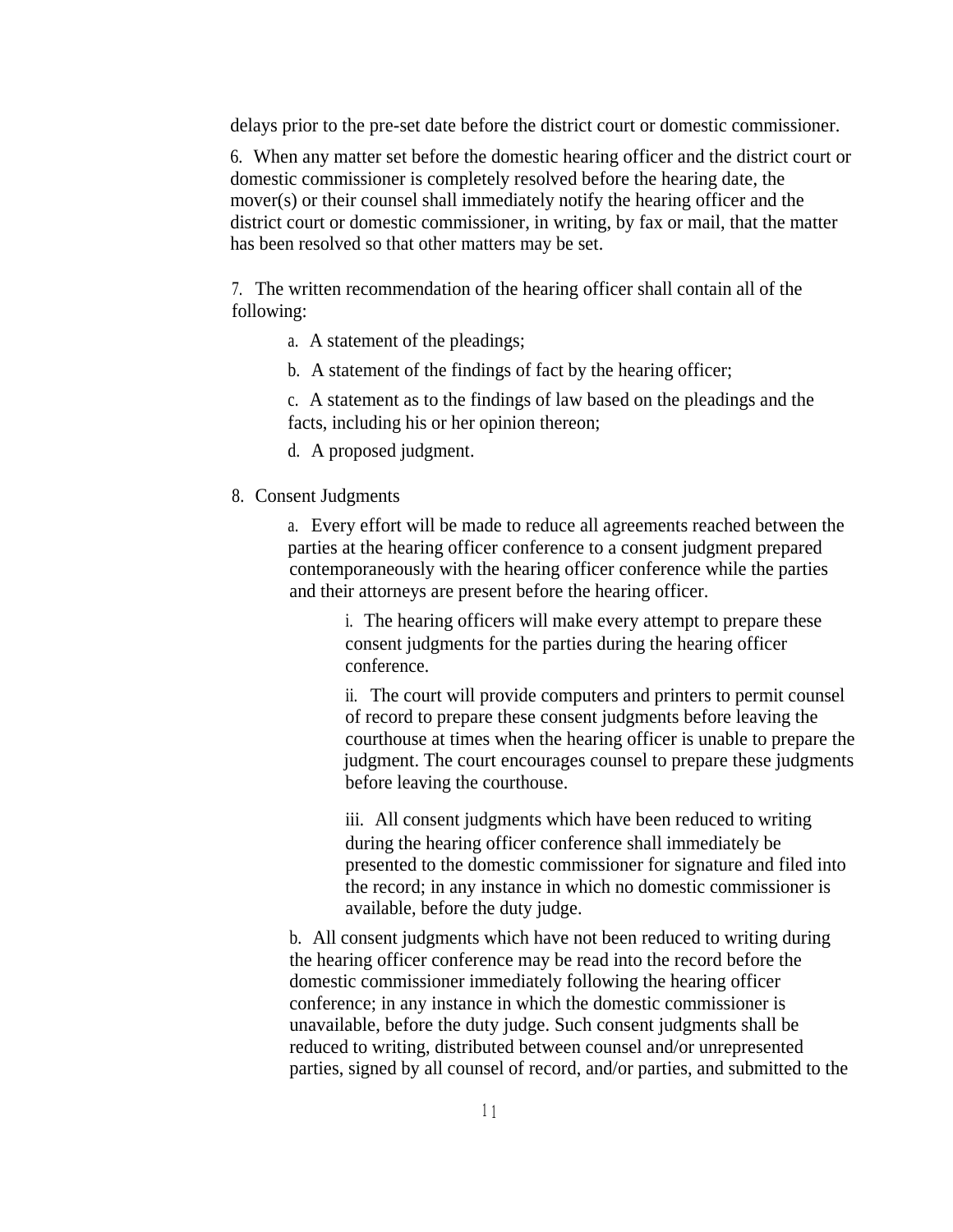domestic commissioner for signature within ten (10) working days of the domestic hearing officer conference. Conflicts between the parties as to the contents of consent judgments shall be addressed by the hearing officer in the manner specified in these rules.

c. The domestic commissioner shall establish regular times throughout the day which are convenient to the domestic hearing officers' schedules to address consent judgments, default judgments and stipulations.

9. The domestic commissioner shall sign an interim judgment implementing the hearing officer recommendations pending the filing of an objection and hearing before the district court.

10. A copy of any written recommendations, orders, rulings, or judgments resulting from the hearing officer conference shall be provided to the parties and their counsel at the time of the conference, if present. Any party who disagrees with a recommendation, order, ruling or judgment resulting from the hearing officer conference shall file a written objection.

a. If all parties or counsel are present before the hearing officer, the objection shall be filed within three (3) days of receipt of the recommendation, order, ruling or judgment.

b. If neither party nor counsel is present before the hearing officer, the notice of the signed recommendations, orders, rulings or judgment shall be reduced to writing, filed in the record and mailed in conformity with La. R.S.13:717. Any objection shall be filed within three (3) days of receipt of the notice in conformity with La. R.S. 13:717.

c. The objection shall be heard by the district judge or domestic commissioner to whom the case is allotted as provided by these rules. The matter shall be heard by the district judge or domestic commissioner as a contradictory hearing wherein the judge or commissioner shall accept, reject, or modify in whole or in part the findings and recommendations of the hearing officer. The district judge or domestic commissioner may receive evidence at the hearing or remand the proceeding to the hearing officer, as set forth in Rule 23.

11. If no written objection is filed with the clerk of court as prescribed in Section E above, the recommendation, order or judgment, shall become a final judgment of the court and shall be signed by a district judge and appealable as a final judgment. The judgment, after signature by a district judge, shall be served upon the parties in accordance with law. The judgment shall be submitted by the party ordered by the hearing officer to do so. The duty to present a final judgment to the district court is incumbent upon the parties.

#### C. Duty Officers

Each week one district judge shall act as duty judge. The duty judge shall remain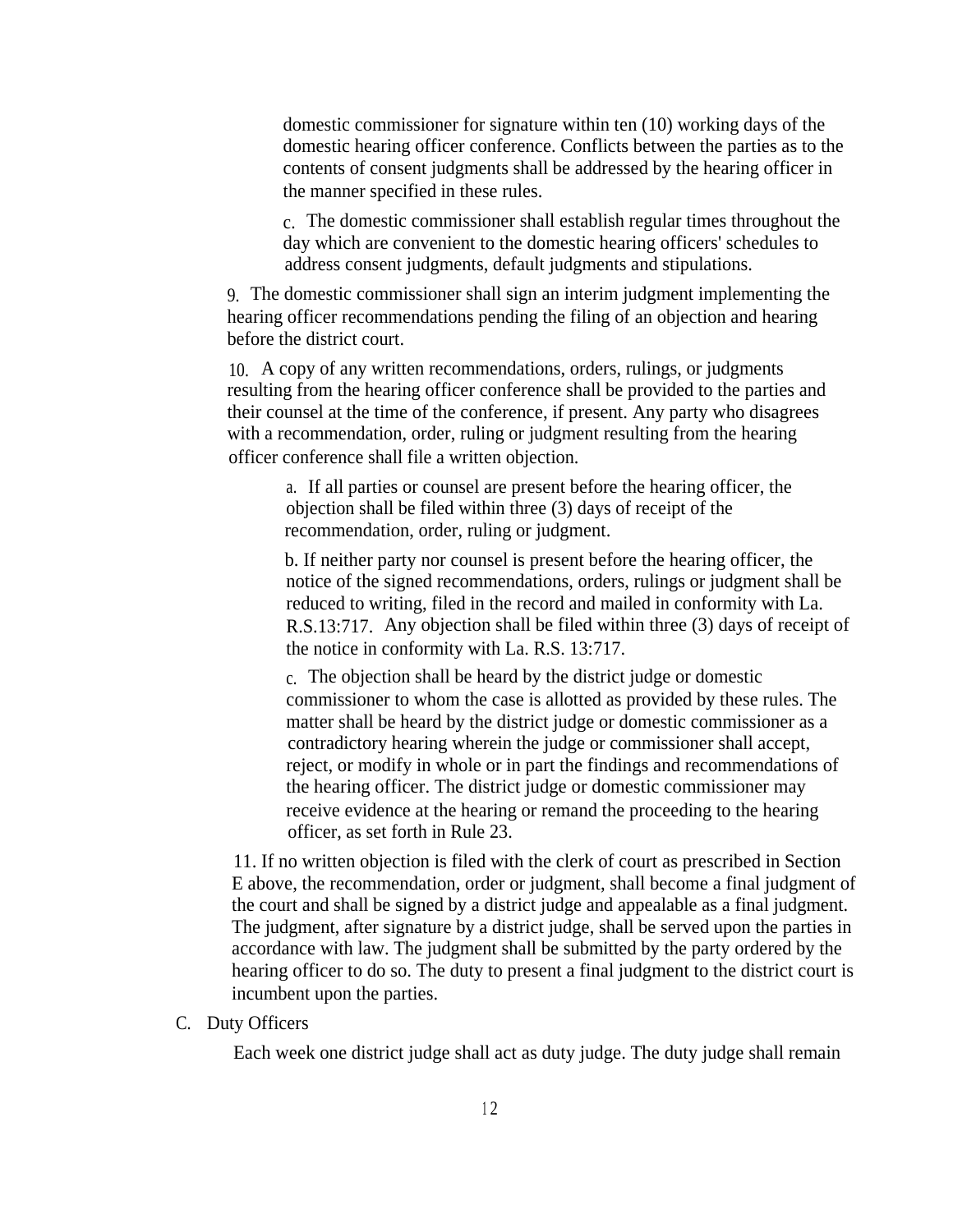in the courthouse from 9:00 a.m. until 4:00 p.m. except for one and one-half  $(1 \text{ %2})$ hour lunch break. The duty judge should handle all matters on the domestic docket which would regularly be handled by the district judge to whom a case is allotted, in instances in which the district judge to whom a case is allotted is truly unavailable. Truly unavailable means not in the courthouse.

#### **Rule 24.2 Rule Day**

It is the goal of the  $24<sup>th</sup>$  Judicial District Court that each district judge hold an aggregate of two domestic rule days per month and an aggregate of one domestic trial week per month.

#### **Rule 24.3 Matters Resolved Prior to a Scheduled Hearing Date**

When any matter set before the district court, the domestic commissioner, or the domestic hearing officer, is completely resolved before the hearing date, mover(s) or their counsel shall immediately notify the district court, domestic commissioner and/or the hearing officer that the matter has been resolved.

#### **CHAPTER 25. ALLOTMENT, RE-ALLOTMENT AND TRANSFER OF CASES; FORM OF PLEADINGS**

#### **Rule 25.0 Allotment of Cases**

A. Domestic cases shall be allotted to divisions of the court by the clerk of court in the same manner as civil cases and shall be designated as domestic.

B. No case shall be allotted which has not been regularly filed and docketed.

C. At the time of filing, each case shall be simultaneously assigned by random allotment to a district judge and a domestic commissioner.

D. Domestic hearing officers shall be assigned to district court divisions. Domestic hearing officer conferences for cases allotted to a division of district court will be conducted by the domestic hearing officer assigned to that division of court. If the assigned domestic hearing officer is truly unavailable any other domestic hearing officer may conduct the domestic hearing officer conference.

E. The proceeding first filed, unless abandoned or dismissed as a matter of law, shall be the proceeding for all subsequent litigation in the case. Upon filing, the clerk shall certify whether there are prior domestic pleadings filed between the same parties.

F. At the time an initial pleading in a domestic case is filed, the clerk of court shall provide the parties or their attorneys with the following forms: *Notice of Hearing Officer Conference and Notice of Hearing Date of Suit, Hearing Officer Conference Order, Hearing Officer Conference Affidavit, and Statement of Income and Expenses* in the manner set forth in Rule 24.0 (C) and (D).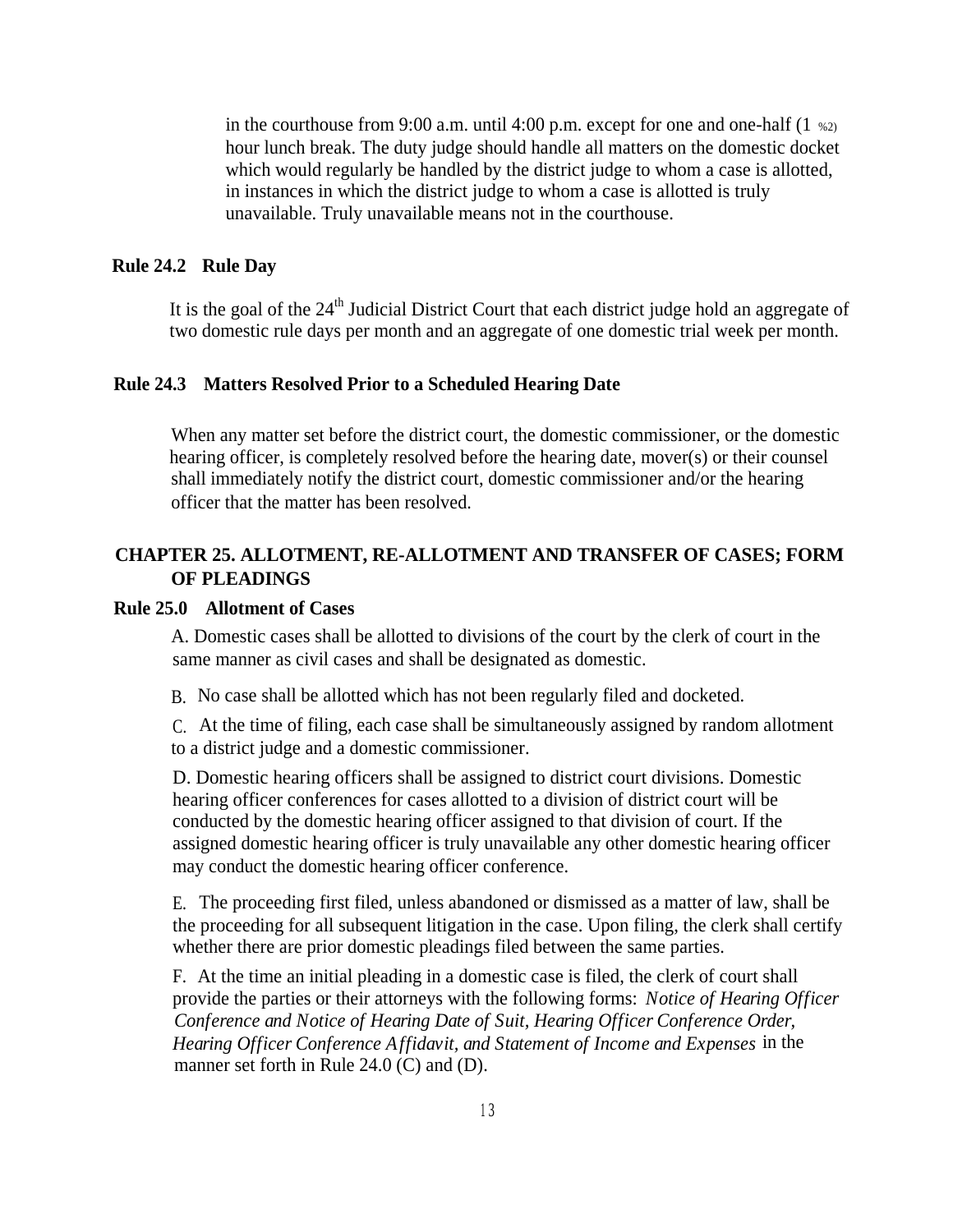G. Litigants represented by the Pro Bono Project, New Orleans Legal Assistance Corporation, New Orleans Family Services, Tulane Law School Clinic, Loyola Law School Clinic and litigants who are receiving public assistance or who qualify under La. C.C.P. Art. 5183 shall enjoy the rebuttable presumption of pauper status.

#### **Rule 25.1 Pleadings in Allotted Cases**

A. All pleadings or motions between the same parties filed in domestic cases must be filed in the first suit filed by either party.

The proceeding first filed, unless abandoned or dismissed as a matter of law, shall be the proceeding for all subsequent litigation in the case.

1. Upon filing, the clerk shall certify whether there are prior domestic pleadings filed between the same parties.

2. Where there is an earlier case between the same parties the clerk of court shall transmit the earlier record to the court along with the new filing and conform to the requirements of 24 J.D.C. Domestic Rule 25.

**B.** When pleadings are filed in any new or ongoing matter within the authority and responsibility of the domestic hearing officer,  $24^{th}$  J.D.C. Domestic Rule 24.0 (3) (D) shall be complied with.

#### **Rule 25.2 Pleadings in Unallotted Cases**

#### **Rule 25.3 Court's Signature**

A. Whenever possible judgments should be presented to the court or commissioner for signature immediately following the hearing.

**B.** Attorneys and litigants presenting judgments to the court for signature at a time after the judgment is rendered must comply with Uniform District Court Rule **9.5** and 24t' J.D.C. Domestic Rule 28.

C. Attorneys presenting judgments to the court for signature at a time after the judgment shall present the judgment to the court for signing within ten (10) days of the date the judgment was rendered or agreement reached. When a dispute exists which causes a judgment to remain unsigned for more than ten (10) days, the parties shall obtain a transcript of the court's oral judgment and set the matter for an immediate status conference/rule with the district judge, domestic commissioner or domestic hearing officer as appropriate.

**D.** When the district judge, domestic commissioner or other domestic hearing officer to whom a case is allotted is truly unavailable the duty judge, domestic commissioner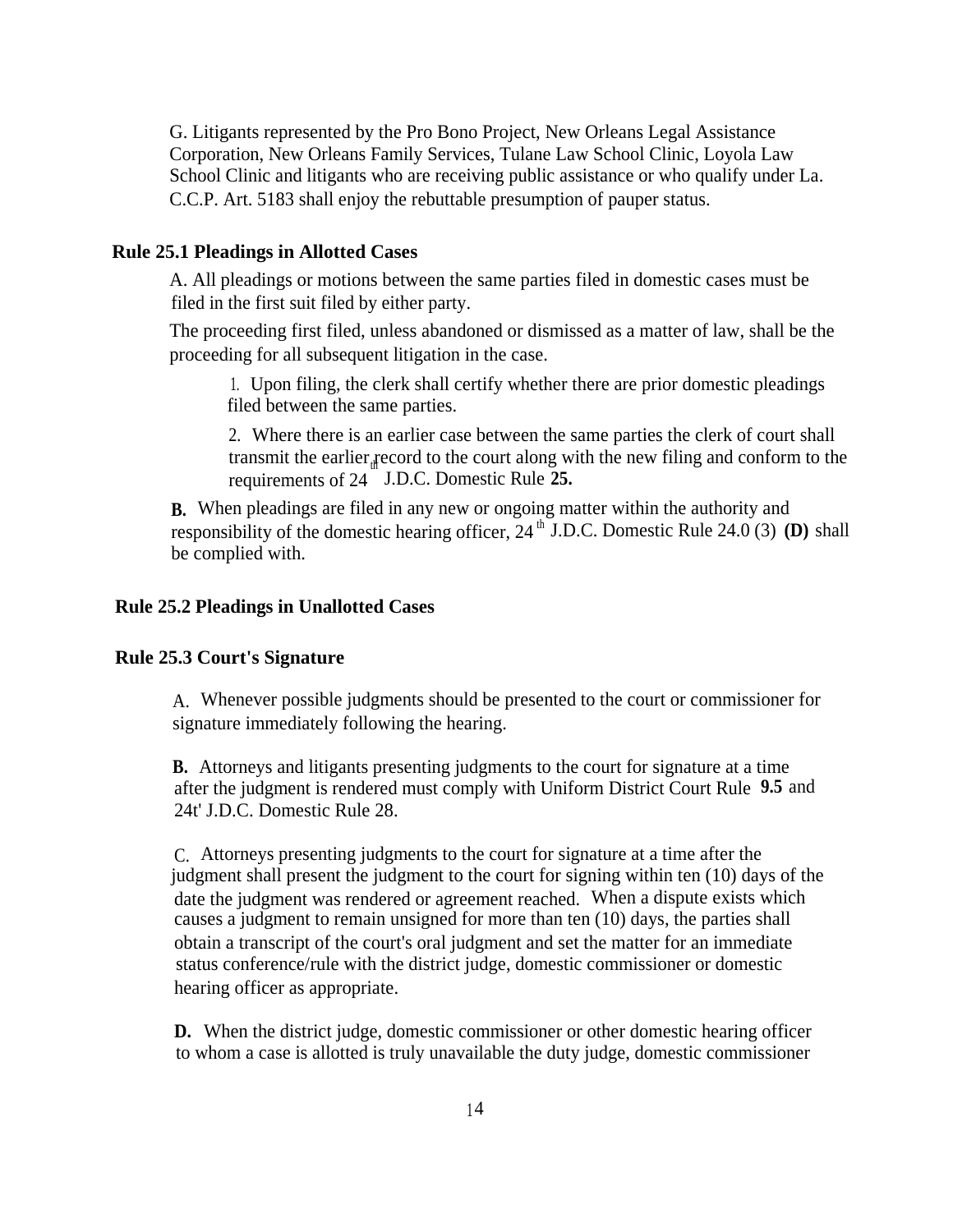or domestic hearing officer shall sign pleadings presented as necessary and as allowed by La. C. C. P. Art. 194. The duty judge, domestic commissioner, and hearing officer shall be available each day of scheduled duty from 8:30 a.m. to 12:00 noon and from 1:30 p.m. until 4:00 p.m.

#### **Rule 25.4 Form of the Pleadings**

A. All domestic pleadings filed shall be designated as such on the face of the pleading and docketed as such by the clerk of court.

1. Suit captions in all annulment, divorce and separation matters and all domestic cases shall include the parties' full names together with a woman's maiden name and her married name if applicable, and the judge's division, commissioner and hearing officer to which it is allotted.

2. Divorce petitions shall clearly state within the title of the suit whether the petitioner is seeking a divorce under La. C.C. Art. 102 or 103, or R.S. 9:307.

B. Any pleading, brief, memorandum and/or correspondence filed with the court shall be furnished contemporaneously and in the same manner to the opposing counsel or party, if unrepresented, and shall be accompanied by a certificate of compliance with this rule.

C. The delays for filing of pleadings, briefs or memoranda and response thereto prior to hearing shall, except where specifically addressed in these rules, conform to the Uniform District Court Rules 9.8, 9.9, 9.10.

D. When a pleading is filed in any domestic matter where child custody and visitation, child support, spousal support, community property, use and occupancy of movables and immovables is or may become an issue, the parties shall complete *a Hearing Officer Conference Affidavit, and Statement of Income and Expenses* in conformity th with 24 J.D.C. Domestic Rule 24.0 A (3) (C) unless current forms have previously been filed.

1. The clerk of court shall cause to be served upon counsel for the opposing party, or the opposing party where unrepresented, a certified copy of the original pleading and the forms required by  $24t^h$  J.D.C. Domestic Rule 24.0 (3) (C) and (D).

2. The forms shall be completed and exchanged by the parties and delivered to the hearing officer not less than five (5) working days prior to the hearing officer conference.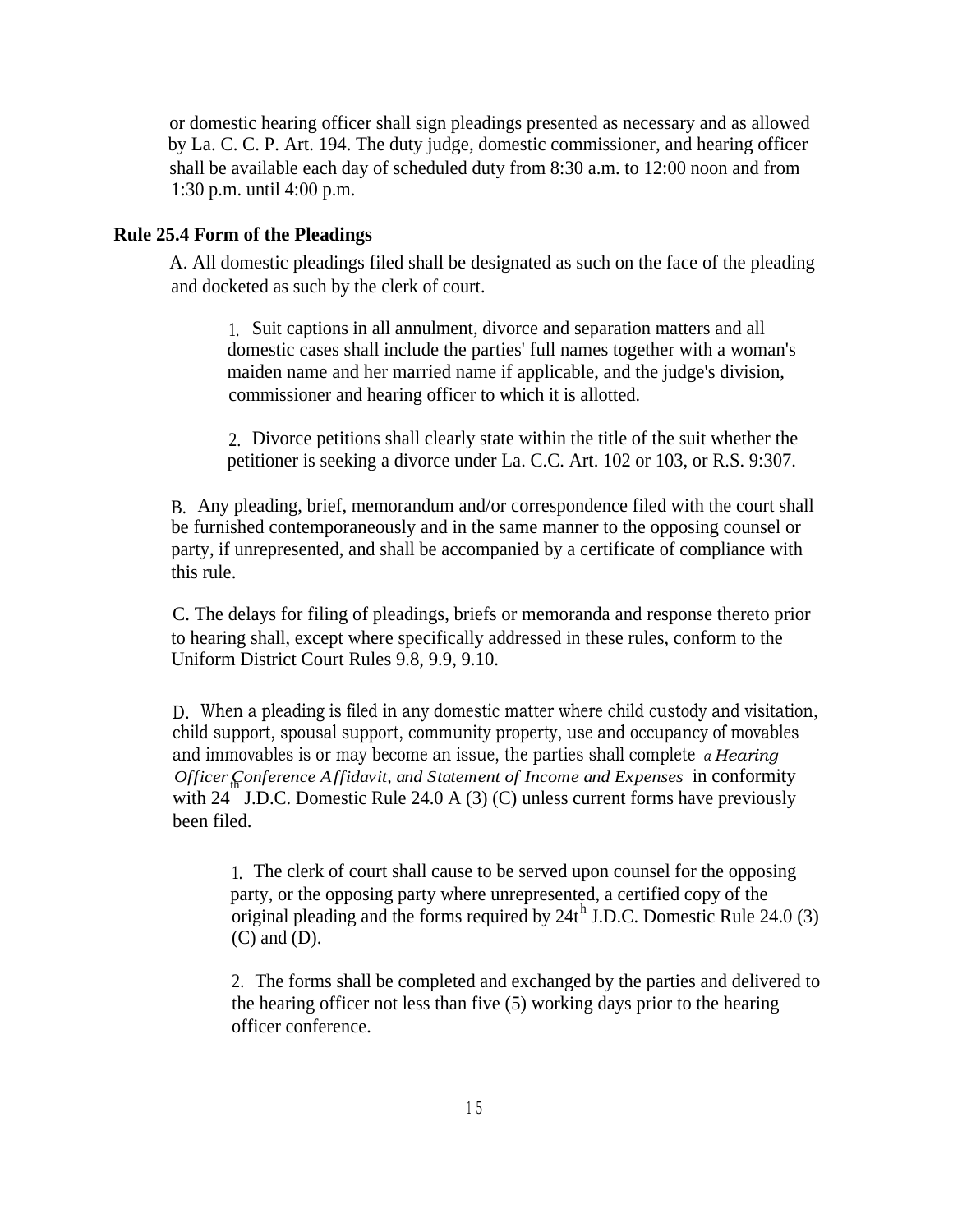E. In any domestic matter in which pleadings are filed which do not substantially conform to the rules of this court, or judgments are not submitted in a timely manner, the district judge, the domestic commissioner or the domestic hearing officer may impose such sanctions as it may deem appropriate, and as provided by law, including but not limited to:

1. A denial of the right to oral argument;

2. A continuance of the hearing to permit opposing counsel to adequately prepare for the hearing;

3. An award of costs, including reasonable attorney's fees, to the opposing party, to compensate such party for the time and expense lost;

4. A summary ruling against the party who failed to submit proper pleadings timely.

5. A finding of contempt and imposition of fines and penalties.

#### **Rule 25.5 Signing Pleadings**

#### **Rule 25.6 Re-Allotment of Cases**

#### **Rule 25.7 Transfer of Cases**

A. A domestic case which is allotted as a new case where a case already exists between the same parties which has neither been abandoned or dismissed shall be transferred to the division of court to which the original pleading was allotted and consolidated with the first filed case in conformity with  $24<sup>th</sup>$  J.D.C. Domestic Rule 25.1.

B. This rule shall be applied so that cases remain with the division, domestic commissioner and domestic hearing officer to which they were first allotted and the parties appear before the same division, domestic commissioner and domestic hearing officer in all matters.

#### **Rule 25.8 Allotment of Cases Requiring a Protective Order**

A. If a protective order is the initial proceeding filed, it shall be randomly allotted to a district judge, and domestic commissioner.

B. If at the time of filing of a petition for protective order, a proceeding between the same parties has been filed, the petition for protective order shall be filed in the original case.

C. The domestic commissioner shall conduct domestic abuse hearings including actions filed pursuant to the Domestic Abuse Assistance Act, the Post-Separation Family Violence Relief Act, and Uniform Abuse Prevention Orders within the delays allowed by law.

D. Appeals from judgments of the domestic commissioner shall be filed in conformity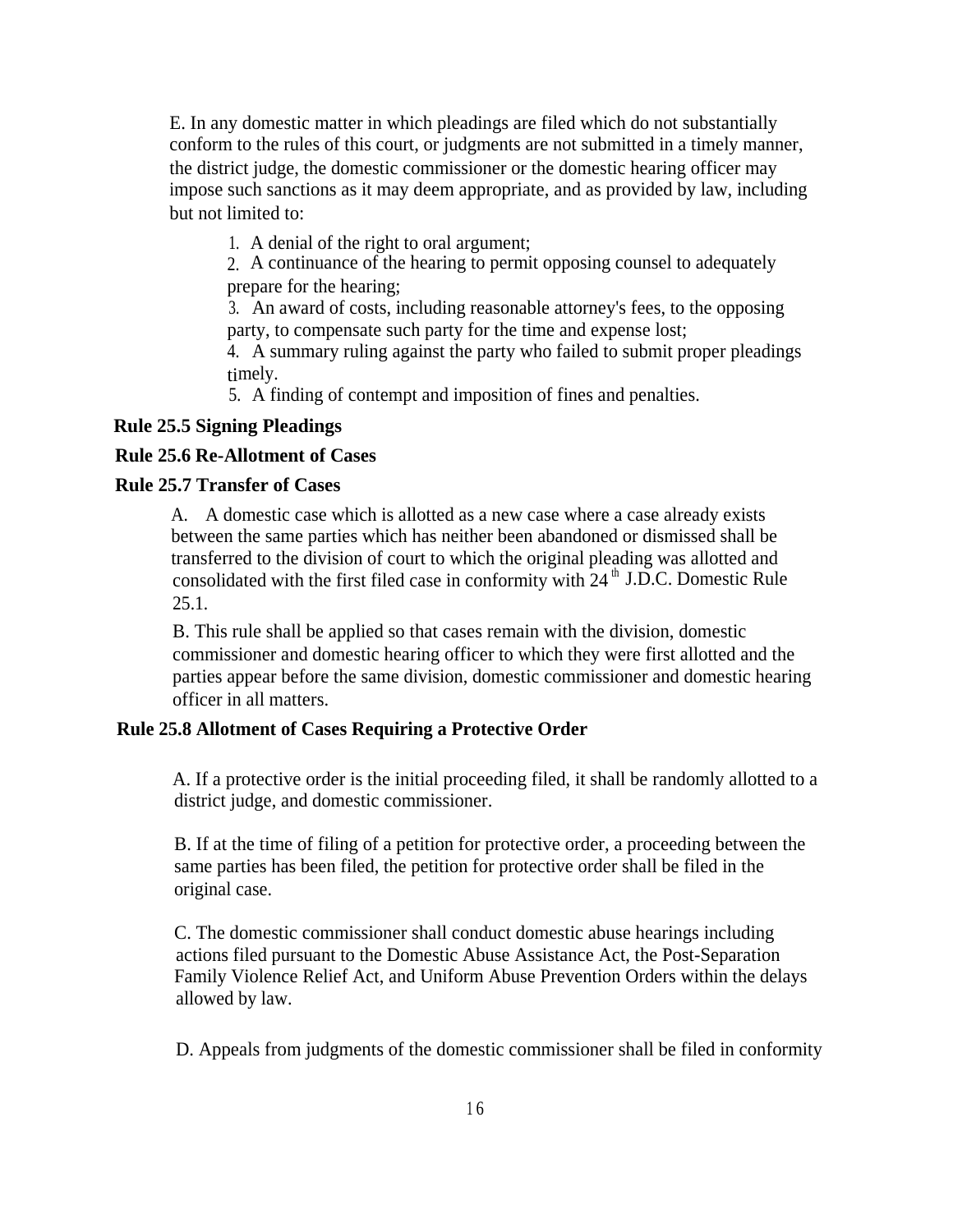with  $24<sup>h</sup>$  J.D.C. Domestic Rule 24.0 (A) (1).

#### **Chapter 26. DISCOVERY**

#### **Rule 26. General Provisions Governing Discovery**

A. All discovery shall be conducted in conformity with Louisiana Code of Civil Procedure Chapter 3, Art. 1420 et seq. which are incorporated herein by reference.

B. All discovery shall, until Unifoiin Louisiana Family and Domestic Relations Rules are codified, conform to Louisiana Uniform District Court Rules 10.00 et seq. which are incorporated herein by reference.

#### **Rule 26.0 Interrogatories**

A. Discovery requests propounded pursuant to La. C.C.P. Art. 1420, et seq. shall be served upon opposing counsel or parties, but shall not be filed with the court, unless a domestic hearing officer, domestic commissioner or district judge orders that such be filed, or said discovery pleadings become the subject of a motion or rule or an exhibit. The party responsible for service of the discovery material shall retain the original and become the custodian of any such non-filed materials.

B. During an entire proceeding, written interrogatories served in accordance La. C.C.P. Art. 1457 shall not exceed thirty-five (35) in number, including subparts, without leave of court.

C. If relief is sought pursuant to La. C.C.P. Art. 1469, concerning discovery which has been propounded, copies of the discovery requests in issue and responses, if any, shall be filed with the court contemporaneously with the filing of any such motion.

#### **Rule 26.1 Discovery Motions**

Before filing any discovery motion, the moving party must comply with Rule 10.1 of the Unifomi Louisiana District Court Rules.

#### **Rule 26.2 The Manner In Which Discovery Motions Shall be Addressed by the Court**

A. At the time a discovery motion is filed in which an issue exists which is within the authority and responsibility of both the district court and the domestic commissioner, the clerk of court shall endeavor to set the matter on the docket of the domestic commissioner in not less than thirty (30) nor more than thirty-five (35) days of filing where an earlier date is not required by law, or within the delays allowed by law, if shorter. Discovery motions may be heard on an earlier date if both parties and the domestic commissioner are available and notice and delays are waived.

B. At the time a discovery motion is filed, the clerk of court shall also endeavor to set a hearing date before the district division to whom the case was allotted in not less than forty (40) nor more than fifty-five (55) days following the filing of the original discovery motion, unless a shorter period is required by law, then within the delays required by law. The objection may be heard on an earlier date if both parties and the district judge are available and notice and delays are waived.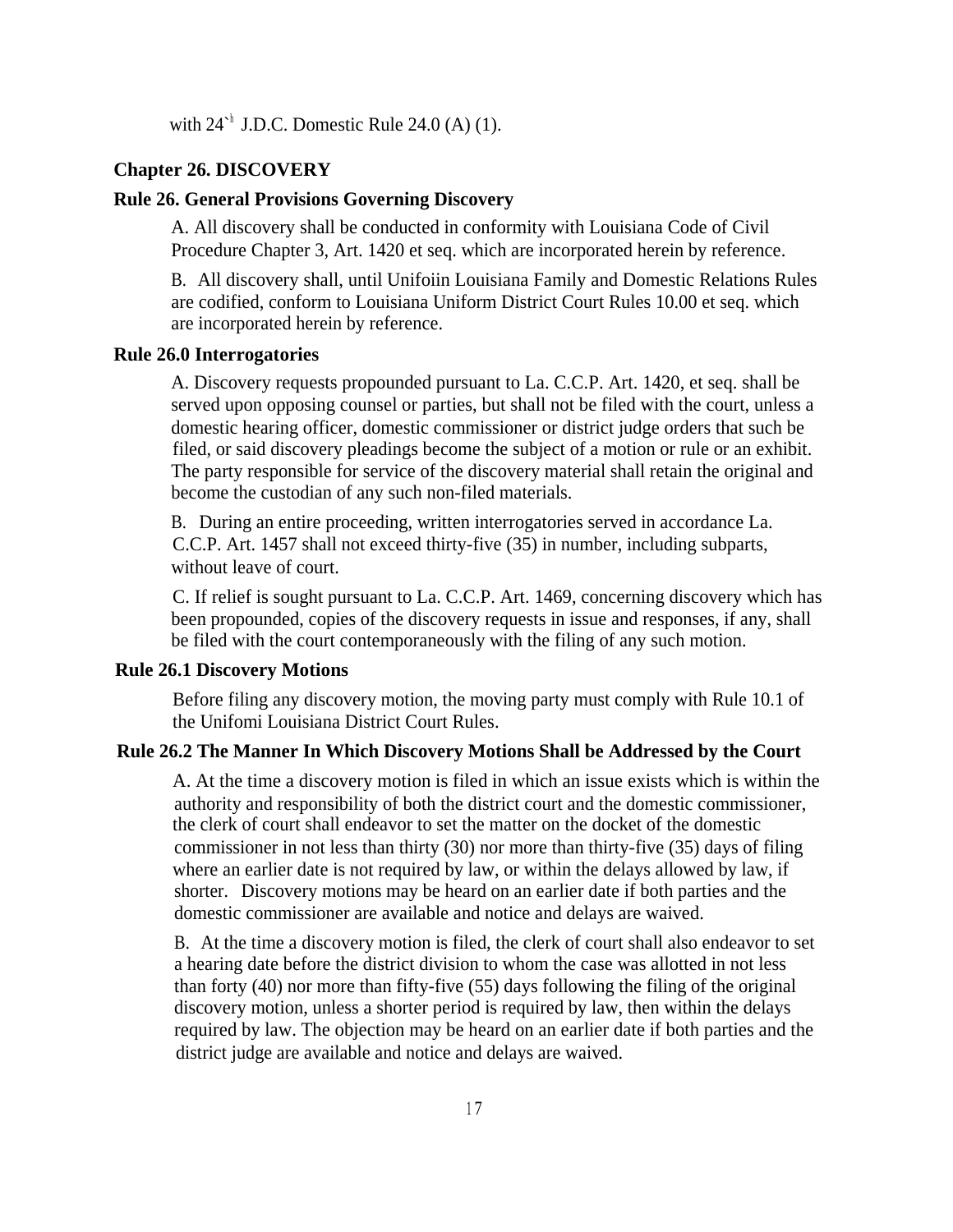C. A party shall have three (3) days from the receipt of the order, ruling, or judgment of the domestic commissioner to file a written objection to said order, ruling or judgment in conformity with 24 J.D.C. Domestic Rule 24.0 (A) (1).

D. Notice of the order, ruling, or judgment of the domestic commissioner shall be given to all parties as provided in  $24<sup>h</sup>$  J.D.C. Domestic Rule 24.0 (A).

E. If no written objection is filed with the clerk of court as prescribed above, the order, ruling, or judgment of the domestic commissioner shall become a judgment of the court and shall be signed by a district judge. The judgment after signature by a district judge shall be served upon the parties in accordance with the law. The duty to present a final judgment to the district court is incumbent upon the parties.

#### **CHAPTER 27. PRE-TRIAL, SCHEDULING AND STATUS CONFERENCES**

#### **Rule 27.0 Request**

A. Pre-trial conferences, scheduling, and status conferences are not mandatory, but may be scheduled in individual cases by the judge, or the domestic commissioner as to matters within his or her areas of responsibility, either on the judge or commissioner's own motion or on request of a party in conformity with La. C.C.P. Art. 1551.

B. The following matters may be considered at the pre-trial, scheduling or status conference in conformity with La. C.C.P. Art. 1551.

1. The simplification of the issues, including the elimination of frivolous claims or defenses;

2. The necessity or desirability of amendments to the pleadings;

3. What material facts and issues exist without substantial controversy, and what material facts and issues are actually in good faith controverted;

4. Proof, stipulations regarding the authenticity of documents, and advance rulings from the court on the admissibility of evidence;

5. Limitations or restrictions on or regulation of the use of expert testimony under La. Code of Evidence Art. 702;

6. The control and scheduling of discovery;

- 7. The identification of witnesses, documents, and exhibits;
- 8. Such other matters as may aid in the disposition of the action.

C. During such conferences, the parties are expected to disclose their respective positions and to stipulate as to all matters not at issue. The court or commissioner shall cause such stipulations to be placed on the record to conserve time at trial or hearing. The parties at such conference may likewise be required to state objections or lack thereof to any exhibit, document, photograph, or other such evidence which another party to the suit proposes to offer in evidence.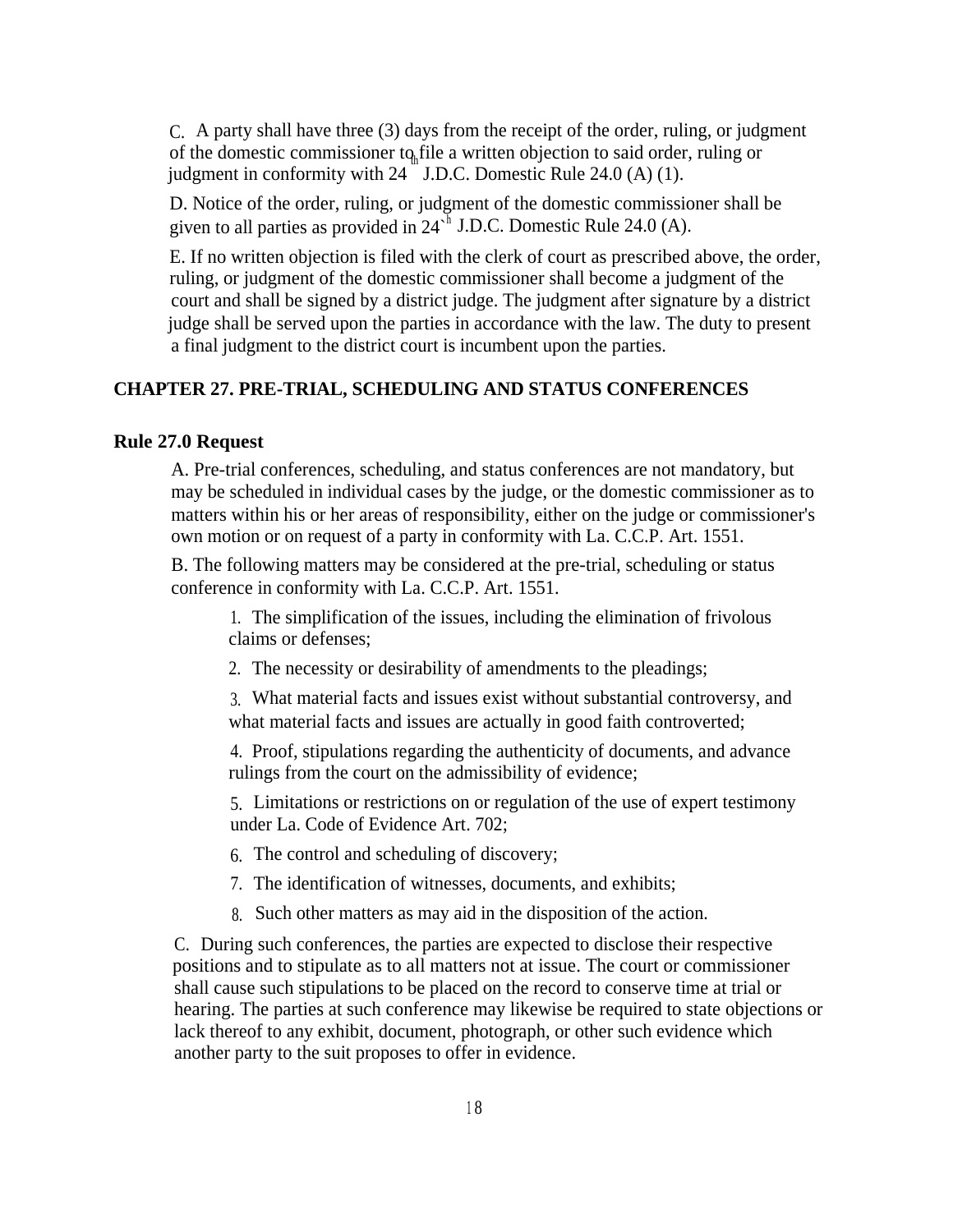D. At such conferences, the court or commissioner, in its discretion, may seek to advise and assist the parties to achieve a voluntary resolution of their differences.

E. The court or commissioner should not be expected, at any stage of the proceedings, to force any compromise upon reluctant counsel or parties. Counsel are expected to appear at conferences knowing what authority, if any, their respective client will grant with respect to resolving the differences between the parties. If there is any reasonable prospect of compromise, counsel are expected to exert reasonable efforts to that end prior to and during such conferences.

F. The court or commissioner, within the areas of his or her responsibility, may require counsel for the parties to confer in advance of the conference for the purpose of arriving at all possible stipulations, exchanging copies of all documents which may be offered in evidence at the trial or hearing, preparing a list of names and addresses of all witnesses (except those to be used for impeachment or rebuttal) who will or may testify at the trial, and for the further purpose of preparing for submission to the court or commissioner a pre-trial order.

G. If a party's attorney fails to obey a pre-trial order, or to appear at the pre-trial, scheduling or status conference, or is substantially unprepared to participate in the conference or fails to participate in good faith, the court, or commissioner, on its own motion or on the motion of a party, after hearing, may make such orders as are just, including orders provided in La. C.C.P. Art. 1471 (2), (3), and (4). In lieu of or in addition to any other sanction, the court may require the party or the attorney representing the party or both to pay the reasonable expenses incurred by noncompliance with this paragraph, including attorney fees.

H. The judge or commissioner, as to matters within his or her area of responsibility, shall render an order which recites the action taken at the conference. Such order controls the subsequent course of the action, unless modified at the trial to prevent manifest injustice.

#### **Rule 27.1 Scheduling**

A. A party requesting a pre-trial, scheduling or status conference must deliver the original and one copy of a motion to the clerk of court. The clerk of court shall file the original in the suit record, and route the copy to the judge or commissioner as to matters which are within the commissioner's area of responsibility.

B. The court or domestic commissioner, as to matters within his or her area of responsibility, shall set the conference at a time when the court or commissioner and both parties are available.

C. Notice of the date of the conference shall be mailed by the court or commissioner, where appropriate, to all counsel of record. The notice shall contain information about the pre-trial order if the court or commissioner requires that one be filed.

D. The conference may be held by any appropriate means, including in person, by telephone, or teleconference, at the direction of the court or commissioner where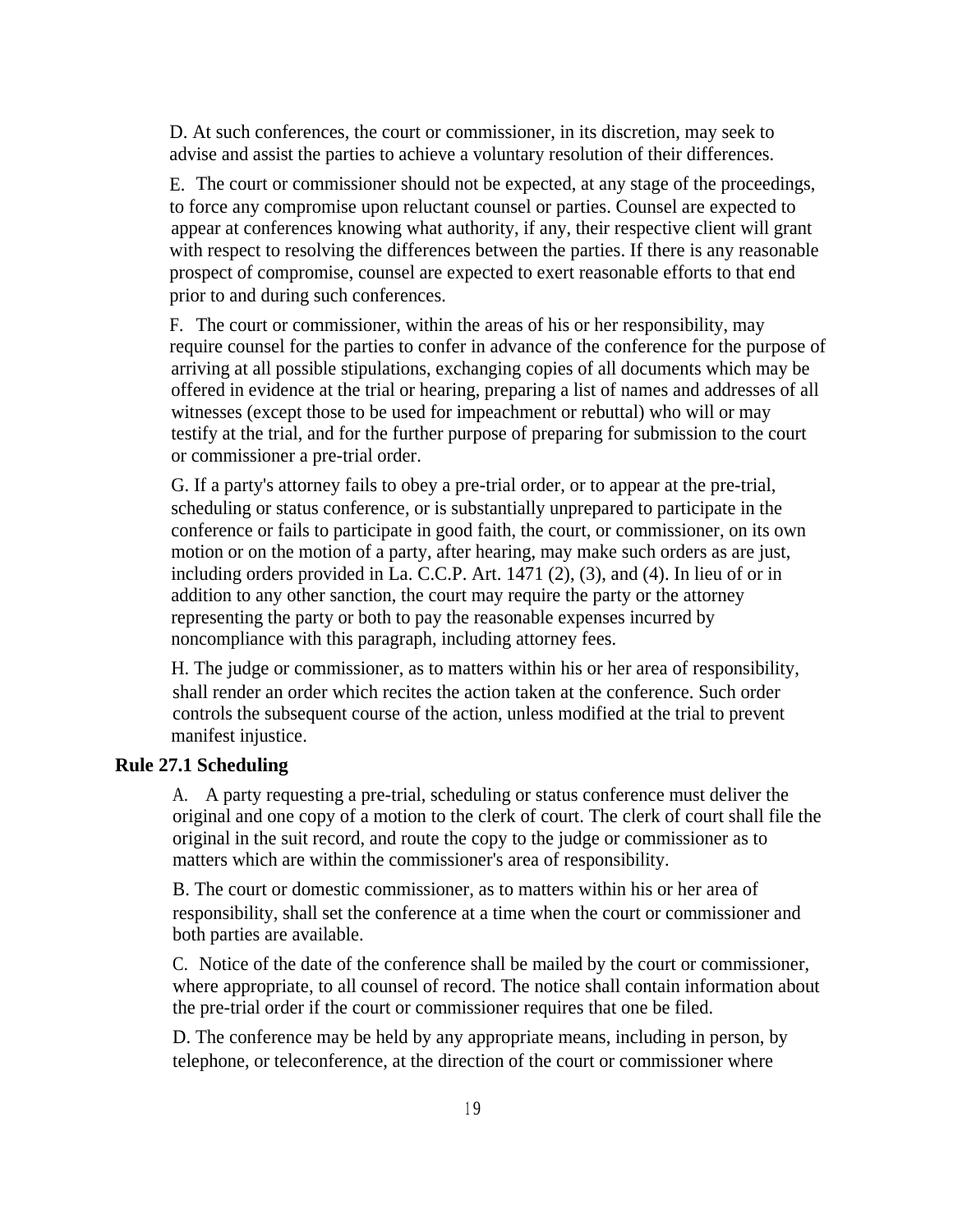appropriate.

#### **Rule 27.2 Pre-Trial Orders**

A. Upon receipt of a request for a pre-trial, scheduling or status conference, the court or the commissioner, as to matters within his or her areas of responsibility, may order that a written pre-trial order be submitted.

B. If a pre-trial order is required, it shall conform to the pre-trial order form contained at Appendix-5 or to the form specified by the court or commissioner in his or her notification to the parties of the conference date.

#### **CHAPTER 28. PROCEDURE**

#### **Rule 28.0 Agreements and Stipulations**

A. All consent matters shall be set on the docket of, or heard by, the domestic commissioner to whom the case was allotted. If that commissioner is truly unavailable, the matter shall be set on the docket of the other domestic commissioner. If that commissioner is truly unavailable, the matter shall be set on the docket of the duty judge. If the duty judge is truly unavailable, the matter shall be set on the docket of any other district judge as specified in the rules of court.

1. Consent judgments prepared by the hearing officer at the conclusion of the conference shall be referred immediately to the domestic commissioner to be signed; if the domestic commissioners are truly unavailable, by the duty judge as described above.

2. The domestic commissioner shall be available to place consent judgments resulting from hearing officer conferences on the record and to sign them on completion of the hearing officer conference. If the domestic commissioners are truly unavailable, the domestic commissioners office shall inform the duty judge who shall make him or herself available for this purpose.

3. Consent matters, other than those resulting from a hearing officer conference, may be placed on the docket of the domestic commissioner and may be docketed Monday through Friday by tendering to the clerk of court, by hand or by facsimile, by 2:00 p.m. on the day preceding the hearing, the printed slip provided by the clerk for this purpose and set as described above at subparagraph 2. If the domestic commissioners are truly unavailable, these matters shall be set on the docket of the duty judge or as described above at paragraph A.

B. Consent judgments, when reduced to writing, shall be signed by all counsel of record and/or the parties and filed in the record and submitted to either the district judge or domestic commissioner for signature.

C. Consent judgments resulting from a hearing officer conference, but not prepared at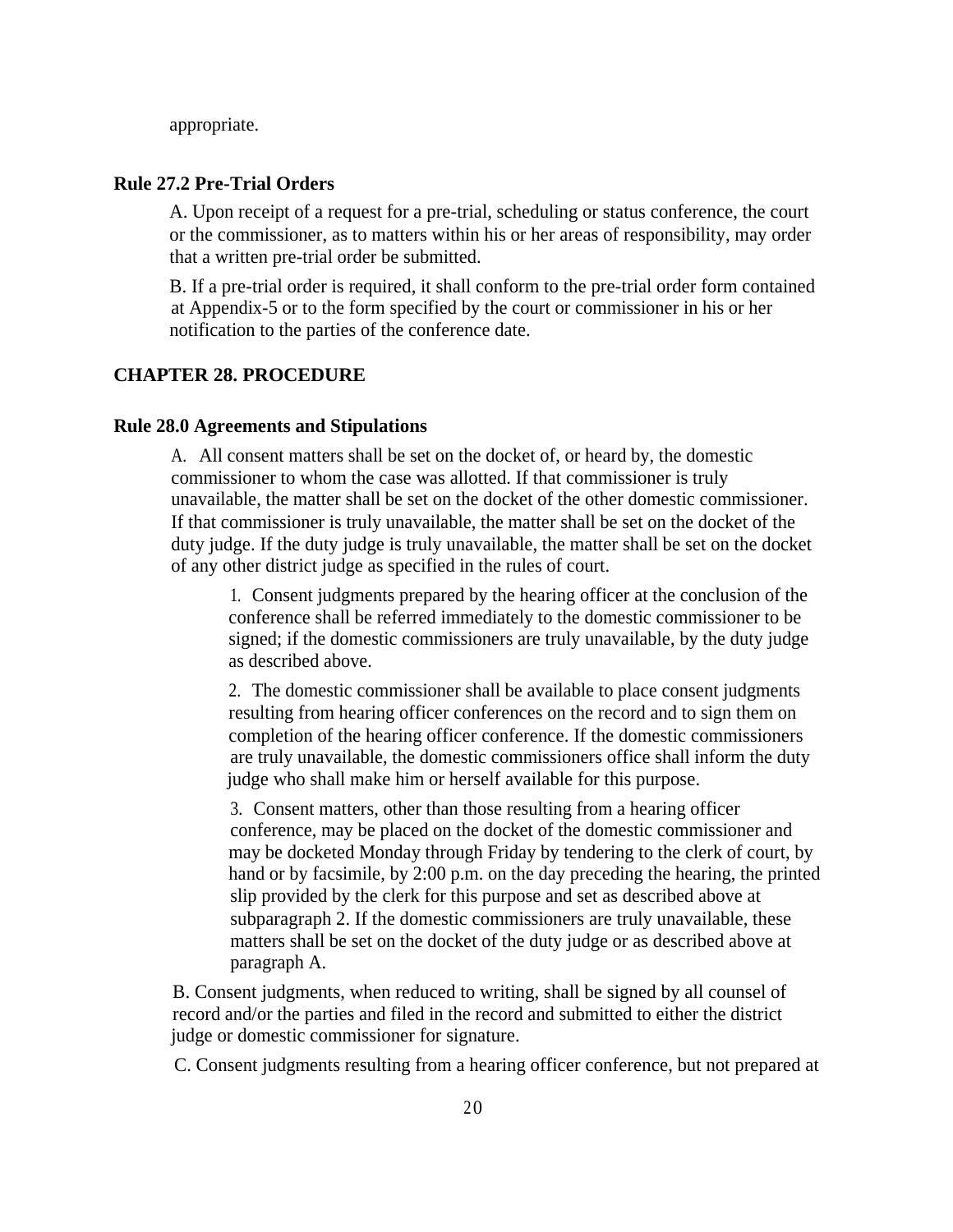the conclusion of the conference while both parties are present, shall be prepared and submitted to the court by the party ordered by the hearing officer to do so within ten (10) days of the hearing officer conference. If there is an objection, the objecting party shall immediately submit the objection to the hearing officer in writing with the hearing officer's recommendation sheet. In the event the judgment is not circulated to counsel for all parties and to unrepresented parties, within five (5) days after the hearing officer conference, the other party may prepare and present a judgment, in accordance with La. District Court Rule 9.5, to the domestic commissioner. If the judgment is submitted without the opposing counsel's signature or if the judgment is submitted in a matter where the opposing party is unrepresented, the judgment shall be presented to the domestic commissioner with the hearing officer's recommendation sheet.

D. The court will accept agreements and stipulations between counsel concerning the conduct, trial or continuance of a matter only if they are:

- 1. Written and filed in the record; or
- 2. Made in open court and entered on the minutes; or
- 3. Otherwise acknowledged in writing by the parties or their counsel.

E. Written stipulations of counsel shall be signed by all counsel of record and filed in the record. If such stipulations are reached at a hearing officer conference or a pre-trial conference while the domestic commissioner or the court is in session, the stipulations may be dictated into the record.

1. Any written stipulation regarding child support shall include a statement that the child support award is in accordance with the Louisiana Child Support Guidelines. If the stipulation is not in accordance with the guidelines, then the reasons for deviations shall be set forth in the stipulation.

2. Any written stipulation or judgment involving joint custody shall include a Joint Custody Implementation Plan. See the Family Law Handbook for a suggested plan.

3. Any written stipulation or judgment involving modification of child support shall comply with La. R.S. 9:311 and La. R.S. 9:313. Any judgment of child support shall also be accompanied by the State Case Registry Data Form and shall include an order requiring that the parents provide the state case registry with any change in the information required by La. R.S. 9:313 (B) (1).

F. Any judgment, stipulation or agreement may include a provision for payment of court costs.

#### **Rule 28.1 Payment of Costs Prior to Voluntary Dismissal**

Any party filing a motion for voluntary dismissal shall obtain from the clerk of court a certification that all costs have been paid.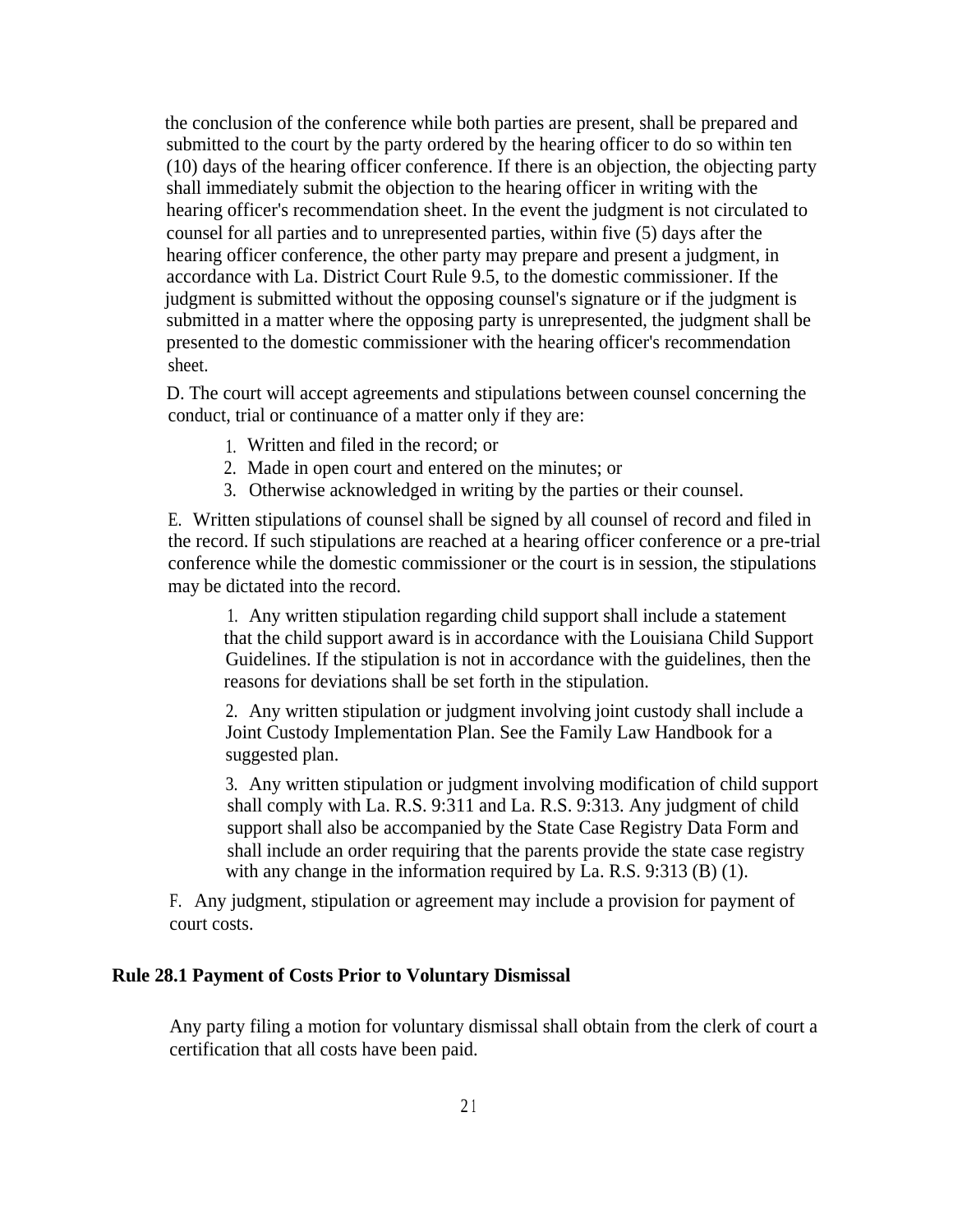#### **Rule 28.2 Continuances**

A. Continuances are governed by La. C.C.P. Arts. 1601-1605, and La. District Court Rule 9.17 both with reference to discretionary grounds and peremptory grounds.

B. Unopposed motions for continuance shall be submitted in writing. The attorney or party filing such motion shall affirmatively represent within the body of the motion that the other party or counsel has been consulted and has no objection to granting the continuance. Deliberate failure of an attorney or party to comply with this rule may subject such attorney or party to appropriate sanctions. Each unopposed motion for continuance shall contain an order resetting the hearing date, unless the parties have agreed to an indefinite continuance of the matter.

C. Opposed motions for continuance shall be submitted for contradictory hearing before the court. No ex parte motions for continuance shall be granted over the objection of opposing counsel, or unrepresented parties, except for good cause shown.

D. Motions to continue hearing officer conferences shall be directed to the hearing officer to whom the case is allotted.

1. Hearing officer conferences shall be continued only for good cause shown. Every attempt shall be made to conduct hearing officer conferences on the date and time originally set.

2. Whenever possible, hearing officer conferences shall be reset only within the period prior to the date set before the district court.

3. Hearing officer conferences shall not be continued without date unless the case is being dismissed, except for good cause.

4. Upon granting a motion to continue a hearing officer conference to a date after the scheduled district court date, the hearing officer shall notify the district court of the continuance and shall reset the matter on the dockets of both the hearing officer and the district court.

#### **Rule 28.3 Oral Arguments**

Oral argument is a privilege, not a right, and is within the court's discretion. Whenever possible the court will afford any party an opportunity for oral argument.

#### **Rule 28.4 Extension of Time to Plead**

A. Any motion for extension of time shall state:

1. The date on which the defendant or responding party was served;

2. Whether a hearing officer conference, commissioner, or district court date is set and, if so, the date and time; and

- 3. Whether the motion is the first or a subsequent request.
- B. Every attempt shall be made to hold hearing officer conferences and district court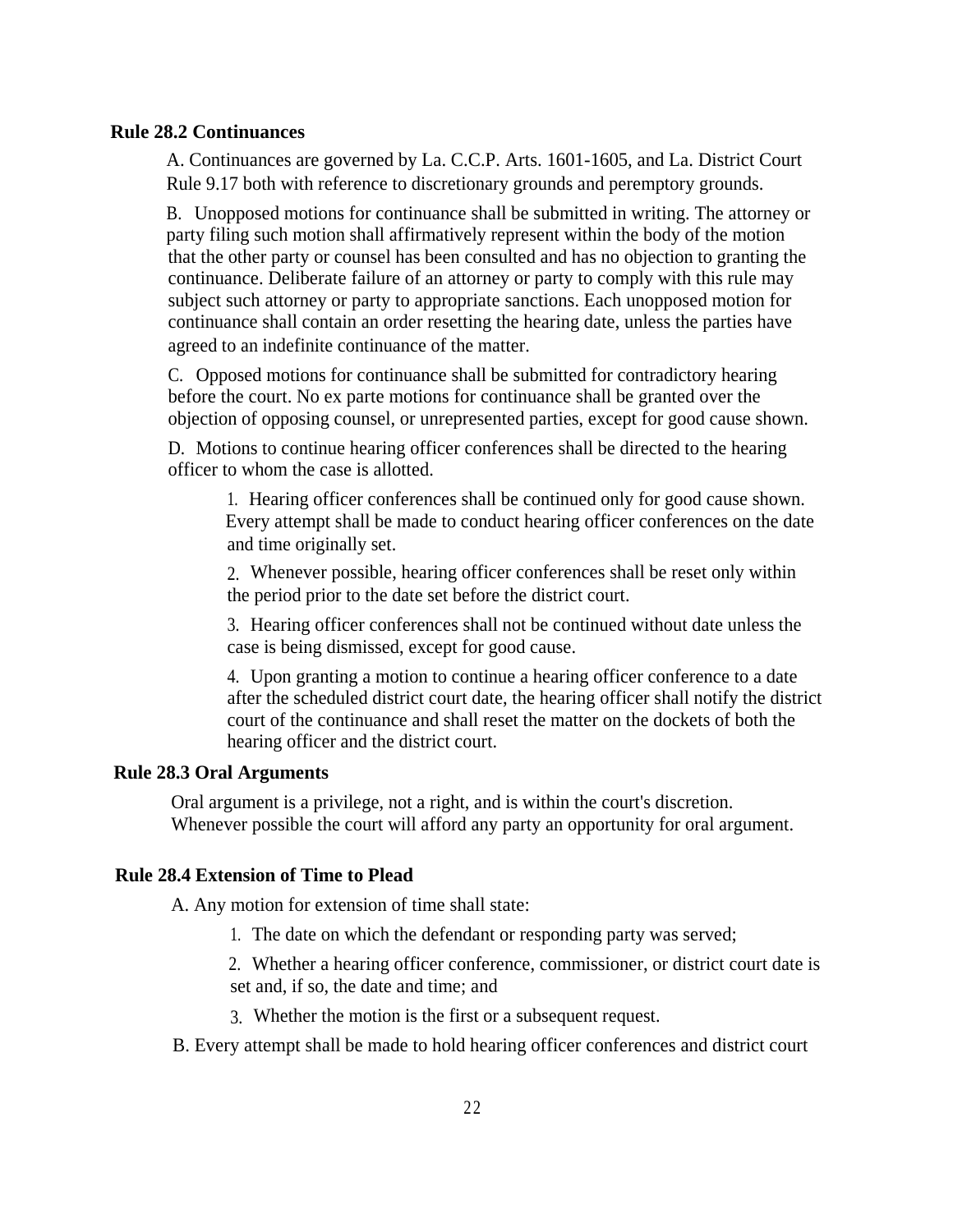and commissioner hearings and trials on the dates originally set. In the event a motion for extension of time is granted, every attempt shall be made to grant the extension of time for a period which will preserve the hearing officer conference, commissioner and district court dates originally set.

C. Except by written consent of all parties, or for good cause shown, only one order will be signed ex parte extending the time for pleading and such extension will not be in excess of thirty (30) days beyond the time allowed by law.

D. Motions and rules for any other extensions or exceptions shall be tried contradictorily, with preference.

#### **Rule 28.5 Hearing Before Judge to Whom Case Allotted**

A. Matter Heard by Judge to Whom Allotted.

Except matters reserved to the domestic commissioners and domestic hearing officers by these rules and except as allowed by La. C.C.P. Art. 253.3, all contested matters must be heard by the judge to whom the matter was allotted. If all parties and both judges consent, a judge other than the one allotted the action may hear the matter. The judge to whom the action has been allotted may designate any other judge to sign such orders and set such hearings, and in his or her absence, to hear such matters as necessary to comply with law, or when deemed to be an emergency, in accordance with La. C.C.P. Art. 253.3.

B. Allotment; Signing of Pleadings in Allotted.

To the extent allowed by La. C.C.P. Art. 253.3, the 24<sup> $^h$ </sup> Judicial District Court may designate in accordance with the local rules and as set forth in Appendix 3 of the La. District Court Rules: (1) those matters that ordinarily will not be allotted to a particular division of the court and instead will be signed by the duty judge or commissioner or by any judge authorized to sign such pleadings; and (2) those pleadings that, although filed in actions that will be allotted, may be presented for signature to the duty judge or commissioner or to any judge authorized to sign such pleadings.

#### **CHAPTER 29. FEES FOR ATTORNEYS APPOINTED TO REPRESENT ABSENTEE DEFENDANTS**

#### **Rule 29.0 Fees for Attorneys Appointed to Represent Absentee Defendants**

A. The fee for appointment as attorney to represent an absentee defendant is fixed at the sum of \$375.00. Additionally, reasonable costs, such as certified mail and/or advertisement, shall be paid with leave of court. Litigants desiring the appointment of an attorney to represent an absentee shall deposit the fee, at the time of filing the request for appointment, with the clerk of court, and shall certify to the court in the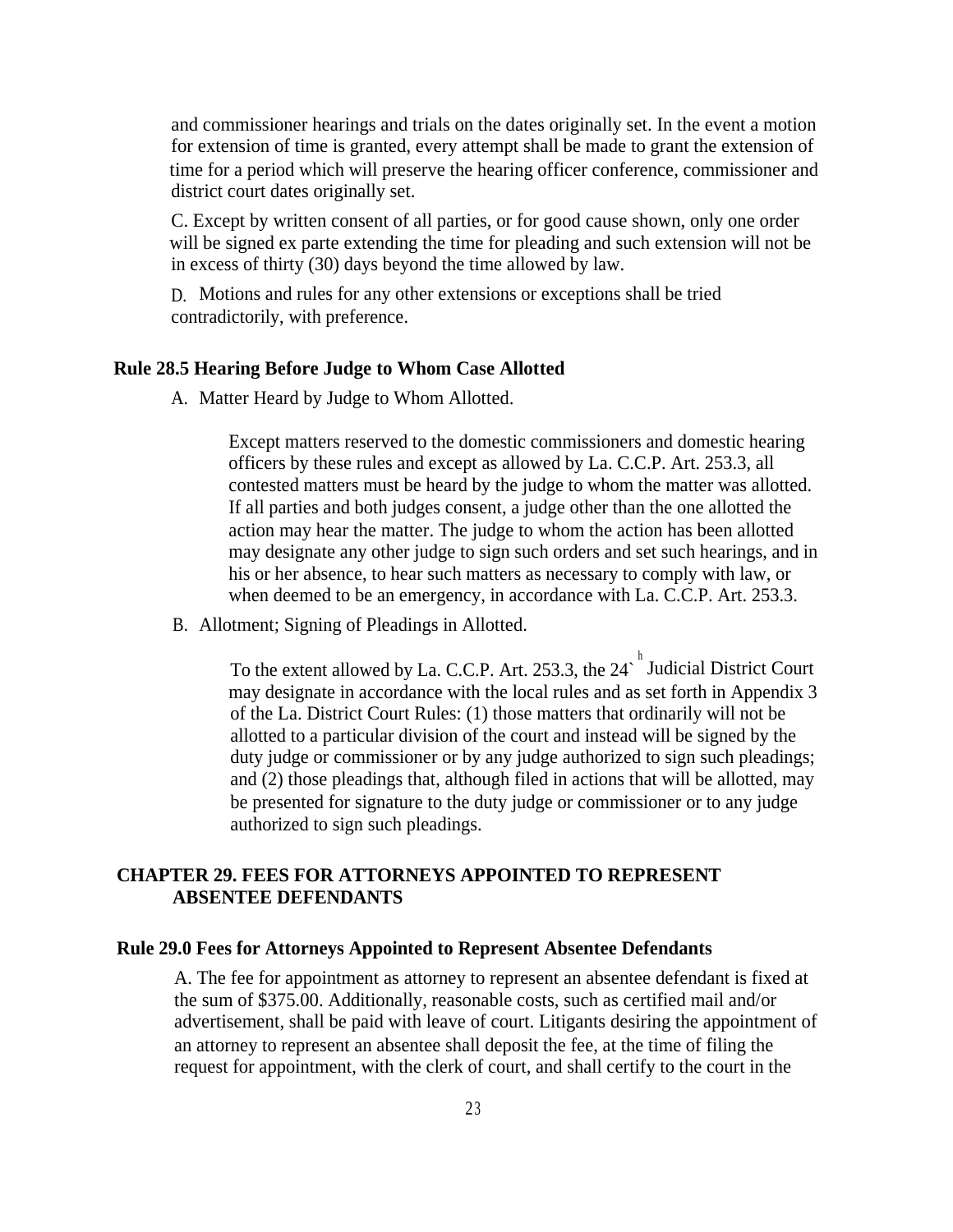order seeking such appointment that the fee has been paid in full in advance. The court may order an additional fee for the appointed attorney should it be necessary for multiple court appearances or extraordinary efforts to discharge duties pursuant to the appointment.

B. Attorneys appointed after the filing of a petition for divorce required by La. C.C. Art. 102 and before the filing of the rule to show cause required by La. C.C. Art. 102 shall be re-appointed, if necessary, at the time of the filing of the rule to show cause, unless the court determines such re-appointment is not possible. Impediments to such re-appointments shall be brought to the court's attention at the time of filing of the rule to show cause. Attorneys accepting the initial appointment thereby consent to subsequent re-appointment.

C. It is the duty of an attorney appointed to represent a defendant who is a nonresident, or absentee, to act in accordance with La. C.C.P. Art. 5093, et. seq. The plaintiff, or counsel, shall furnish to the attorney appointed to represent the absent defendant all information which he or she may have concerning the whereabouts of the absent defendant. All correspondence by an attorney appointed to represent an absentee shall be directed to the absentee by registered or certified mail.

D. In all cases for separation and divorce where the defendant resides in a foreign country the government of which is recognized by the government of the United States, the attorney appointed by the court to represent the absent defendant shall, immediately upon his appointment, notify the consul or consular agent of such foreign country, in writing, of the number and title of the suit, the ground(s) of the complaint, the last known address of the absent defendant, and the name and address of the attorney for the plaintiff.

#### **Rule 29.1 Requirements to Receive Appointments**

A. In order to receive an appointment as an attorney for an absentee, an individual must be a member in good standing of the Louisiana State Bar Association.

#### **CHAPTER 30. ENROLLMENT AND WITHDRAWAL OF COUNSEL**

#### **Rule 30.0 Enrollment and Withdrawal of Counsel**

Enrolled attorneys have, apart from their own interests, continuing legal and ethical duties to their clients, all adverse parties, and the court. Accordingly, the following requirements govern any motion to withdraw as counsel of record.

A. The withdrawing attorney who does not have written consent from the client must make a good faith attempt to notify the client in writing of the withdrawal and of the status of the case on the court's docket. The attorney must deliver or mail this notice to the client before filing any motion to withdraw.

B. If the action or proceeding has been assigned to a particular division of the court, then the motion to withdraw must be submitted to the judge presiding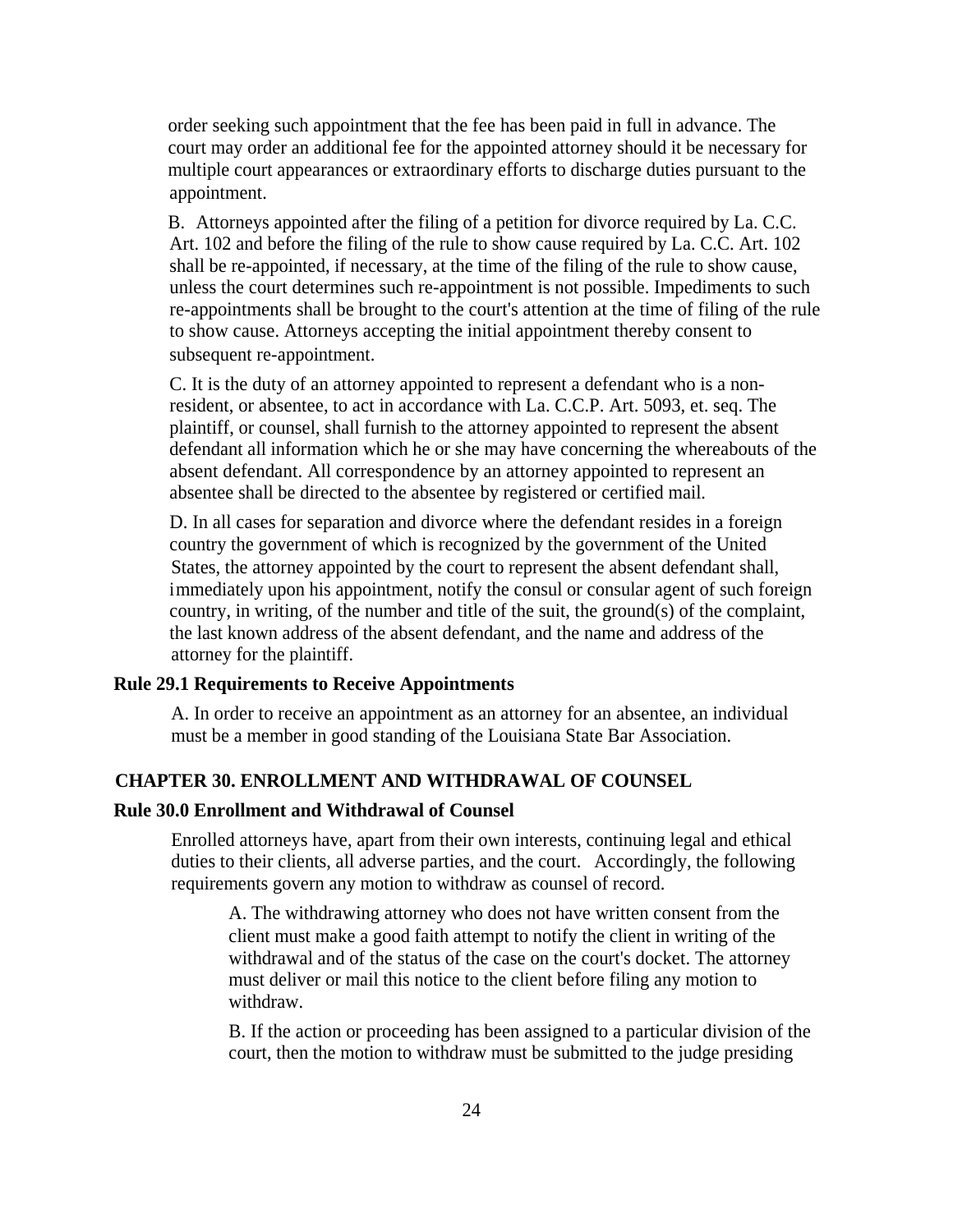over that division.

C. Any motion to withdraw must include the following information:

1. The motion must state the current or last-known street address and mailing address of the withdrawing attorney's client. The withdrawing attorney must also furnish this information to the clerk of court.

2. If a scheduling order is in effect, a copy of it must be attached to the motion.

3. The motion must state whether any conference, hearing, or trial is scheduled, and, if so, its date.

4. The motion must include a certificate that the withdrawing attorney has complied with paragraph (a) of Rule 1.16 of the Rules of Professional Conduct, Louisiana State Bar Association, Articles of Incorporation, Article 16. A copy of the written communication required by paragraph (A) must be attached to the motion.

D. The court may allow an attorney to withdraw on ex parte motion if:

1. The attorney has been terminated by the client; or

2. The attorney has secured the written consent of the client and of all parties or their respective counsel; or,

3. No hearing or trial is scheduled, or the case has been concluded.

E. If paragraph (D) does not apply, then an attorney may withdraw as counsel of record for a litigant only after a contradictory hearing and for good cause. All parties and the withdrawing attorney's former client must be served with a copy of the motion and rule to show cause why it should not be granted.

F. If counsel's withdrawal would delay a scheduled hearing or trial, the court may deny the motion to withdraw, unless exceptional circumstances exist.

G. Paragraphs (A) through (F) do not apply to an ex parte motion to substitute counsel signed by both the withdrawing attorney and the enrolling attorney. The following rules govern such a motion:

1. The court may grant the motion without a hearing. Movers must furnish the court with a proposed order.

2. Substitution of counsel will not by itself be good cause to alter or delay any scheduled matters or deadlines.

#### **CHAPTER 31. WAIVER OF SERVICE AND CITATION**

#### **Rule 31.0 Forms Required for Waiver of Service and Citation**

A. In conformity with La. C.C.P. Art. 1701(B), when a defendant in an action for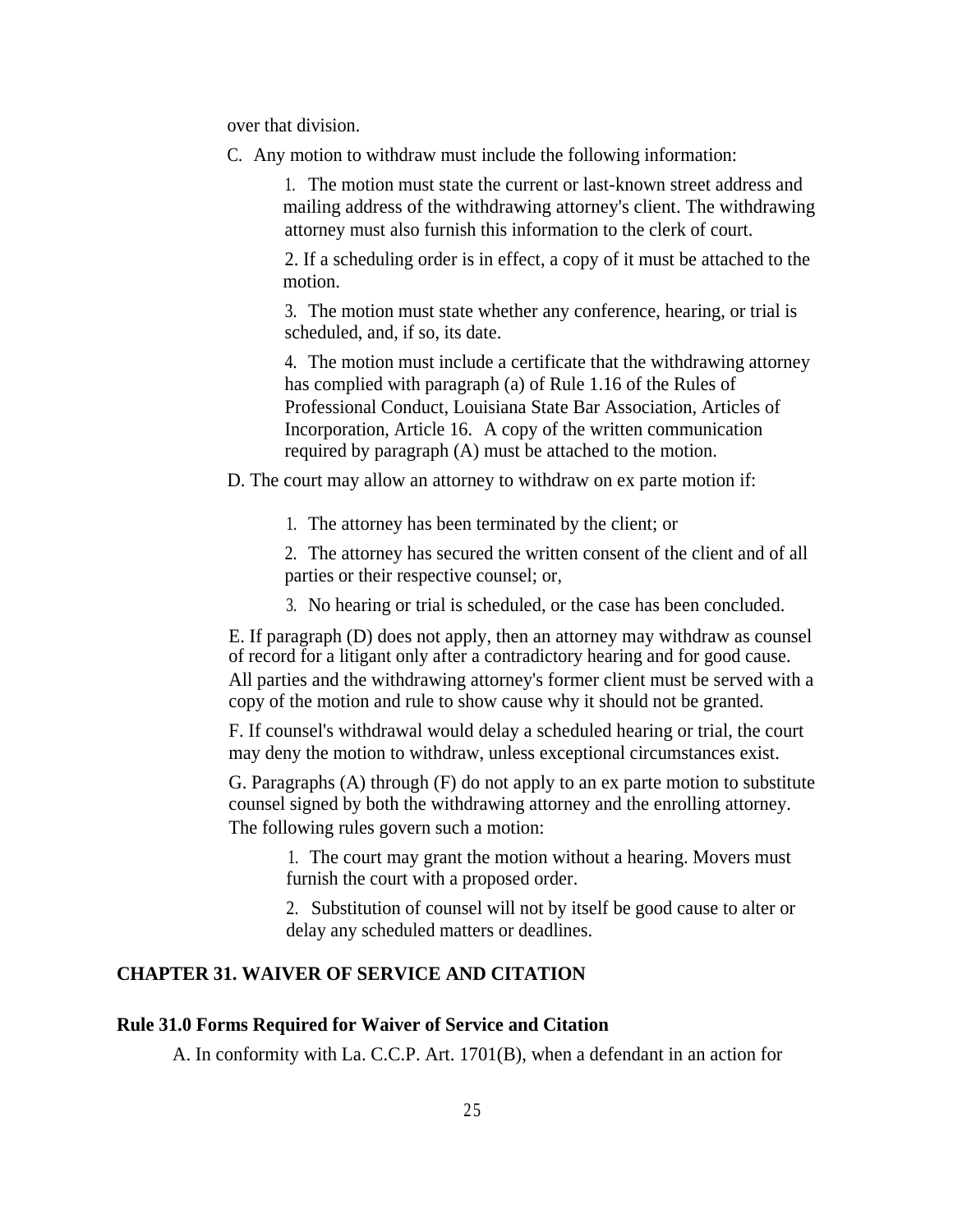divorce under La. C.C. Art. 103 (1), by sworn affidavit, acknowledges receipt of a certified copy of the petition and waives formal citation, service of process, all legal delays, notice of trial, and appearance at trial, a judgment of default maybe entered against the defendant the day on which the affidavit is filed. The affidavit of the defendant may be prepared or notarized by any notary public. The judgment may be obtained by oral motion in open court or by written motion mailed to the court, either of which shall be entered in the minutes of the court, but the judgment shall consist merely of an entry in the minutes. Notice of the signing of the final judgment as provided in La. C.C.P. Art. 1913 is not required.

B. Waiver of service and notice of a La. C.C. Art. 102 divorce petition shall be accomplished by use of the waiver form in Appendix-6.

C. Waiver of service and notice of a La. C.C. Art. 102 rule for divorce, shall be accomplished by use of the form in Appendix-7.

D. Waiver of service and notice of a La. C.C. Art. 103 divorce petition shall be accomplished by the use of the waiver form in Appendix-8.

#### **CHAPTER 32. DOMESTIC VIOLENCE PROTECTIVE ORDERS**

#### **Rule 32.0 Forms, Notices and Orders Required**

A. Any petition, motion, rule to show cause or application for a temporary restraining order, preliminary injunction or permanent injunction filed pursuant to La. R. S. 9:361, 9:372 (unless filed incidental to divorce where there is no allegation of domestic abuse, fear for safety or imminent danger), La. C.C.P. Art. 3601 et seq., La. R.S. 46:213 1, et seq., or La. R. S. 13:4248, or any motion to modify or dissolve an existing Louisiana Uniform Abuse Prevention Order, shall:

1. Include a legible and fully completed Louisiana Uniform Abuse Prevention Order in a form approved by the Louisiana Protective Order Registry and prepared for the signature of the presiding judge.

2. Be heard by the domestic commissioner within the delays allowed by law.

3. Be signed by the domestic commissioner or the district judge on Louisiana Protective Order Registry form orders.

4. Be forwarded by the clerk of court to the Louisiana Protective Order Registry no later than the end of the next business day after the order is signed.

B. Objections to a judgment or order of the domestic commissioner shall be filed in conformity with  $24^h$  J.D.C. Domestic Rule 24 A. 1. If the district judge to whom the case is allotted is unavailable during the delays allowed by law, the matter shall be heard by the district judge, *on duty at the time the hearing occurs,* within the delays allowed by law.

1. If all parties are present before the domestic commissioner, the objection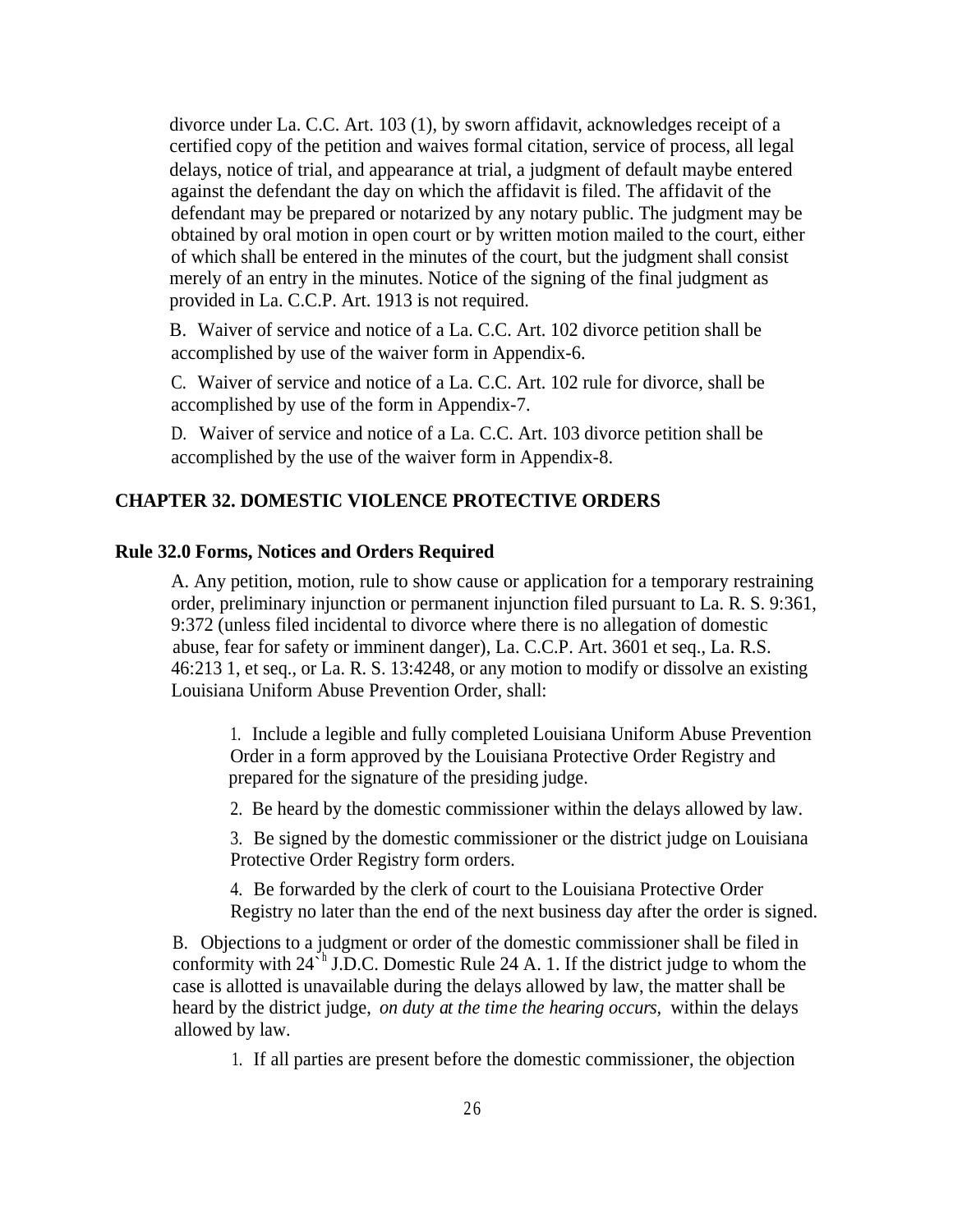shall be filed within three (3) days of receipt of the judgment or order.

2. If a party is not present before the domestic commissioner, the judgment or order shall be reduced to writing and filed in the record, and the objection shall be filed within three (3) days of notice of the judgment or order as issued by the clerk of court.

#### **CHAPTER 33. CONFIRMATION OF DEFAULTS AND UNCONTESTED MATTERS UNDER LA. C.C. Art. 103 ACCORDING TO LA. C.C.P. Art. 1702 E**

#### **Rule 33.0 Preliminary defaults**

The domestic commissioner may enter all preliminary defaults under C.C. Art. 103 filed in accordance with La. C.C.P. Art. 1702 E.

#### **Rule 33.1 Confirmation of defaults**

A. The domestic commissioner may confirm all preliminary defaults under La. C.C. Art. 103 in accordance with La. C.C.P. Art. 1702 E.

1. To confirm a preliminary default under La. C.C. Art. 103(1) and La. C.C.P. Art. 1702 (E), petitioner shall submit to the commissioner in chambers or in open court:

- a. The complete record;
- b. Affidavit of non-military service and non-covenant marriage;

c. An affidavit executed by the petitioner within thirty (30) days of rendering the judgment attesting to facts sufficient to obtain a divorce. One affidavit containing all required facts may be submitted in lieu of multiple affidavits.

d. The original and one or more copies of the proposed judgment;

e. Notation from the clerk of court that no answer has been filed and that all costs have been paid.

2. Nothing herein shall preclude the petitioner from proving his/her case by live testimony.

#### **Rule 33.2 Judgments of Divorce in Chambers Pursuant to La. C.C.P. Art. 1702 E**

Confirmation of default judgments maybe rendered in chambers on petitions for divorce in accordance with the requirements of Rule 33.1.

#### **Rule 33.3 Summary Judgment of Divorce in Chambers Pursuant to La. C.C. Art. 103(1) and La. C.C.P. Art. 969**

If all parties are represented by counsel, and an answer has been filed, the petitioner or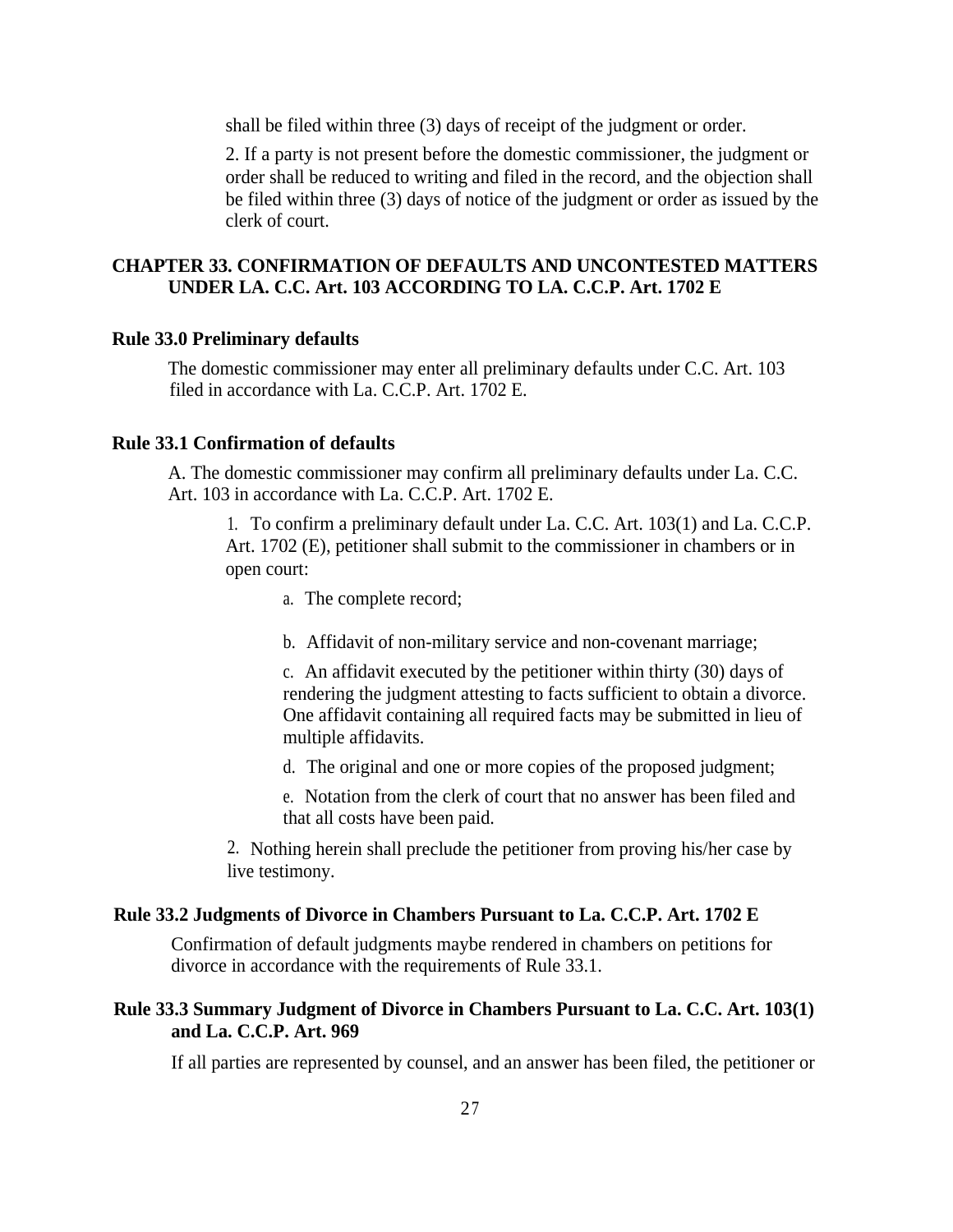defendant in an uncontested case, shall submit to the court:

A. A written joint stipulation of facts, request for judgment, and a sworn verification by each party;

B. A proposed judgment containing a certification that counsel and each party agree to the terms thereof;

C. The complete record.

#### **Rule 33.4 Forms Required for Waiver of Service and Citation**

**See Appendix 6,** 7, **and 8.**

#### **Rule 33.5 Time When Waiver May be Signed and Filed**

Waiver of service may not be signed or filed until the affiant receives a certified copy of the filed petition. (See C.C.P. Art. 1701 (B))

#### **Rule 33.6 Consent Judgments and Stipulations of Fact on Incidental Matters and Community Property**

The domestic commissioner may address all consent judgments and stipulations of fact on incidental matters and community property.

A. The parties must submit to the court:

1. An original and one or more copies of the consent judgment or stipulation signed by both parties and all counsel of record; and

2. The complete record.

#### **Rule 33.7 Time When Domestic Commissioner Will Address Default Judgments, Consent Judgments and Stipulations.**

The domestic commissioner will take up default judgments, consent judgments and stipulations at times throughout the day.

#### **CHAPTER 34. DIVORCES PURSUANT TO LA. C.C. ART. 102.**

#### **Rule 34.0 Rules to Show Cause**

A. Hearings of La. C.C. Art. 102 rules to show cause why a divorce should not be granted may be heard by the domestic commissioner.

B. Verified rule to show cause why a divorce should not be granted pursuant to La. C.C. Art. 102 shall contain the following: (See La. C.C.P. Art. 3952)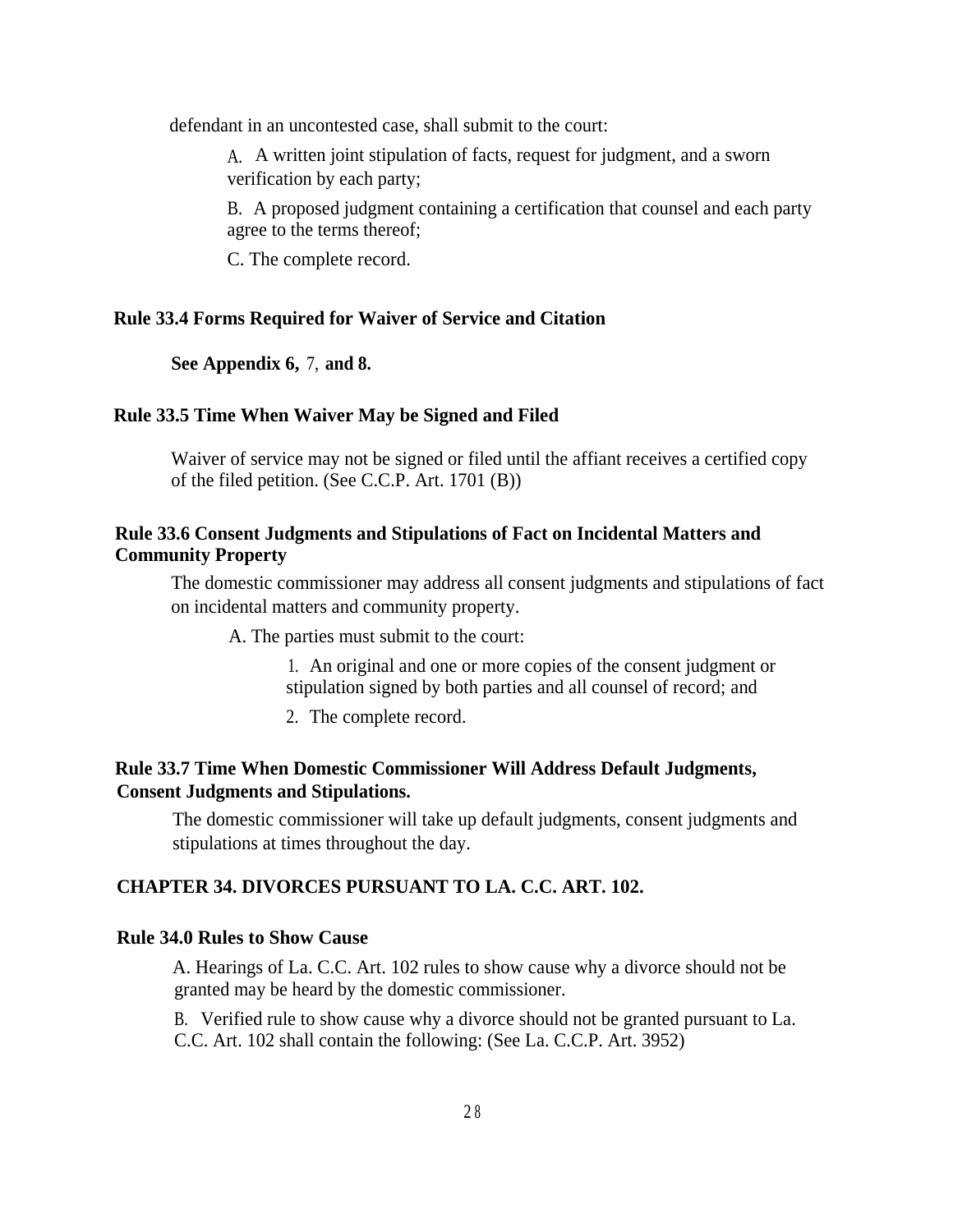- 1. The date the parties physically separated;
- 2. The date the petition for divorce was filed;
- 3. The date the petition for divorce was served; and
- 4. Statement of non-reconciliation.

C. At the hearing of the La. C.C. Art. 102 rule to show cause why a divorce should not be granted a checklist for divorce under La. C.C. Art. 102 and a statement that the rule is contested or uncontested shall be filed in the record. See Appendix-9.

D. The domestic commissioner may appoint an attorney to represent the absent defendant.

E. At the hearing, the mover's attorney should offer and introduce for filing the entire record and the C.C. Art. 102 divorce checklist contained at Appendix-9. The attorney appointed to represent an absent party shall offer a note of evidence at the hearing.

F. If the rule for divorce is uncontested, the commissioner shall grant the divorce if appropriate.

#### **Rule 34.1 Required Affidavits**

A. At the hearing on the rule to show cause, the mover must submit the following affidavits:

1. An affidavit executed after the filing of the rule to show cause, that the parties have lived separate and apart continuously, for at least 180 days prior to the filing of the rule to show cause, that they are still living separate and apart and that mover desires to be divorced; and

2. An affidavit of non-military service and an affidavit that the parties did not contract a covenant marriage. One affidavit containing all required facts may be submitted in lieu of multiple affidavits.

#### **Rule 34.2 Attorney Certifications**

Before a rule for divorce pursuant to La. C.C. Art. 102 may be heard, the moving party must file into the record a certification of the truthfulness of the statements contained in the La. C.C. Art. 102 divorce checklist. This certification may be satisfied by signing the checklist.

#### **Rule 34.3 Dismissal of Divorce**

All motions to dismiss petitions for divorce shall state that the petition was filed pursuant to La. C.C. Art. 102. In compliance with La. C.C.P. Art. 3958, a petition for divorce filed pursuant to La. C.C. Art. 102 shall be dismissed only upon joint motion of the parties and payment of all court costs, or upon contradictory motion of the plaintiff, to be heard by the district judge. A judgment of dismissal rendered pursuant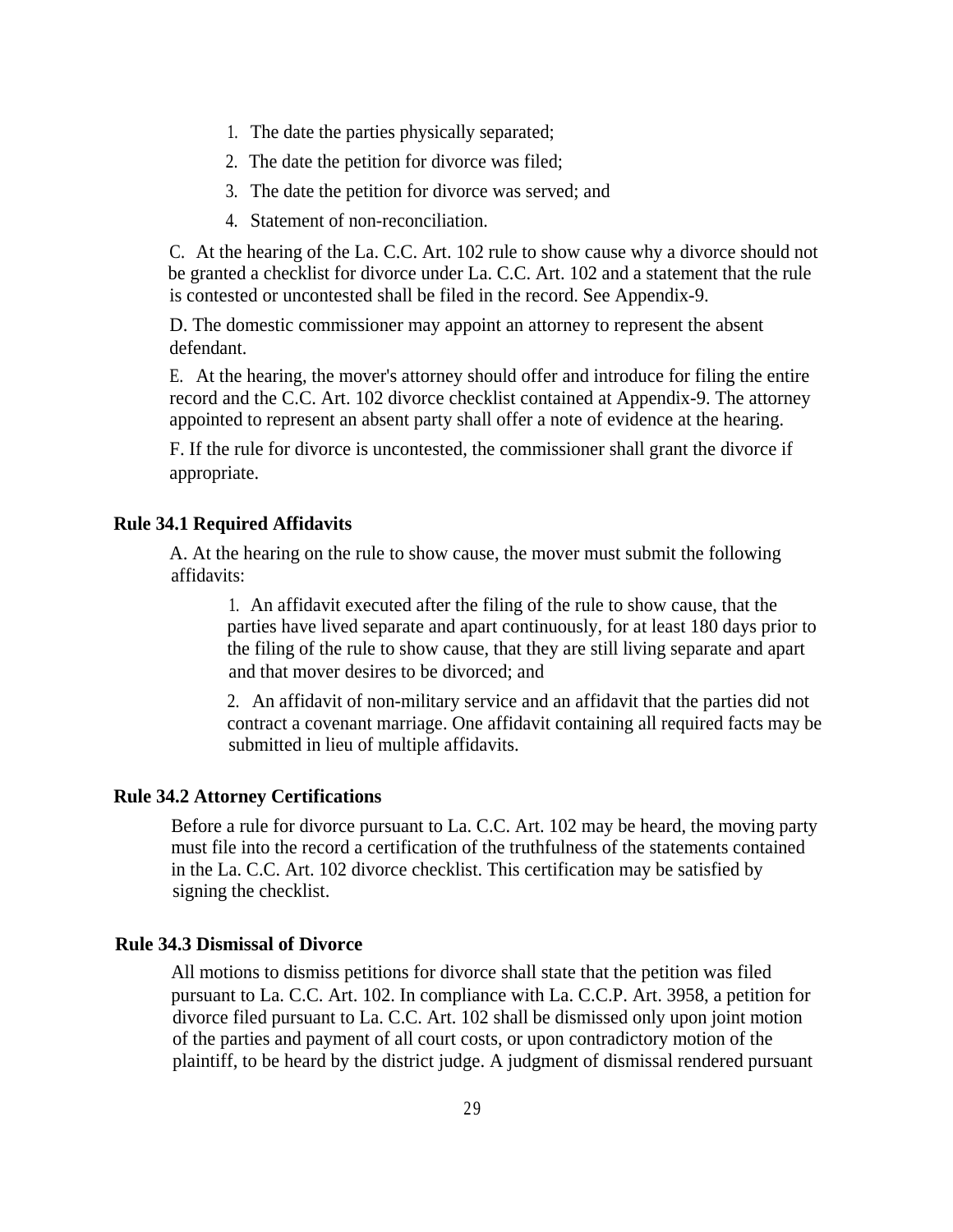to La. C.C.P. Art. 3958 shall be without prejudice to any separation of property decree rendered under La. C.C. Arts. 2374 and 2375.

#### **CHAPTER 35. SPOUSAL AND CHILD SUPPORT MATTERS ANCILLARY TO CIVIL DIVORCE PROCEEDINGS**

#### **Rule 35.0 Use of Hearing Officers**

A. The Domestic Hearing Officer

1. The domestic hearing officers shall perform hearing officer conferences on all matters set forth in Rule 23 (E) (5) of these rules including but not limited to all spousal and child support matters, except in cases where there is an unresolved allegation or finding of domestic abuse as defined in Rule 23 (E) (5) (b) (1) (C) and 23 (E) (5) (b) (4) of these rules.

#### B. Forms Required

1. At the time a petition, motion, or rule to show cause is filed in which an issue exists which is within the authority and responsibility of the domestic hearing officer both the petitioner and the opponent will receive, from the clerk of court, the forms set forth in  $24<sup>th</sup>$  J.D.C. Domestic Rule 24.0 (A) (3) which must be addressed/and or completed in accordance with the instructions contained in  $24^{\text{th}}$  J.D.C. Domestic Rule 24.0 (A) (3).

2. The domestic hearing officer may at any time order the submission of additional relevant information and may order the submission of a pre-trial order, or a memorandum of fact or law.

C. Scheduling Hearings and Trials; The Order of Business

1. At the time a petition, motion, or rule to show cause is filed in which an issue exists which is within the authority and responsibility of the domestic hearing officer, the clerk of court shall schedule these matters in conformity with  $24^{\text{th}}$  J.D.C. Domestic Rule 24.0 (A) of these rules.

2. Notice of the domestic hearing officer conference, and ensuing hearing or trial date shall be served with the pleading to the defendant, counsel for the opponent, or unrepresented parties at the same time as service of the petition, motion, or rule to show cause.

3. The domestic hearing officer conferences shall be scheduled in conformity with  $24<sup>h</sup>$  J.D.C. Domestic Rule 24.1 (B) of these rules.

#### **Rule 35.1 Notice and Exchange of Information**

A. Notice of any hearing, rule or trial will be given in conformity with the Louisiana Rules of Civil Procedure and these rules.

B. The initial exchange of information will occur as set forth above at Rule 35.0 of these rules.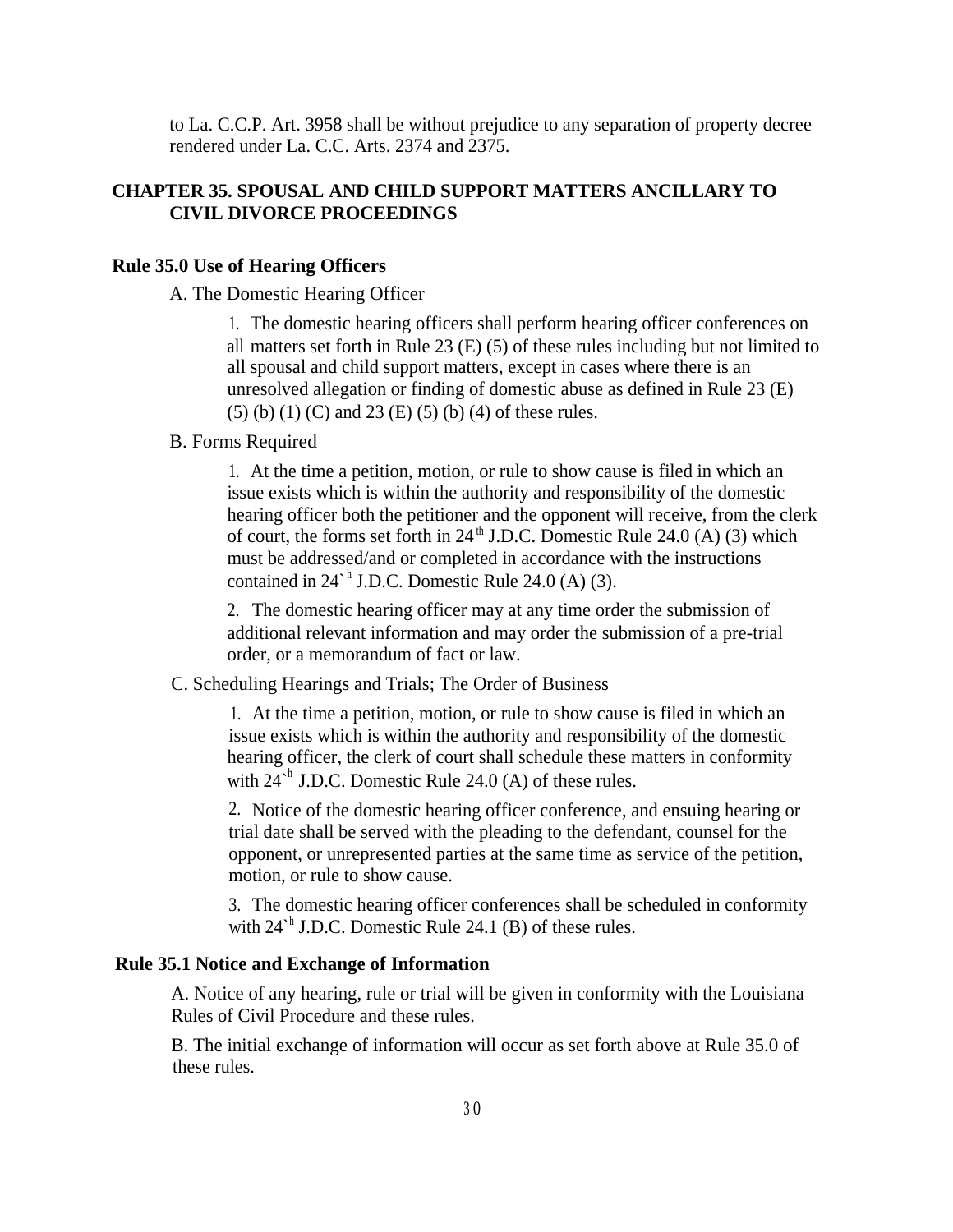C. Subsequent discovery will be governed by the Louisiana Code of Civil Procedure and as ordered by the hearing officer, domestic commissioner or the district court as peiinitted by the Louisiana Code of Civil Procedure and these rules.

#### **Rule 35.2 Child Support Worksheet**

A. See Rule 35 and Appendix 3 and 4 for hearing officer conference affidavit and statement of income and expenses.

B. The parties may conduct discovery on the child support and spousal support issues as permitted by the Louisiana Code of Civil Procedure and jurisprudence.

C. Child Support shall be calculated and established pursuant to La. R.S. Art. 9:315, et seq.

#### **Rule 35.3 Pre-Trial Conferences**

A. See Rule 35 of these rules for domestic hearing officer conferences.

B. See Rule 27.0 of these rules for pre-trial conferences. Pre-trial conferences, scheduling, and status conferences are not mandatory, but may be scheduled in individual cases by the judge, or the domestic commissioner as to matters within his or her areas of responsibility, either on the judge or commissioner's own motion or on request of a party in conformity with La. C.C.P. Art. 1551.

C. The domestic hearing officer, domestic commissioner or district judge may, at his or her discretion, order that a pre-trial order or a memorandum of fact or law be prepared for submission prior to any motion, rule, hearing, trial or conference.

#### **Rule 35.4 Income Assignment Orders**

A. An income assignment order such as the order contained in Appendix- 10 shall be issued in each case where child support and/or spousal support is awarded, pursuant to La. R.S. 46:236.3 and La. R.S. 9:303.

B. Pursuant to La. R.S. 46:236.5 (B), the court hereby assesses a fee of thirty-five dollars (\$35.00) on every petition, motion or rule filed wherein support or enforcement of support is demanded after October 31, 1987 in order to fund the administrative cost of the expedited process. The court also has the discretion to assess and collect fees not to exceed five (5%) percent of the total support obligation pursuant to said statute.

C. The court hereby assesses a fee of five (5%) percent on all obligations of support which are assessed through a contempt proceeding.

D. Support obligations shall be paid to the court only by money order, certified check or cashiers check.

#### **Rule 35.5 Interim Orders**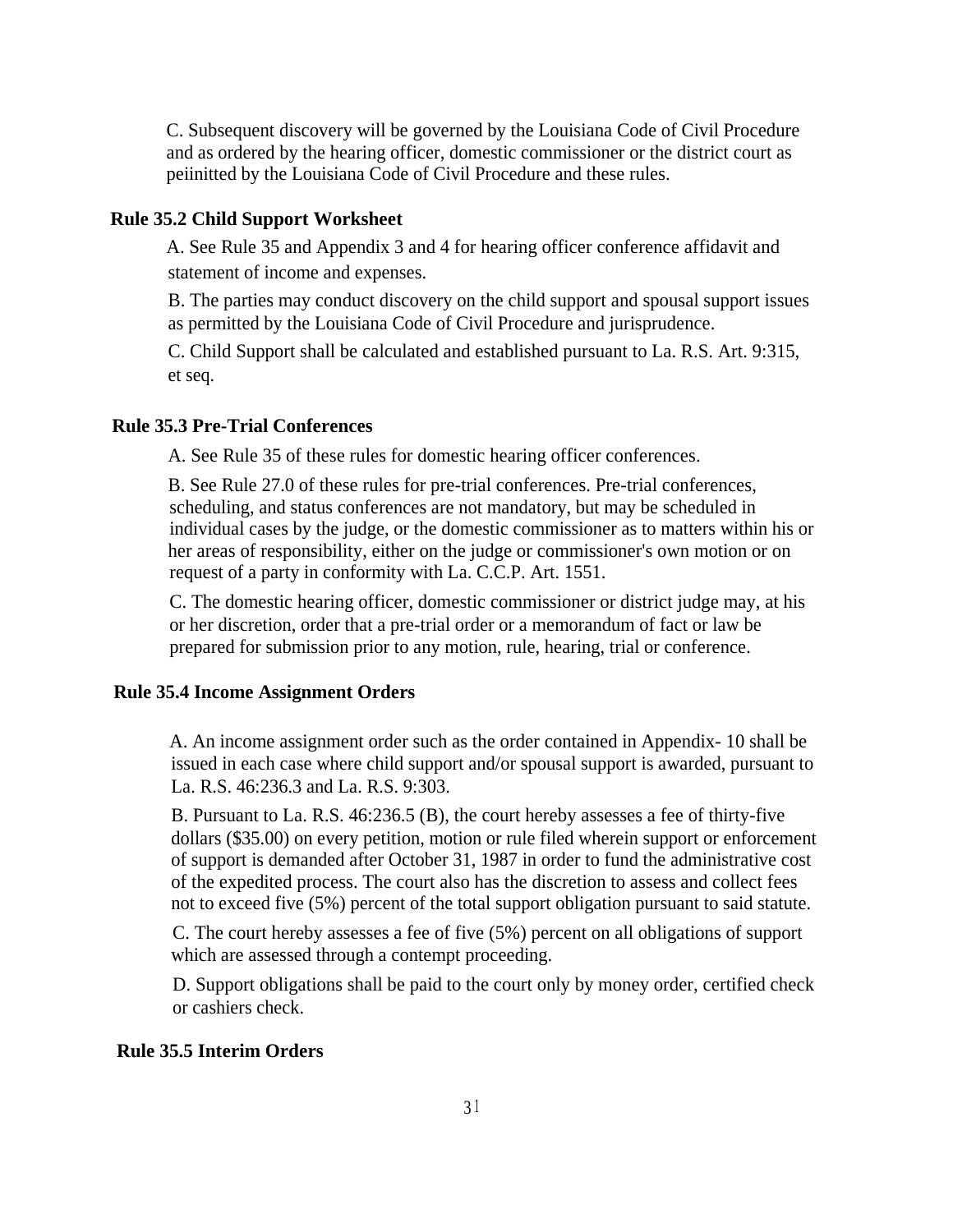A. Interim orders for custody, child support, spousal support and other incidental relief shall be addressed in the manner described in Rules 23(E) and 35.0 of these rules and pursuant to La. R.S. 9:315.1 (C) (5) and 46:236.5.

B. If one party does not provide the necessary financial information for the hearing officer to make a determination as to the amount of child or spousal support, the hearing officer shall have the authority, within his or her discretion, to set an interim child support amount based upon the financial information provided by the other party. This interim order shall be without prejudice and shall not affect the retroactivity of the claims of either party, except as precluded by law.

C. Objections from the hearing officer recommendations shall be addressed to the district court in the manner and at the time set forth in Rules 23(E) of these rules.

D. An interim order shall be without prejudice to either party in subsequent proceedings.

E. Prior to a consent between the parties or a judicial determination of the merits of the support demand, the recommendation of the hearing officer shall be signed by the domestic commissioner and shall be deemed an interim order for support, without prejudice to either party.

F. Prior to a hearing with the district court, if there is a material change in circumstances and either party or counsel believes such change would justify a modification of the interim order, a new meeting with the hearing officer may be scheduled on the motion of any party provided there is sufficient time in which to do so. The motion shall specifically set forth the alleged change in circumstances.

G. Unless ordered by the district judge, in cases of demands for final spousal support, the hearing officer will not consider or make recommendations with respect to final spousal support until a determination of fault is made by the district judge.

#### **Rule 35.6 Arrearages**

A. Arrearages of child or spousal support shall be addressed in the manner described in Rules 23 (E), and 24.0 (A) (1) and (3) of these rules, and pursuant to La. R.S. 46:236.5.

B. All pleadings to establish executory child or spousal support arrearages or in which contempt is sought for failure to pay spousal support or child support, shall be accompanied by a sworn affidavit executed by the party filing said pleadings, an attested copy of which shall be served upon the defendant, setting forth the following:

- 1. An itemized list of all past due payments, including date due and amount.
- 2. An itemized list of all payments received, including the dates of receipt.
- 3. The total amount of arrearages.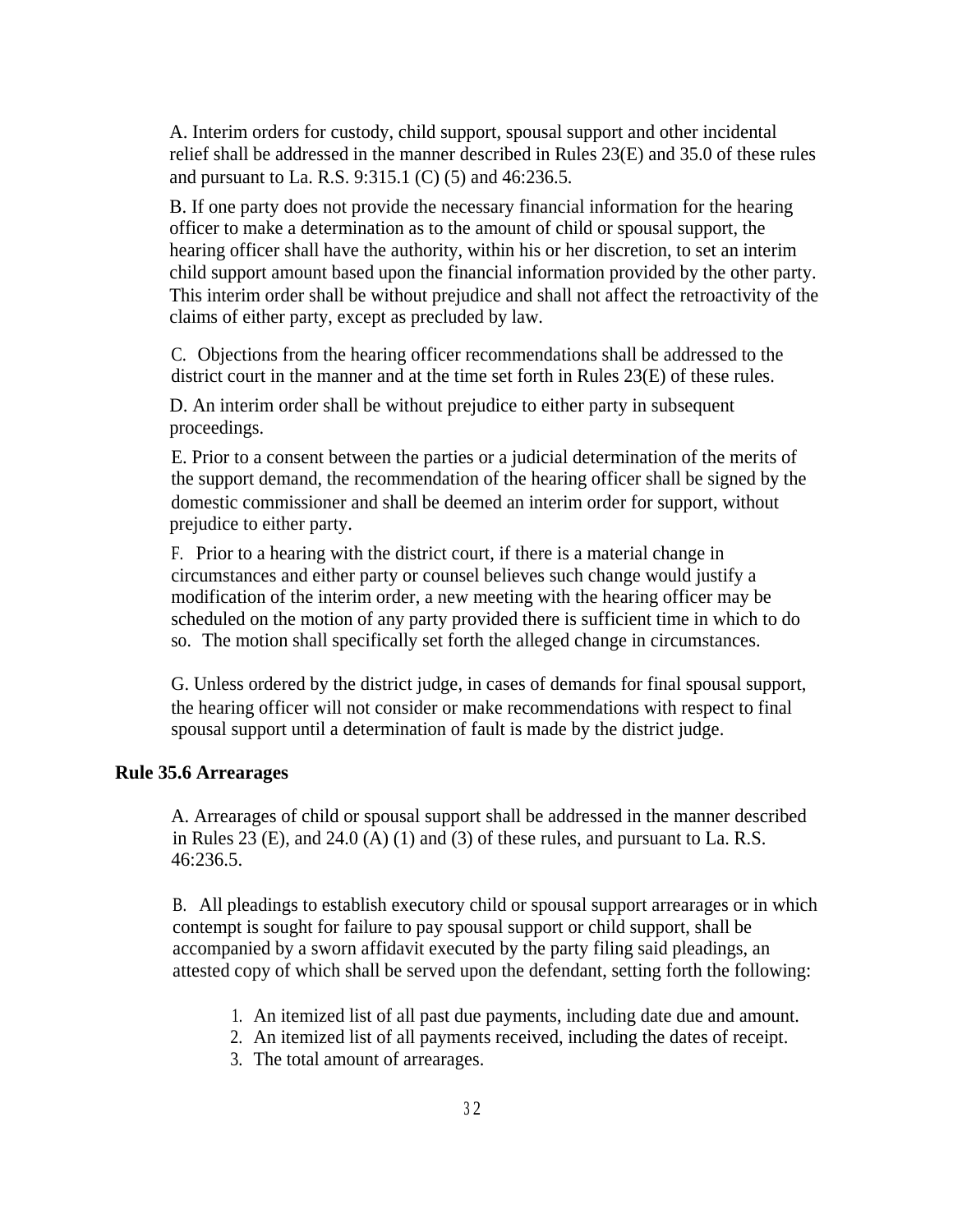C. Five (5) days before the hearing office conference, the defendant shall file a sworn affidavit, with accompanying proof of payment, setting forth a response to the information required in paragraph 2 and deliver a copy of same to the plaintiff and the domestic hearing officer.

D. In any case in which an immediate income assignment has not been issued, the case shall be subject to immediate income assignment upon a delinquency of an amount equal to one month's support. (La. R.S. 46:236.3)

#### **CHAPTER 36. CHILD SUPPORT PURSUANT TO HEARING OFFICER PROCEEDING**

#### **Rule 36.0 Notice and Exchange of Information**

A. Notice shall be given and information exchanged in conformity with Rule 24.0, Rule 25, Rule 35.0 and Rule 35.6 of these rules.

B. Discovery shall be conducted in accordance with the Louisiana Code of Civil Procedure and Rule 26 of these rules.

C. The court shall assess fees in conformity with La. R.S. 46: 236.5 (B).

#### **Rule 36.1 Fixing Child Support**

A. Title IV-D AFDC and non-AFDC (Social Security Act) cases are generally handled by the Jefferson Parish District Attorney by contract or the Regional Office of the La. Dept. of Social Services through the Jefferson Parish Juvenile Court.

B. In all child support cases pending in the  $24^h$  J.D.C. child support shall be set in accordance with La. R.S. 9:315 et seq.

C. Any written stipulation or judgment involving child support shall conform with La. R.S. 9:313. Any judgment of child support shall also be accompanied by the State Registry Data Form.

#### **Rule 36.2 Appeal**

A. Objections to hearing officers recommendations shall be made in conformity with Rules  $23(E)(5)(F)$  and  $35(G)$  of these rules.

B. Objections to intrastate registration of support orders for modification and enforcement pursuant to La. C.C.P. Art. 2785 et seq. shall be set on the docket of the domestic commissioner pursuant to Rule 23(D) of these rules. Objections to the domestic commissioner's ruling shall be made in conformity with Rule 24(A) of these rules.

#### **Rule 36.3 Income Assignment Orders**

In all child support orders that are not being enforced by the Department of Social Services, the court shall comply with La. R. S. 9:303 and La. R. S. 46:236.3.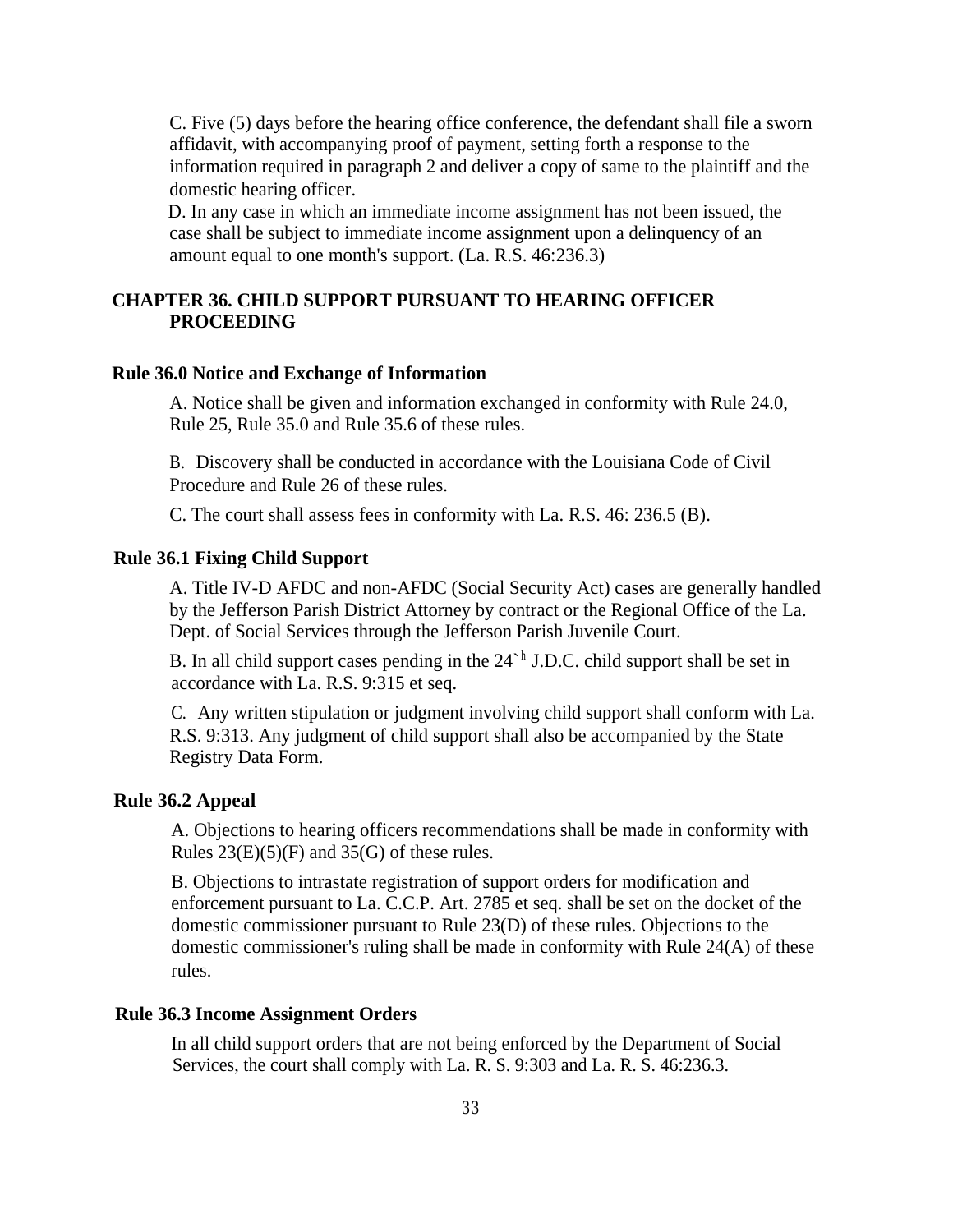A. The original order shall include an immediate income assignment order unless there is a written agreement between the parties or the court finds good cause not to require an immediate income assignment. (La. R.S. 9:303)

B. In any case in which an immediate income assignment has not been issued, the case shall be subject to immediate income assignment upon a delinquency of an amount equal to one month's support. (La. R.S. 46:236.3)

C. In any matter wherein a party hereinafter referred to as "payor" is found to owe past due child support and/or spousal support, the payor shall pay all future current support and/or arrearage through the 24<sup>°</sup> Judicial District Court Collection System. The payments shall be made by means of an income assignment order or direct payment to the court.

#### **Rule 36.4 AFDC Paternity Suits**

1. Title IV-D AFDC paternity suits are generally handled by the Jefferson Parish District Attorney's Office by contract or the Regional Office of the Department of Social Services in the Jefferson Parish Juvenile Court.

#### **Rule 36.5 Criminal Non-Support**

Criminal non-support matters are generally handled through the Jefferson Parish District Attorneys office in Jefferson Parish Juvenile Court.

#### **Rule 36.6 Arrearages**

All petitions, motions and rules to show cause which allege support arrearages shall be set and heard pursuant to Rule 23 (E), Rule 24.0 (A) (1) and (3), and Rule 35.6 of these rules, and pursuant to La. R.S. 46:236.5.

#### **Rule 36.7 Procedure for Posting/Recording Payments**

A. The following procedures will be followed by the computer collection system in posting payments received when the payment is not in the exact amount ordered by the court (the payment is either more or less than that ordered by the court):

a. First, the payment will be posted to current support due, (spousal and/or child support) beginning with the first payment date ordered in the judgment; b. Second, the remainder of the payment, if any, will be posted to any amounts due on a prior judgment (arrearage);

c. Third, the remainder of the payment, if any, will be posted to any overdue current support payment or any overdue arrearage payment.

B. Prior to the posting of any payments, a court collection fee (in the percentage ordered by the court) will be deducted from the payment.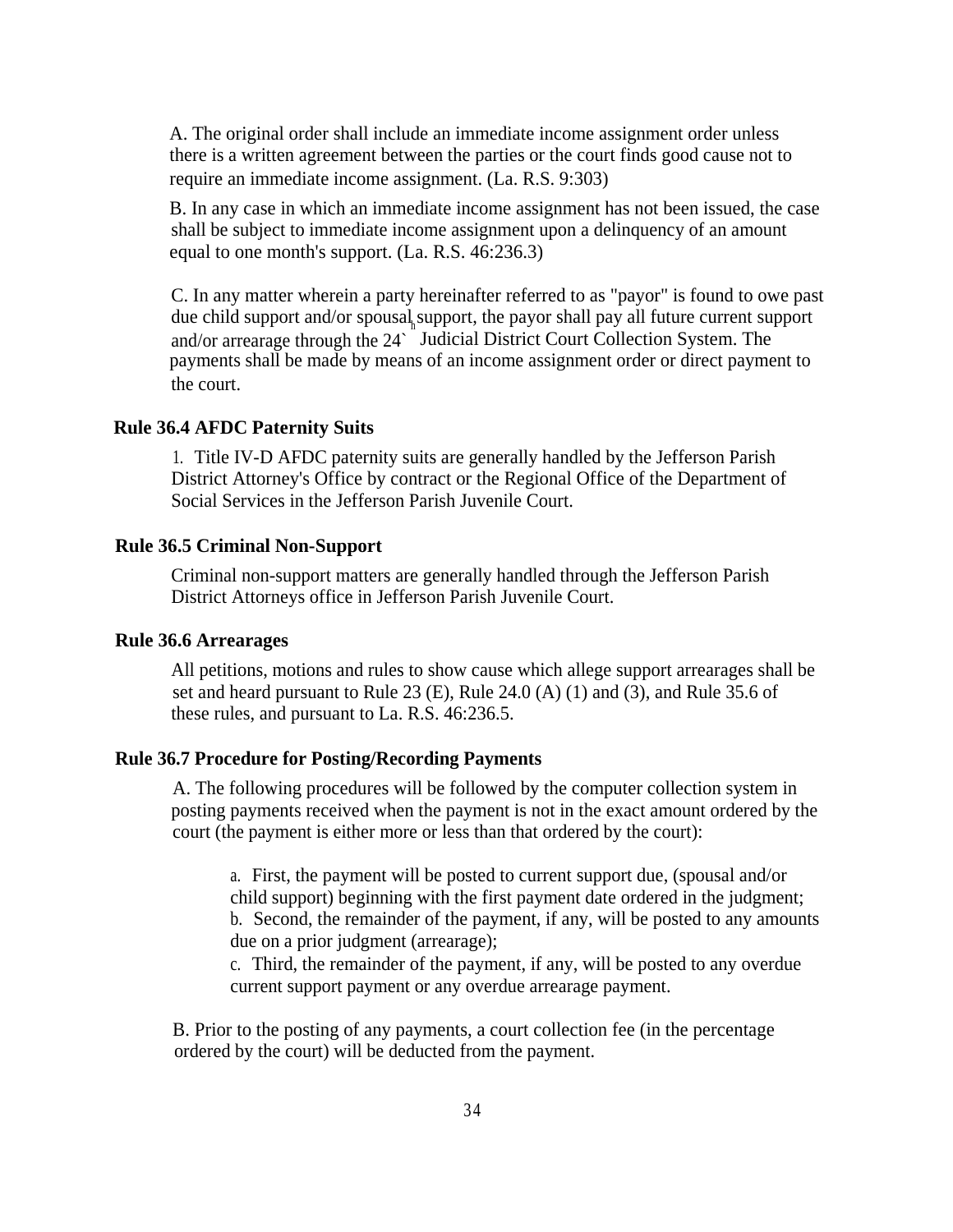C. The computer print-out, which displays the payments that are received and h disbursed by the 24` Judicial District Court, is generated specifically for state audit purposes. All computer print-outs are stamped with the following caveat: "Unaudited, Not an Official Record of the Court, Reference Copy Only".

D. Any party requesting a copy of the computer print-out sheet, which displays the payments that are received and disbursed by the  $24<sup>th</sup>$  Judicial District Court collection system, shall pay to the  $24^h$  Judicial District Court a fee of five (\$5.00) dollars per copy.

#### **CHAPTER 37. PARTITION OF COMMUNITY PROPERTY**

#### **Rule 37.0 Commencement of Proceedings**

A. All partition actions shall be commenced by petition, supplemental petition or reconventional demand and shall include a description of the claims the party seeks to have decided by the court, and shall comply in all other respects with La. R.S. 9:2801. All partitions shall be filed in the same suit number of the divorce and/or separation of property action between the same parties and allotted to a district judge, domestic commissioner and domestic hearing officer in conformity with  $24<sup>th</sup>$  J.D.C. Domestic Rule 23.0 (F).

B. Community property issues shall be discussed at the time of the initial hearing officer conference.

C. At the request of either party, or at the time of filing a motion to set the partition for trial, or on order of the court, the partition matter shall be set for a hearing officer conference within thirty (30) days.

D. During the hearing officer conference, the hearing officer may recommend the appointment of experts and prepare a suggested scheduling order in conformity with  $24<sup>h</sup>$  J.D.C. Domestic Rule 23 (E) (5) (C) (5) and (9).

E. The written recommendation of the hearing officer concerning partition of property shall contain all of the following:

1. A statement of the findings of fact of the hearing officer;

2. Recommendations regarding experts;

3. A proposed scheduling order setting a date for a follow-up conference with the hearing officer to exchange and review the sworn descriptive lists and expert reports. The scheduling order shall contain a date for a follow-up hearing date before the district judge and/or a trial date, and any and all pertinent cut-off dates; and

4. The proposed scheduling order shall be signed by the domestic commissioner. Objections to the proposed scheduling order shall be filed in accordance with Rule 24 (A) (1) of these rules.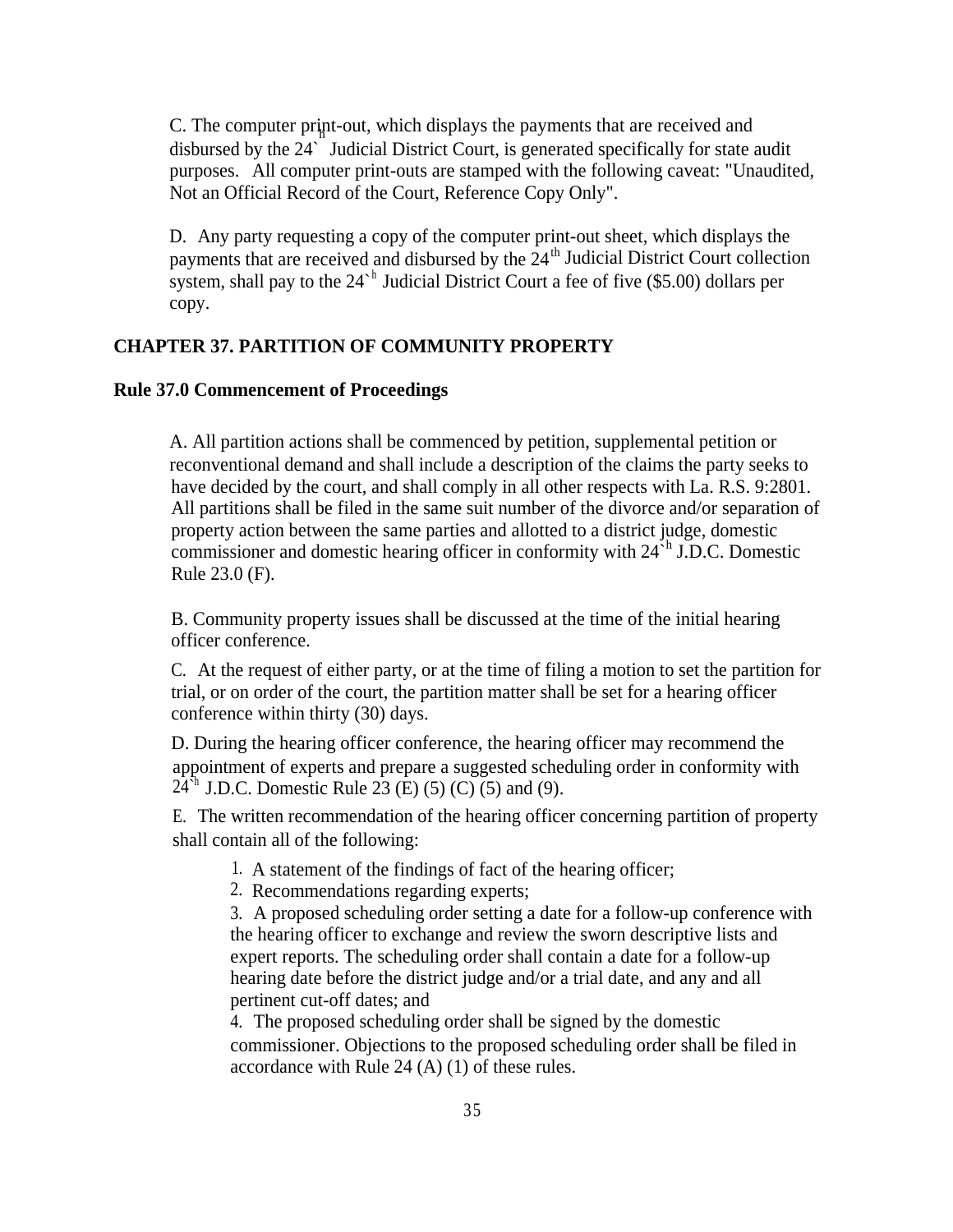#### **Rule 37.1 Sworn Detailed Descriptive List**

1. Sworn detailed descriptive lists shall be filed, traversed or concurred with in accordance with La. R.S. 9:2801 and 24<sup>sh</sup> J.D.C. Domestic Rule 37.0.

2. A rule to show cause why any time period should not be extended shall be heard by the domestic commissioner.

#### **Rule 37.2 Pre-Trial Procedures**

A. At the discretion of the district judge, a pre-trial conference may be scheduled before the district judge not less than thirty (30) days prior to trial.

B. Except for good cause shown, at least fourteen (14) days prior to the pre-trial conference with the district judge, counsel and/or the parties shall meet jointly, in person, to prepare a joint pre-trial order. At the joint meeting, counsel and/or the parties in attendance shall make a good faith effort to narrow the issues, reach joint stipulations to dispose of uncontested matters, discuss and attempt to resolve any matters concerning the authenticity or admissibility of exhibits produced in response to discovery, and attempt a settlement of the matter.

1. All attorneys of record are responsible for arranging the joint meeting at a mutually agreeable time and location and are responsible for personally attending the meeting.

2. At the joint meeting, counsel and/or the parties are to prepare a joint pretrial order substantially in compliance with the hearing officer scheduling order contained in Rule 37.0 (E) (3).

3. The parties shall deliver the completed pre-trial order to the district judge at least three (3) working days before the pre-trial conference.

4. No attorney shall be compelled to meet with an unrepresented party.

C. It shall be the responsibility of counsel representing any party, and/or parties, if unrepresented, who is an employee participant in a benefit plan in which the community possesses an interest to obtain all available forms and other necessary information from the plan administrator before the joint meeting of counsel and/or parties which shall be submitted to the court and to opposing counsel, or the opposing party if unrepresented, so that a Qualified Domestic Relations Order (QDRO) can be prepared as directed by the court.

D. The court may, on its own motion, or on motion of either party, require a separate hearing, prior to a trial on the merits, on:

1. contested issues of law or fact;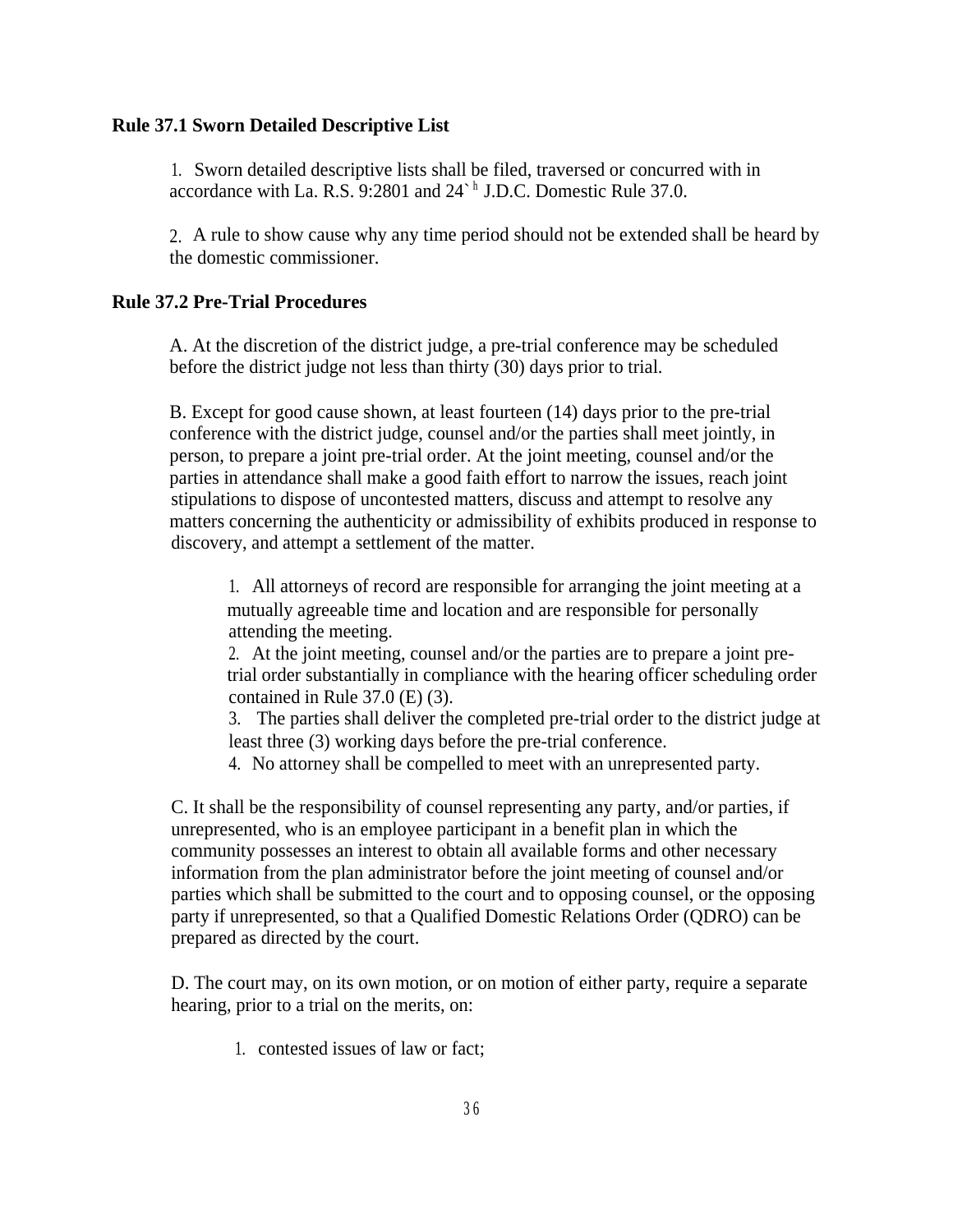- 2. issues of the separate or community nature of assets or obligations;
- 3. valuation of assets, liabilities or reimbursements.

Decisions on questions of law or fact shall be considered preliminary findings for appeal purposes. No appeal may be taken until the final judgment is signed covering all community property issues heard pursuant to La. R.S. 9:2801 et seq. See La. C.C.P. Art. 1915.

#### **Rule 37.3 Extensions and Continuances**

Except for emergencies, any ex parte motion, including, but not limited to, a motion for a continuance, shall be in writing and shall set out in detail the effort of the applicant to inform opposing counsel, or in the case of an unrepresented individual, the opposing litigant, of the content of the motion and the date and time the motion will be presented to the court. Except for unusual circumstances, the court shall hear from opposing counsel or litigant before acting on an ex parte motion.

#### **Rule 37.4 Sanctions**

Failure by an attorney or unrepresented litigant to comply with Chapter 37, La. R. S. 9:2801 or any other rules of the Code of Civil Procedure relating to partitions may result in sanctions.

#### **Rule 37.5 Summary Proceedings**

A. The trial of the traverses of the sworn descriptive list may be by summary procedure. The court, in its discretion, may by ordinary procedure try and determine at one hearing all issues, including those raised in the traverses. La. R.S. 9:2801.

#### B. Special Masters.

1. The court shall have the power to appoint a special master, with the consent of all parties, in those cases involving extraordinary, unique, or complex issues of fact and/or law. The costs shall be divided between the parties as ordered by the court.

2. The special master shall act as the court's (a) advisor on facts, (b) expert on the law, and (c) organizer of any evidence or experts.

3. The special master may take testimony and evidence, if necessary, to complete the report to the judge. The testimony shall be taken in the same manner as a deposition. Evidence/documents may be requested by letter. The special master is not to conduct a full trial, but is to advise the court through written memorandum of the facts the experts have found and submit expert legal opinions on the specific issues needed to be addressed, including how the partition should be decided.

4. The special master shall complete his investigation within ninety (90) days. In a written memorandum, the special master may request additional time,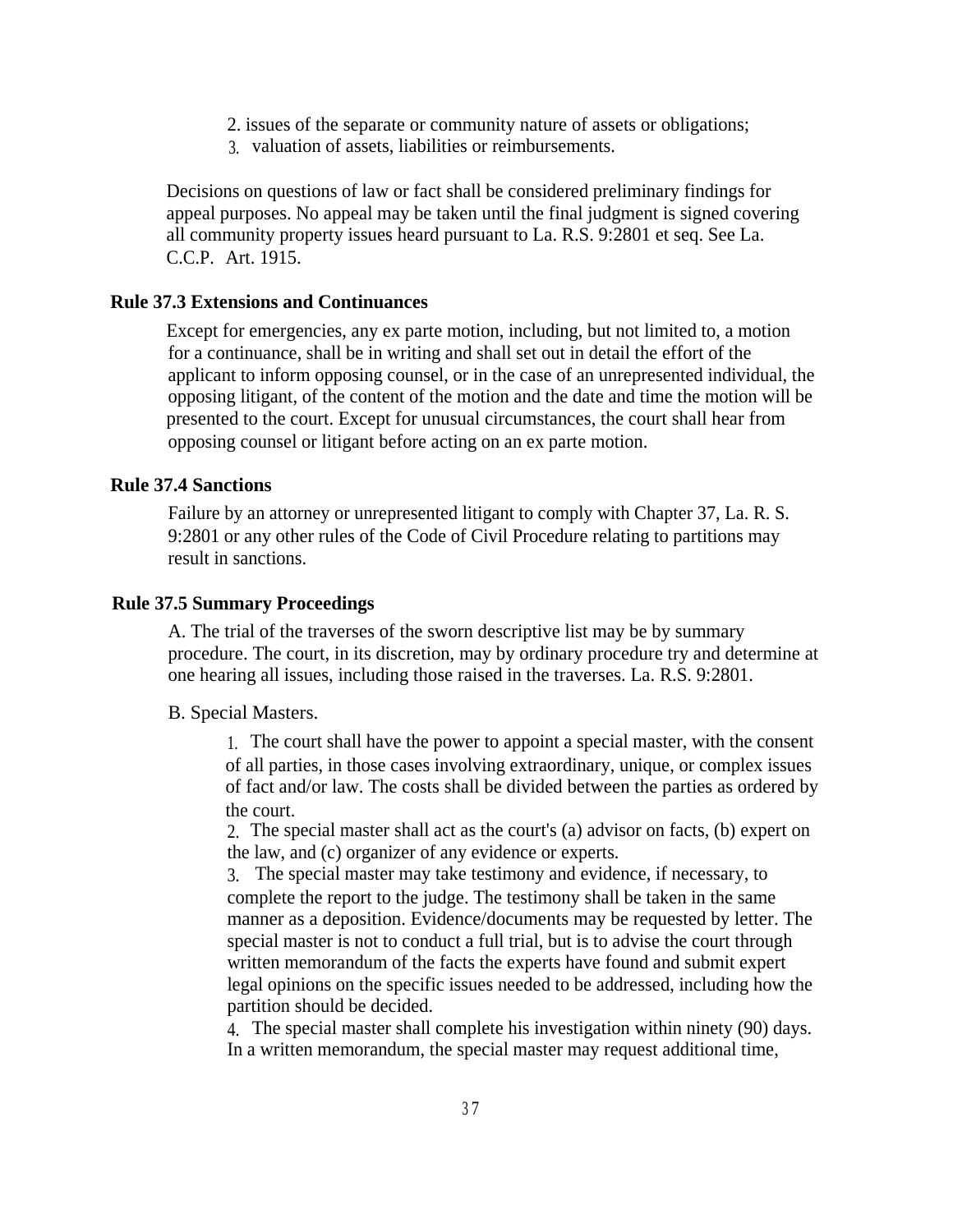which may be granted upon good cause shown. A copy of the memorandum shall be provided to the parties by certified mail. Each party shall report to the court within ten (10) days of the receipt of the memorandum, whether its content is accepted in its entirety, or specifically list those items still in dispute, or items to which the party will stipulate.

5. The court may then indicate whether or not it will follow the memorandum. Either party shall retain the right to a full trial on the merits, should they disagree with the memorandum; however, the court retains the right to cast one party for all of the special master's costs and fees, if that party makes a frivolous motion for a full trial on the merits. La. C.C.P. Arts. 863 and 864 and the Disciplinary Code shall be used to determine if the motion for trial is frivolous. See La. R.S. 13:4165.

C. The court shall have the right to appoint any experts needed to perform valuation and/or classification of any property in the community or between the co-owners. The court, in its discretion, shall apportion the cost of the expert(s) between the parties.

#### **Rule 37.6 Alternatives for Resolution of Disposition of Assets**

The parties may choose, or the court on its own motion, may order:

A. An auction to be conducted using the bid list form.

B. Alternative Selection: The compiled lists shall be divided by placing each item on a separate slip of paper with each grouped according to category. The first party shall draw blind, a slip containing the name/description of an item from the first category. That party shall then set a price for the item drawn. Said category and price shall be within the parameters of the two values contained on the sworn detailed descriptive list given to the other party who has the option to buy or refuse the item at that price. If the party refuses, then the party who drew the item and set the price, must purchase the property at that price. The parties then alternate drawing from the category until the disposition of all items in that category. The parties shall continue in this process for all categories.

C. Appraisal Preliminary to Partition: Within thirty (30) days of submission of a joint written motion signed by both parties or their counsel, the court shall appoint such appraiser(s) as, in its discretion, are required to determine the fair market value of both movables and/or immovables. Fees and costs associated with the work of the appraiser(s) shall be taxed as costs of court and shall be considered in the final accounting. As ordered by the court, the parties shall pay the fee and costs of appraisal. When there are liquid assets of the community, the court may order the fees and costs of the appraisal(s) to be paid from those liquid assets prior to a final accounting. At the time of the appointment of the appraiser(s), the court may order the parties, to deposit, into the registry of the court, in advance, estimated fees and costs.

D. Dispute Resolution: The judge may appoint an expert pursuant to La. R.S. 9:2801 (3), La. C.C.P. Art. 192 and La. C.E. Art. 706.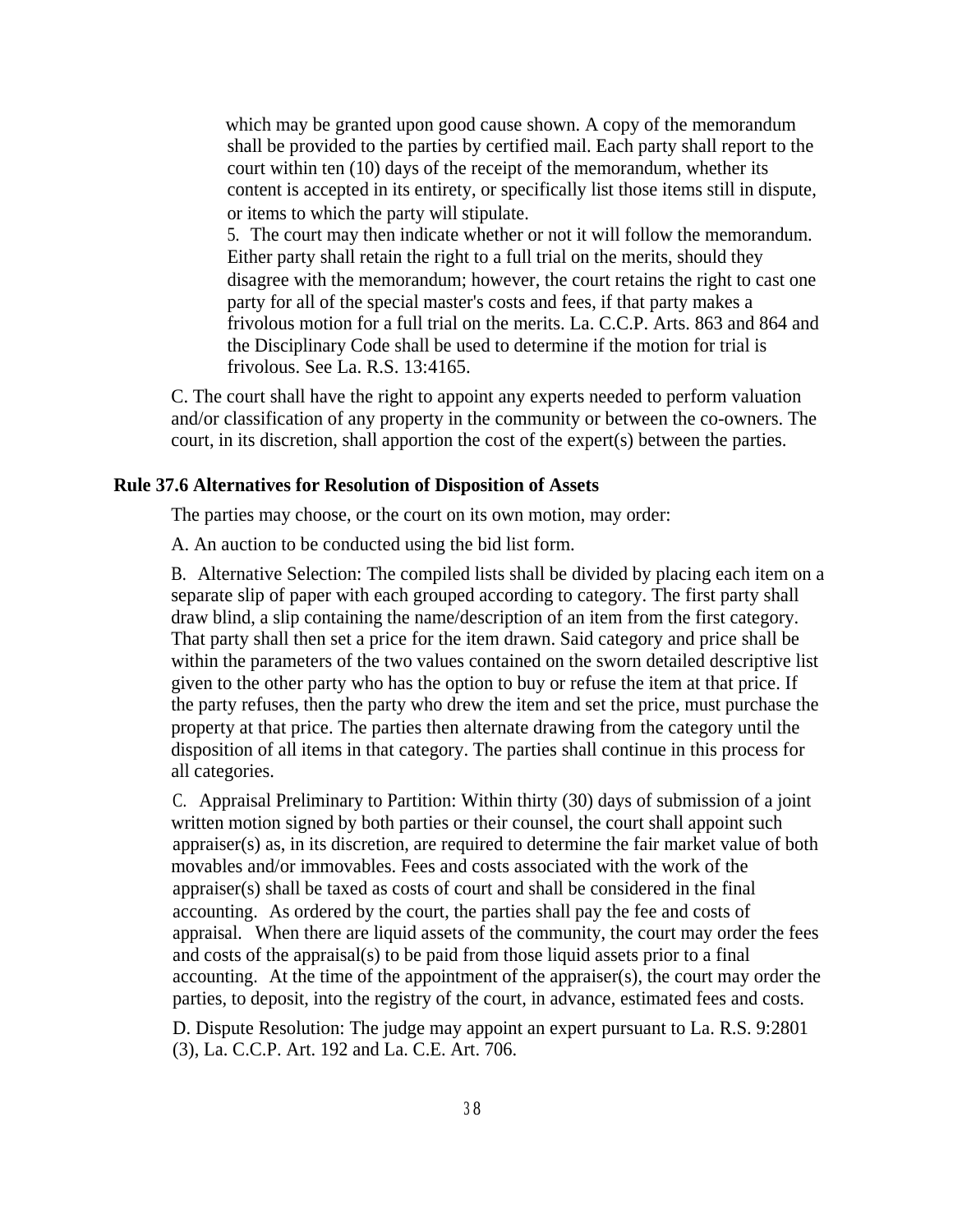E. By agreement of the parties, the court may appoint a mediator to address community property issues.

F. The parties may also choose to address the community property issues through the collaborative process. See Rule 39.0 of these rules.

#### **Rule 37.7 Form of Judgment**

A. All judgments submitted for signature shall contain the name of the judge, the name, current mailing address, telephone number, and bar number of all counsel of record, or the name, current mailing address, and telephone number of the parties if not represented by counsel, whether the judgment is partial, final or interlocutory, and whether by default or after a trial or contested hearing.

B. In property partition cases:

1. It shall be the responsibility of counsel, and/or parties, if unrepresented, to prepare and submit a QDRO and/or other plans for employees' benefits, along with the judgment to be signed by the trial judge if necessary for the release of retirement funds.

2. All property partition judgments shall contain appropriate conveyance language.

#### **CHAPTER 38. CUSTODY AND VISITATION ORDERS**

#### **Rule 38.0 Provisional/Temporary Custody**

A. Provisional/temporary custody is defined as custody on a temporary basis for a defined period or pending completion of a condition precedent or subsequent.

B. The injunctive relief afforded either party to an action for divorce or other proceeding which includes a provision for the provisional/temporary custody of a minor child shall be governed by the additional provisions of La. C.C.P. Art. 3945.

C. All pleadings seeking an order for provisional/temporary custody shall be assigned to a domestic commissioner and a district judge and shall be set and heard in conformity with  $24<sup>h</sup>$  J.D.C. Domestic Rule 23.0 (D)and (F) and Rule 24.0 (A) (1) and (2).

#### **Rule 38.1 Ex Parte Custody Orders**

A. An ex parte order of provisional/temporary custody of a minor child shall **not** be granted unless it complies with all provisions of La. C.C.P. Art. 3945.

B. All ex parte applications for immediate provisional/temporary custody and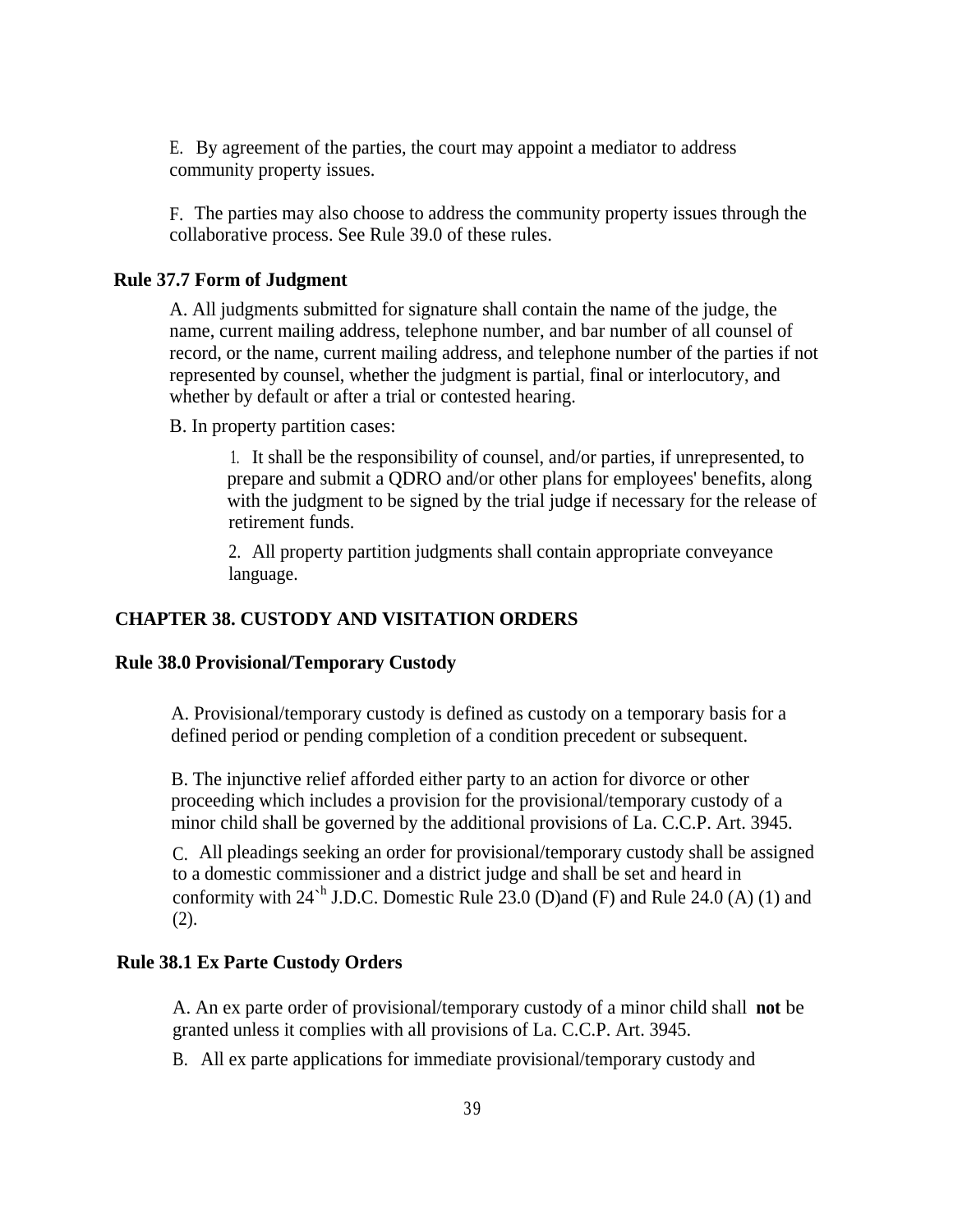visitation rights shall be pled under one of the following statutes:

- 1. La. R.S. 46:2131 et seq., Domestic Abuse Assistance Act;
- 2. La. R.S. 9:361, 363, 364, Post Separation Family Violence Relief Act;
- 3. La. R.S. 9:372;
- 4. La. C.C.P. Art. 3601, et seq.;
- 5. La. C.C.P. Art. 3945.

C. All pleadings seeking an ex parte order for temporary/provisional custody shall be assigned to a domestic commissioner and a district judge and shall be set and heard in conformity with  $24t^h$  J.D.C. Domestic Rule 23.0 (D) and (F) and Rule 24.0 (A) (1) and (2).

#### **Rule 38.2 Interim Orders**

A. Interim custody is defined as non-emergency custody, without prejudice, pending a final determination of the issue.

B. The court may grant interim custody and/or visitation orders if a full hearing on the issues cannot be held and there is demonstrated a need for present access of the applicant to the child(ren). In such event, at a subsequent hearing, custody and/or visitation may be modified without the necessity of showing any change in circumstances.

C. A custody hearing may be closed to the public pursuant to La. C.C. Art. 135.

D. In any custody proceeding upon the motion of any party, the recommendation of the hearing officer, or on its own motion, for good cause shown, the court may order an evaluation by a mental health professional pursuant to La. R.S. 9:331.

E. The court for good cause shown may, after a contradictory hearing, order a party in a custody or visitation proceeding to submit to specified drug tests and the collection of hair, urine, tissue and blood samples pursuant to La. R.S. 9:331.1.

F. The court may order the parties to mediate their differences in a custody or visitation proceeding pursuant to La. R.S. 9:332 et seq.

G. All petitions seeking interim or final custody shall be assigned to a domestic hearing officer and a district judge and shall be set and heard in conformity with 24t h J.D.C. Domestic Rule 23.0 (E) and (F) and Rule 24.0 (A) (1) and (3).

#### **Rule 38.3 Submission and Implementation of Joint Custody Plans**

A. In a proceeding in which joint custody is decreed or consented to, the court shall render a joint custody implementation order except for good cause shown. This order shall comply with La. R.S. 9:335. See the Family Law Handbook for a suggested plan.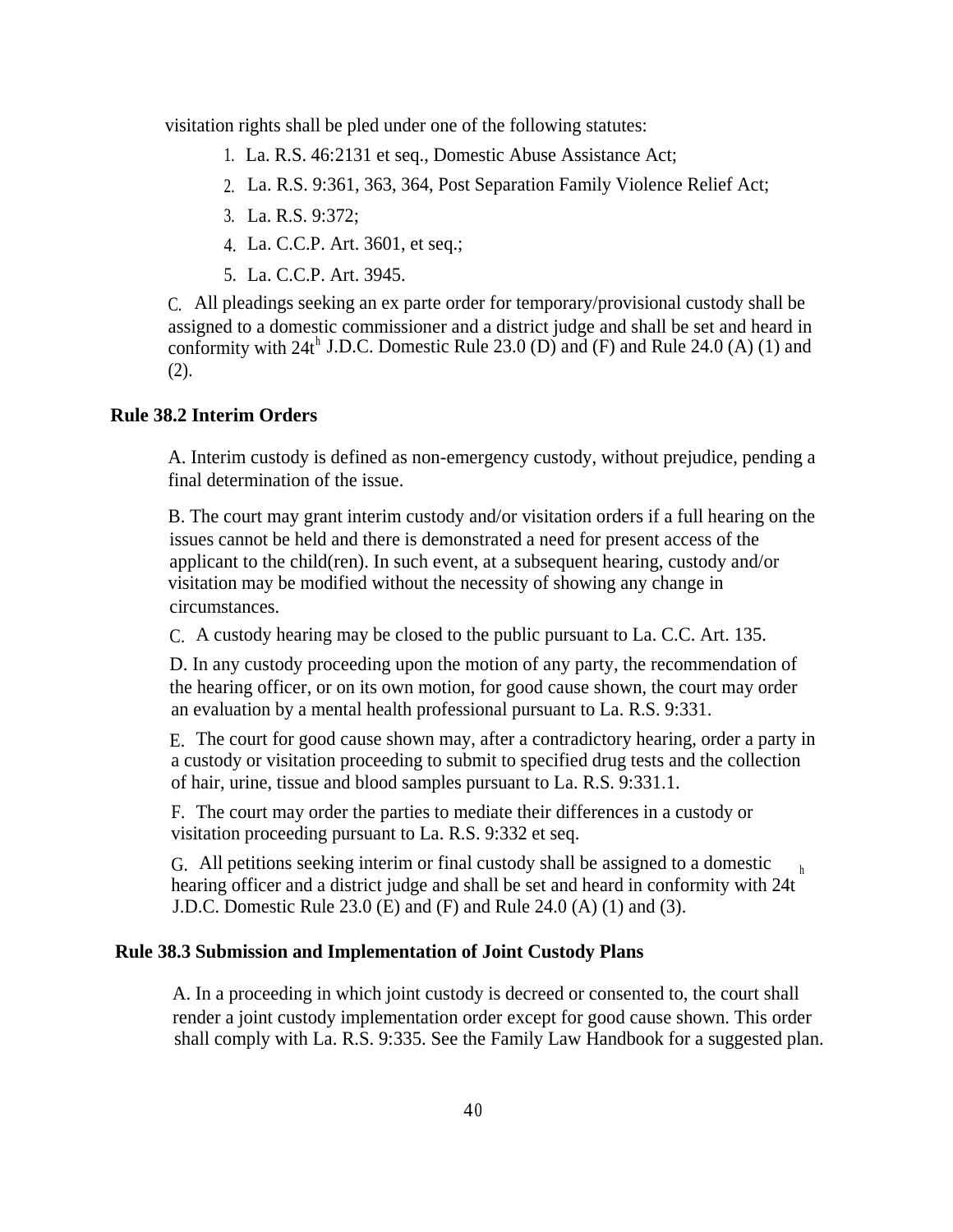B. The joint custody implementation plan may include provisions for:

1. Living arrangements for the child(ren) (based on a time allocation schedule), including transportation;

- 2. Financial support;
- 3. Visitation;
- 4. Holidays, birthdays and vacation visitation;
- 5. Relocation costs, if applicable;
- 6. Travel arrangements and expenses, if applicable;
- 7. Education;
- 8. Religious training;
- 9. Access to the child(ren)'s records;

10. Medical and dental care including consent for medical care and surgery, and qualified medical orders;

- 11. Financial responsibility for medical and dental care and/or insurance;
- 12. Right to access and communication between the child(ren) and parents;
- 13. Conflict resolution; and

14. Any other provisions which will assist in developing a plan of joint custody.

C. When any party seeks joint custody, each party shall, not later than five (5) days prior to the trial of the issue, file with the court and submit a copy of a proposed joint custody implementation plan to the judge and the other party.

1. In any case in which joint custody is agreed to between the parties at or before a hearing officer conference, a joint custody implementation plan shall be submitted to the domestic commissioner for signature within the delays and in the manner prescribed by  $24^h$  J.D.C. Domestic Rules 25.3 and 28.

2. Attorneys presenting joint custody implementation plans to the court following a trial must first submit the plan to the opponent for signature within the delays and in the manner prescribed by Uniform District Court Rule 9.5.

#### **Rule 38.4 Modification of a Custody or Visitation Order**

A. All motions seeking modification of a custody or visitation order shall be assigned to a domestic hearing officer and a district judge and shall be set and heard in conformity with 24`' J.D.C. Domestic Rule 24.0 (A).

B. Bergeron v Bergeron, 492 So.2d 1193 (1986) and its' progeny shall apply in all cases in which a modification of custody is requested.

C. Proposed modifications of custody or visitation orders in which relocation of a child(ren) residence is involved shall comply with La. R. S. 9:355.1 et seq.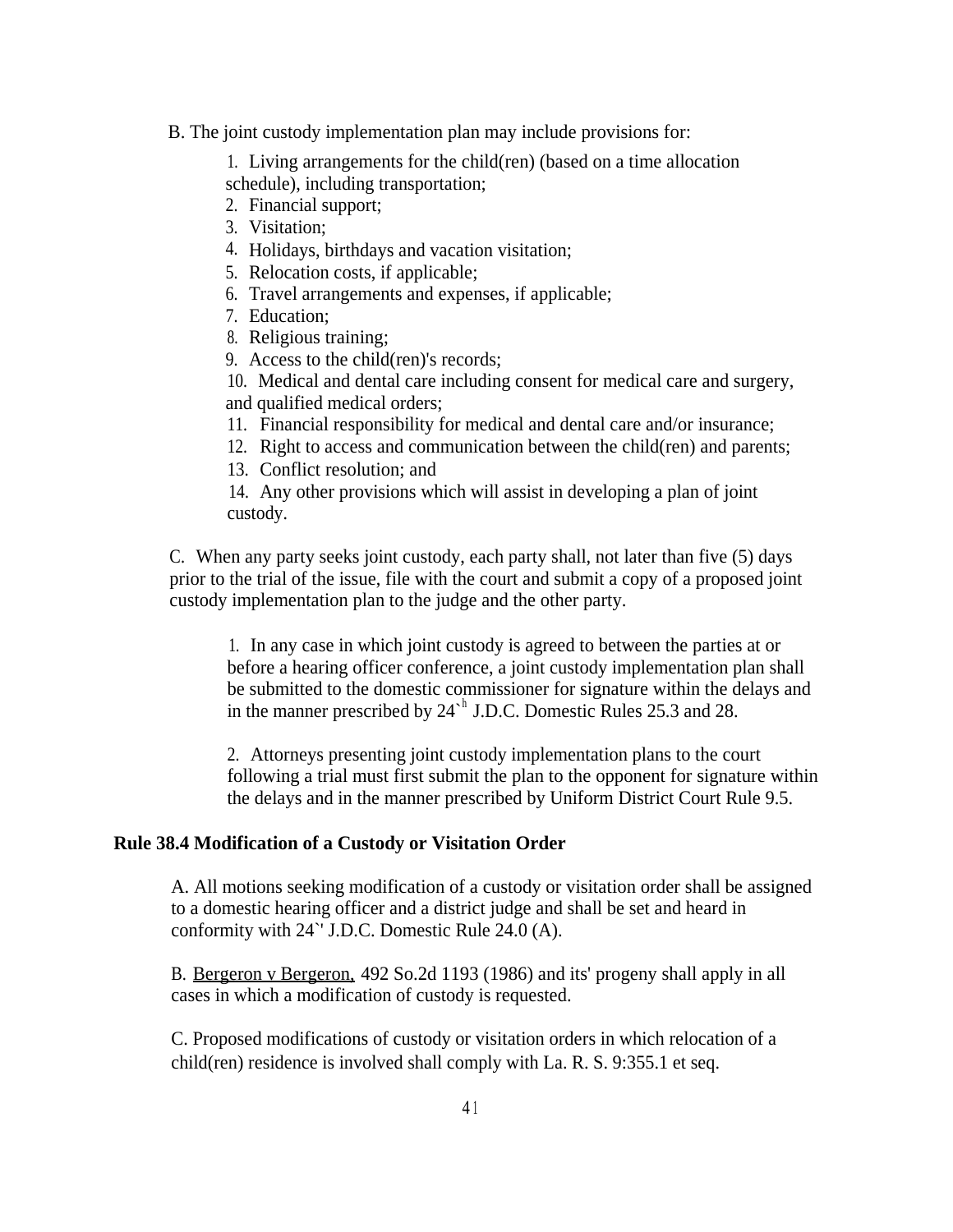#### **Rule 38.5 Alternative Procedures (Mediation, Parenting Classes)**

A. The court, or the commissioner, as to matters within his or her area of responsibility, may

> 1. order an evaluation of a party(ies) or the child(ren) in a custody or visitation proceeding for good cause shown pursuant to La. R. S. 9:331;

2. order a party to submit to specified drug tests and the collection of hair, urine, tissue, and blood samples for good cause shown, after a contradictory hearing pursuant to La. R. S. 9:331.1; and

3. order the parties to mediate their differences pursuant to La. R.S. 9:332 et seq.

B. At the time an original petition is filed in any domestic case in which a child(ren) is involved, the court shall issue an order requiring that both parents, and children between the ages of 5 and 16, attend Voices for Children pursuant to Rule 24 (A) (5) of these rules.

C. For good cause shown, after a contradictory hearing, the court, or the commissioner, as to matters within his or her area of responsibility, may appoint an attorney to represent the child. The fees for such representation shall be set by the court and paid by the parties as ordered by the court. See La. R.S. 9:376.

D. For good cause shown, after a contradictory hearing, the court, or the commissioner, as to matters within his or her area of responsibility, may order, and the hearing officer may recommend, either parent to participate in mental health treatment, drug or alcohol treatment, parenting or anger management classes, alcoholics or narcotics anonymous as a condition of custody or visitation. The fees for such treatment shall be paid by the parties as ordered by the court.

#### **CHAPTER 39. OTHER RULES**

#### **Rule 39.0 Other Rules**

A. Collaborative Divorce Procedures

1. Pursuant to a written agreement of the parties and their attorneys, a domestic proceeding may be conducted under collaborative procedures.

2. Collaborative procedure requires the parties and their collaborative professionals to agree in writing to use their best efforts in good faith to resolve a domestic dispute without resorting to judicial intervention except to file the case, file the collaborative representation agreement, stipulations, settlement agreement, have the court approve the settlement agreement, make the legal pronouncements, and sign the orders required by law to effectuate the agreement of the parties as the court determines appropriate.

The parties' counsel may not serve as litigation counsel except to file the case,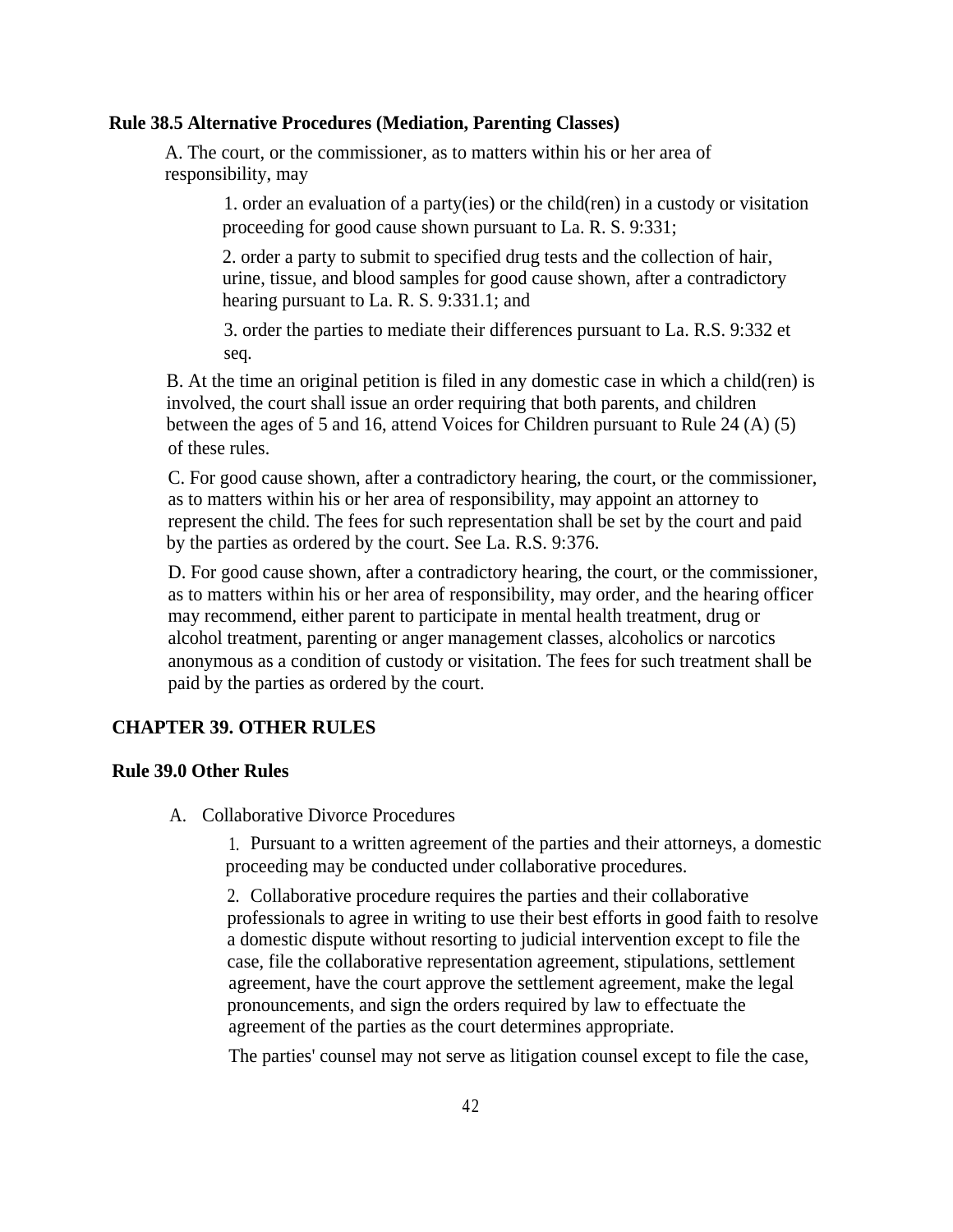file the collaborative representation agreement, file stipulations, file the collaborative settlement agreement and to ask the court to approve the collaborative settlement agreement.

A multidisciplinary collaborative team model includes provisions for the following mandatory collaboratively trained professionals: an attorney for each party, a mental health professional "coach" for each party, a financial expert and a child's mental health professional.

A non-multidisciplinary collaborative team model includes provisions for a collaboratively trained attorney for each party, and other professionals as can be agreed upon by the parties and their counsel.

3. Upon filing an approved agreement to use collaborative procedures, all local rules of case management are suspended for the duration of the collaborative process.

4. An agreement to use collaborative procedures must include provisions:

a. for a binding non-participation agreement excluding the participating collaborative professionals from any further non-collaborative domestic representation upon termination of the collaborative proceeding; and

b. for an agreement for full and candid exchange of information between the parties, their attorneys, and all other collaborative professionals as necessary to reach a proper evaluation and settlement of the case; and

c. for an agreement to suspend court intervention in the dispute and the application of otherwise applicable court rules while the parties are using collaborative procedures; and

d. for hiring experts, as jointly agreed, to be used for the benefit of the parties; and

e. for withdrawal of all counsel involved in the case if the parties are unable to settle the dispute through the collaborative process; and

f. for withdrawal of all collaborative professionals involved in the case and an agreement that they and their work product shall be exempt from subpoena if the parties are unable to settle the dispute through the collaborative process; and

g. that anything said or any admission made for the purpose of, in the course of, or pursuant to the collaborative process is not admissible nor subject to discovery, and disclosure of the statement or admission must not be compelled in any non-criminal proceeding; and

h. that no writing prepared for the purpose of, in the course of, or pursuant to, the collaborative process is admissible to discovery, and disclosure of the writing must not be compelled in any non-criminal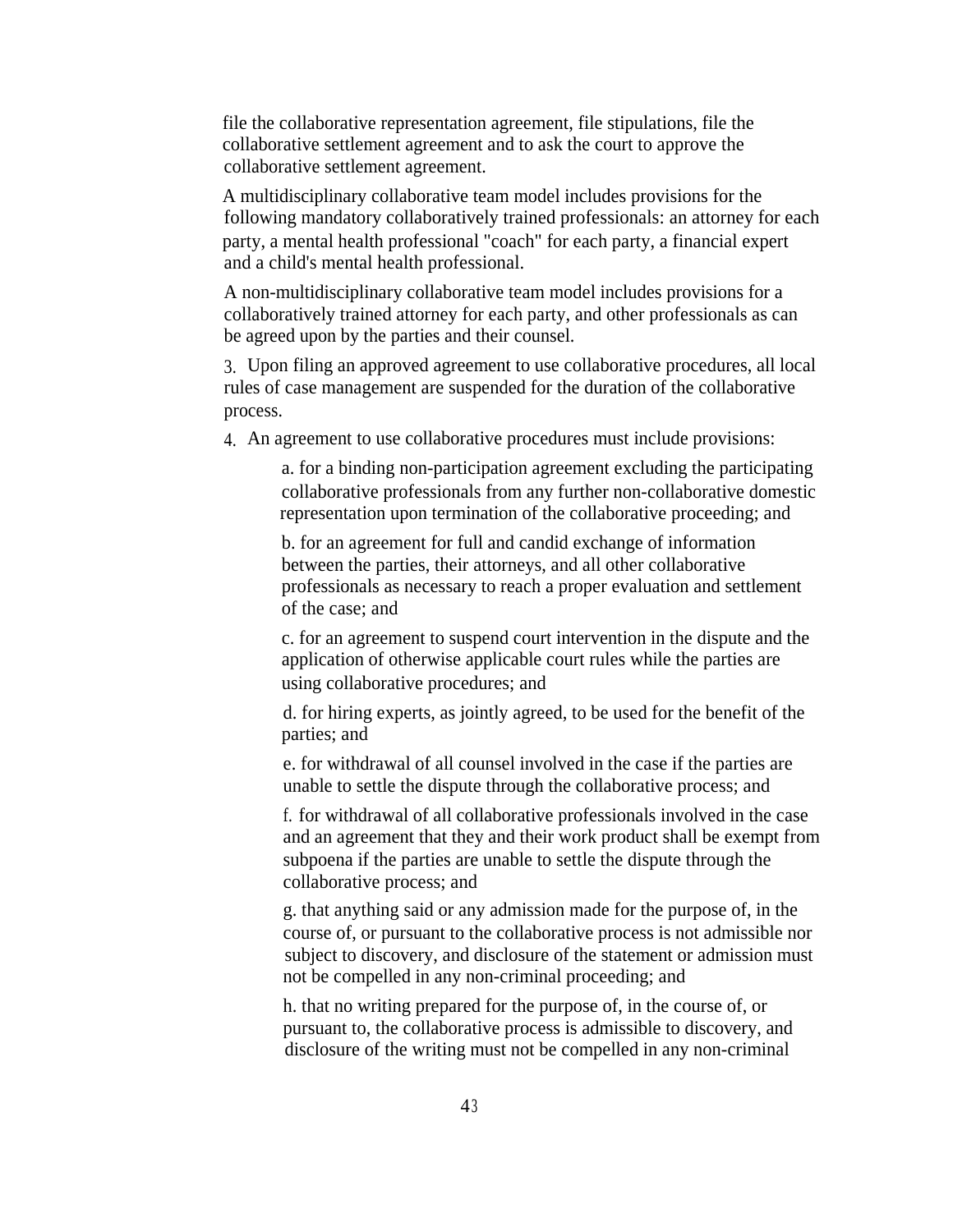proceeding, except in cases where both of the parties agree to stipulate to final reports being introduced; and

i. that all collaborative professionals have received a minimum of two days of multidisciplinary collaborative training prior to participating in the collaborative procedure; and

j. for any other provisions as agreed to by the parties consistent with a good faith effort to collaboratively settle the matter.

5. If the parties have agreed to utilize a multidisciplinary collaborative team model, the agreement must include provisions for a multidisciplinary teambased approach which includes an attorney for each party, a mental health professional "coach" for each party, a financial expert and a child's mental health professional.

6. Notwithstanding any domestic rule or law, a party is entitled to judgment on a collaborative settlement agreement if the agreement meets all statutory requirements of notice, due process and time delays, and is accompanied by a joint stipulation of fact signed by both parties and a consent judgment approved as to foam and content by both parties and their counsel.

7. Upon filing of an approved agreement to use collaborative procedures and during the pendency of the collaborative process, the court agrees not to:

- a. set a hearing or trial in the case;
- b. impose discovery deadlines;
- c. require compliance with scheduling orders; or
- d. dismiss the case.

8. The parties shall notify the court at such time as the collaborative procedures result in a settlement or withdraws from the collaborative process. If settlement is reached, the court will execute all proper orders and judgments presented. If the case withdraws from the collaborative process, the case will be placed on the regular docket subject to all local rules and management.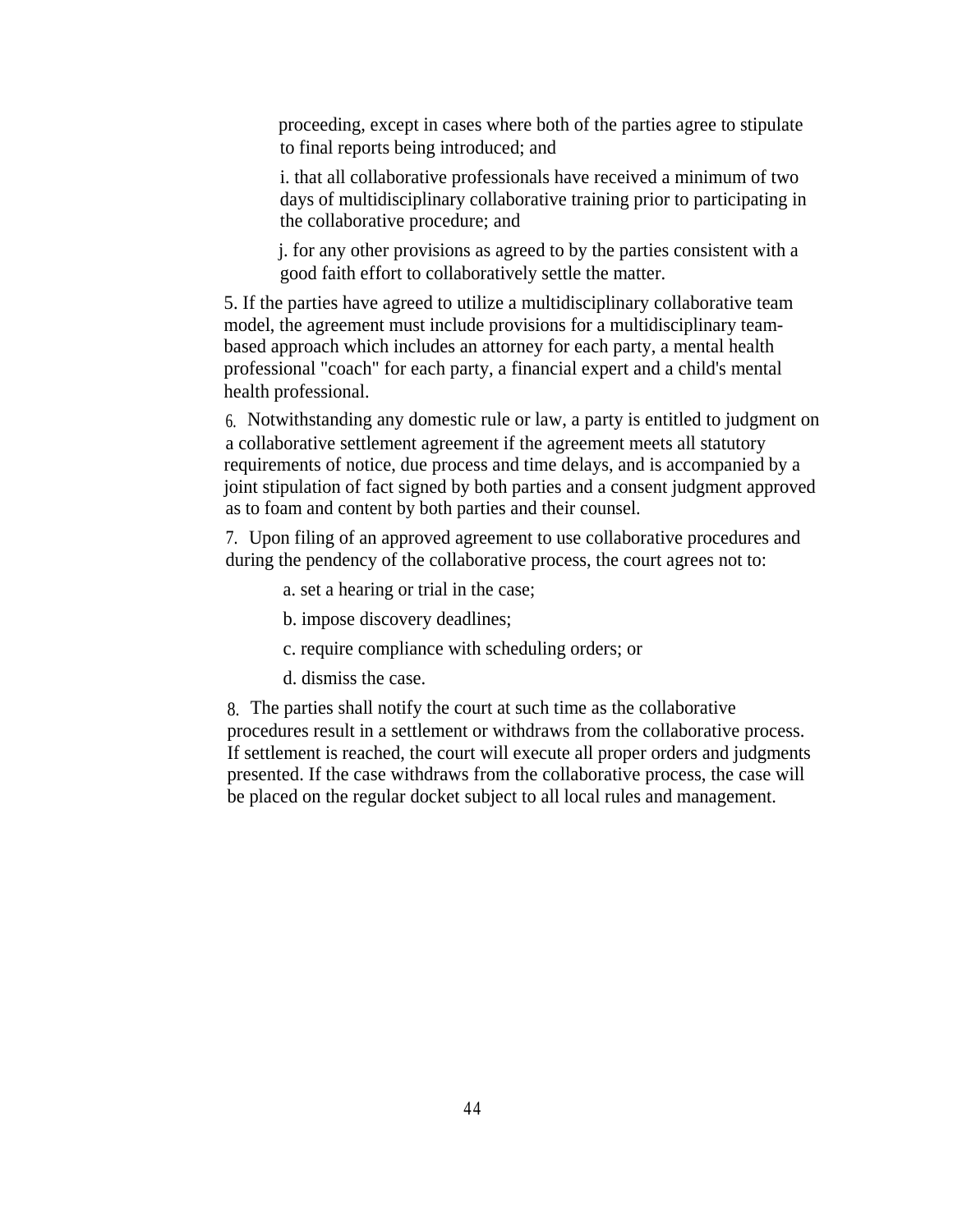# **NOTICE OF HEARING OFFICER CONFERENCE AND NOTICE OF HEARING DATE OF SUIT**

TO:

24" Judicial District Court

Case Number: Versus Division:

Parish of Jefferson, Louisiana

## RULE SET BEFORE: HEARING OFFICER DOMESTIC COMMISSIONER ---- **JUDGE**

In the above numbered and entitled case in which you are a party or attorney for plaintiff or defendant, the following rule(s) have been filed:

A Hearing Officer Conference has been set before the above named Hearing Officer at the Liberto Building, 802 Second Street, Gretna, Louisiana on the day of  $,20$  at a.m./ p.m. on all issues in the

above

captioned matter.

In the event that an objection is made to the Hearing Officer's recommendation, the said case has been set for a hearing before the District Judge or Domestic Commissioner (circle one) on these objections together with the nonsupport related issues on the day of

, 20 at a.m./p.m.

Deputy Clerk of Court Parish of Jefferson

#### \*\*NOTICE\*\*

FAILURE TO APPEAR AND/OR COMPLY WITH THE HEARING OFFICER CONFERENCE ORDER MAY RESULT IN AN ORDER ADVERSE TO YOUR INTEREST AND/OR SUCH OTHER ACTION AS THE COURT MAY DEEM APPROPRIATE.

IN THE EVENT OF A SETTLEMENT OR DISMISSAL OF THESE ISSUES, YOU MUST NOTIFY THE OFFICE OF THE HEARING OFFICER IMMEDIATELY AT 364-3869 AND THE OFFICE OF THE JUDGE ASSIGNED TO THE CASE.

COMPLIANCE WITH ATTACHED ORDER IS MANDATORY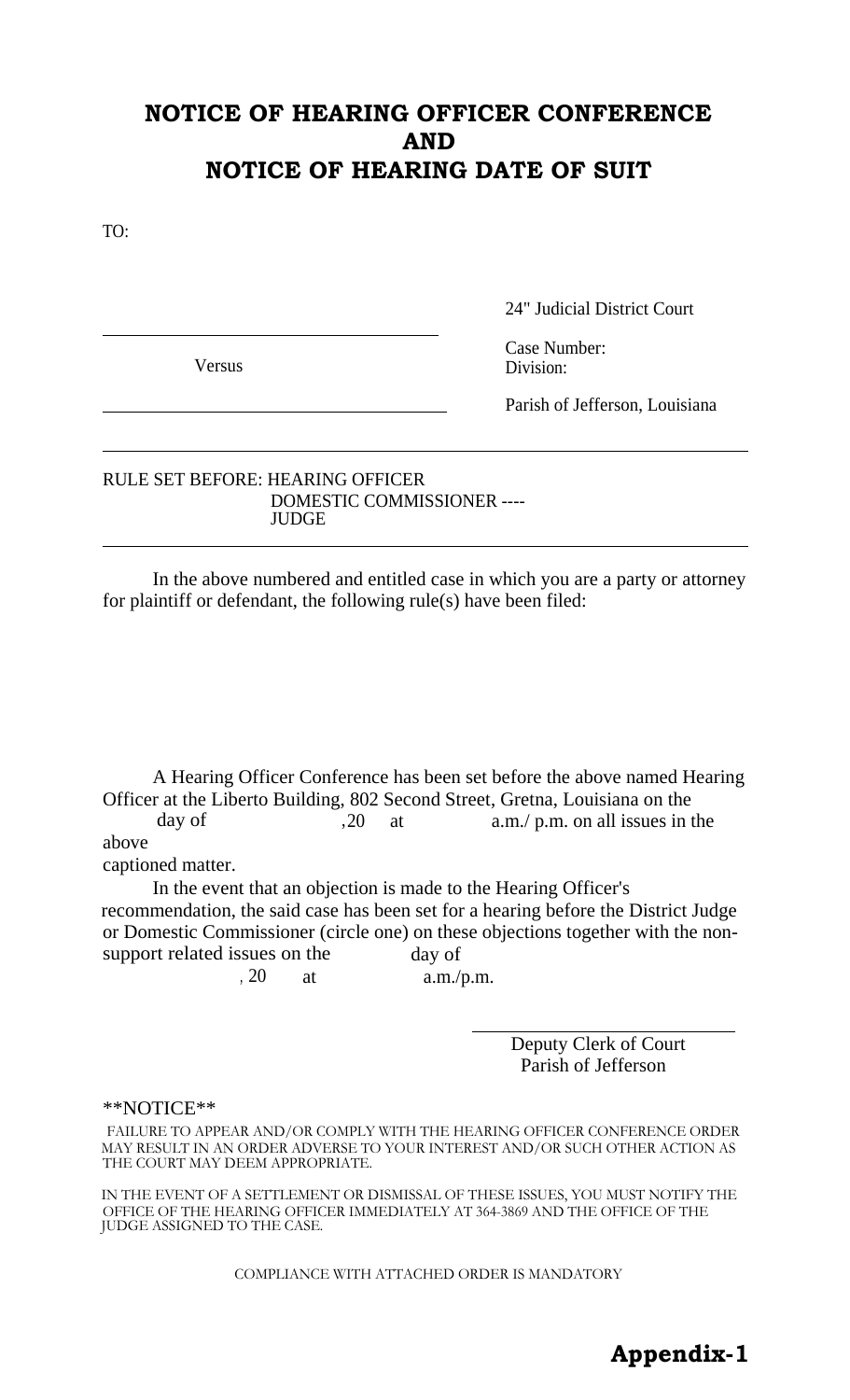24" Judicial District Case Number: Parish of Jefferson Division: State of Louisiana

vs

\*\*\*\*\*\*\*\*\*\*\*\*\*\*\*\*\*\*\*\*\*\*\*\*\*\*\*\*\*\*\*\*\*\*\*\*\*\*\*\*\*\*\*\*\*\*\*\*\*\*\*\*\*\*\*\*\*\*\*\*\*\*\*\*\*\*\*\*\*\*

# HEARING OFFICER CONFERENCE ORDER

In addition to and in conjunction with the *Order(s)* signed by the Court herein on

**IT IS ORDERED** that the attorneys confer with each other in an attempt to settle the issues pending in this case.

**IT IS FURTHER ORDERED** that, unless the issues before the Court have been agreed upon, the parties shall appear *INPERSON,* and with their respective attorneys (if represented by legal counsel), before the Hearing Officer.

**EVERY EFFORT IS MADE TO BEGIN CONFERENCES AT THE SCHEDULED TIME. YOU SHOULD BE PRESENT TIMELY OR EXPECT TO HAVE THE CONFERENCE BEGIN WITHOUT YOU. CONFERENCES IN THIS PARISH ARE GENERALLY SCHEDULED TO LAST UP TO NINETY (90) MINUTES, BUT MAY RUN LONGER. IF YOU BECOME AWARE OF CIRCUMSTANCES WHICH WILL PREVENT YOU FROM ARRIVING ON TIME OR FROM BEING ABLE TO REMAIN FOR THE DURATION OF THE CONFERENCE, IT IS YOUR RESPONSIBILITY TO CONTACT THE HEARING OFFICER AND/OR TO REQUEST A RE-SCHEDULING OF THE CONFERENCE**

**IT IS FURTHER ORDERED** that the parties or their respective attorneys shall complete and deliver to the Hearing Officer and each other*five (5) working days* (Saturday, Sundays, and legal holidays excluded) prior to the Hearing Officer Conference, the following documents:

*1) A Hearing Officer Conference Affidavit* (attached) completed in accordance with the Local Court Rules, with complete and current information. Attach additional sheets if necessary. *Thismust* be signed by the party submitting it, in the presence of a Notary Public, under oath, and under penalty of perjury. Submitting an *unsigned Affidavit* or one which is not notarized is the same as not submitting one; however, with the permission of the Hearing Officer, a party may submit *anAffidavit*which has not been signed and notarized in advance of the Hearing Officer Conference provided the one brought to the Hearing Officer Conference is signed and notarized.

2) In the event the issues before the Court involve novel or complicated issues of law, please provide the Hearing Officer appropriate citations to code articles, revised statutes, and/or caselaw/jurisprudence for consideration at least one day in **advance** of the Conference. This does *not*require the submission of a memorandum, and is only necessary if the issues are truly novel or complicated.

#### **IT IS FURTHER ORDERED** that the parties or their respective attorneys shall complete and deliver to each other*five (5) working days* (Saturday, Sundays, and legal holidays excluded) prior to the Hearing Officer Conference, the following documents:

1) The last two (2) years of their state and federal income tax returns, including all attachments, specifically all schedules, W-2 forms, and any and all amended returns.

2) The party's last four (4) paycheck stubs or documentation reflecting the amounts received as benefits from workers' compensation, Social Security SSI, LHWCA, or maintenance & cure. In the event no pay check "stubs" are provided by an employer, other appropriate documentation reflective of the party's income shall be attached.

3) If a party is (a) self-employed, (b) employed by a closely-held business entity in which the party has an ownership interest, (c) paid in cash, or (d) claims to be disabled and/or is receiving disability benefits (including, but not limited to, workers' compensation, Social Security SSI, LHWCA, or maintenance & cure), that party shall be required to submit, to your opposing party and bring same to the hearing in this matter together with, business (if applicable) *and* personal tax returns for the previous two (2) years, canceled checks, check registers, and bank statements for their business (if applicable)and personal accounts and their business (if applicable) *and* personal credit card statements for the previous twelve (12) months. As an alternative to providing copies of canceled checks, the party may provide a

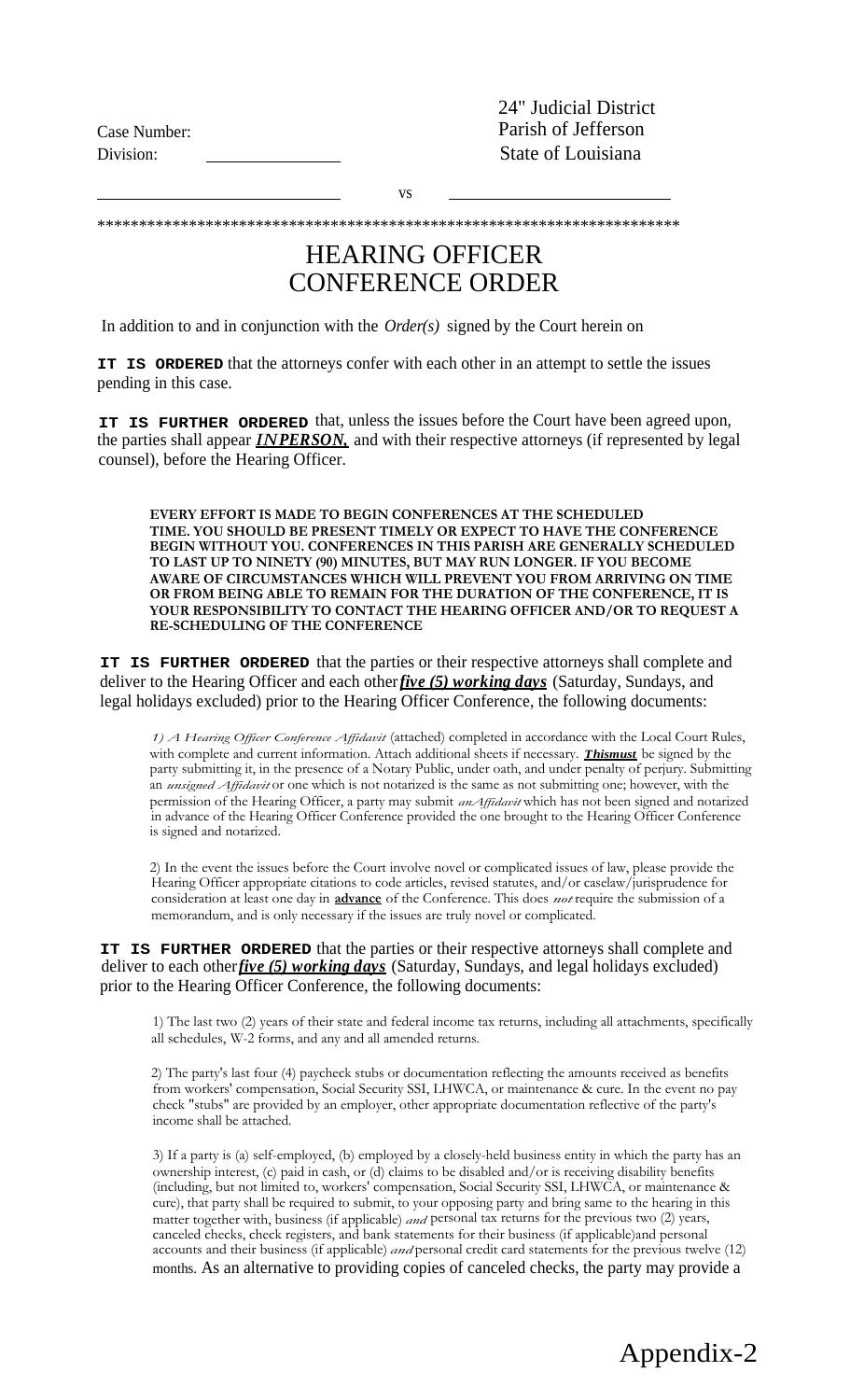true and correct copy of the checkbook register, on the condition that the register accurately reflects the date, transaction number, and payee of all checks, together with all deposits, a running balance and a current balance at the time the register is provided to the Hearing Officer and the opposing party. *Notwithstanding, the party must still have the canceled checks available for inspection at the Hearing Officer Conference.*

4) Any information concerning health insurance, including proof of health insurance such as cards or policies. The party who has been primarily responsible for procuring health insurance, either through an employer or the form of an individual policy, shall also procure the following and provide same to the Hearing Officer and the other party: documentation from the employer or insurance provider detailing the effective date of coverage, the precise cost (and the time period covered by that cost) for the health insurance and specifically detailing the difference in the cost of premiums for single coverage, coverage for a spouse, family and/or dependant coverage, and the number of individuals covered by said policy.

5) Documentation from child care provider(s) detailing the cost for child care, such as daycare fee schedule. Also, canceled checks and/or receipts for at least four (4) months.

6) Documentation from private school(s) detailing the costs for private school, including annual registration, total tuition expenses, and any *other mandatory* fees imposed (such as for books and materials), but not including the cost for school lunches or uniforms or non-mandatory supplies.

#### **IF THE PARTIES DO NOT HAVE ANY CHILD SUPPORT OR SPOUSAL SUPPORT MATTERS PENDING BEFORE THE COURT, IT IS NOT NECESSARY TO FORWARD TO YOUR OPPOSING PARTY THE INFORMATION OR DOCUMENTATION LISTED IN NUMBER 1-6 ABOVE.**

THUS ORDERED in Gretna, Louisiana, this day of , 20

#### HEARING OFFICER

FAILURE TO APPEAR AND/OR TO COMPLY WITH THE HEARING OFFICER CONFERENCE ORDER MAY RESULT IN AN ORDER ADVERSE TO YOU AND/OR SUCH OTHER ACTION AS THE HEARING OFFICER AND/OR THE COURT MAY DEEM APPROPRIATE.

IF YOU NEED TO REQUEST A RE-SCHEDULING OF THE HEARING OFFICER CONFERENCE, YOU MUST DO SO THROUGH THE HEARING OFFICER (504) 364-3869. IF YOU NEED TO REQUEST A RE-SCHEDULING OF A COURT HEARING BEFORE THE COMMISSIONER OR DISTRICT COURT, YOU NEED TO DO SO THROUGH THE CLERK'S OFFICE AND THE OFFICE OF THE ASSIGNED COMMISSIONER OR JUDGE. IF YOU NEED TO RE-SCHEDULE **BOTH** THE HEARING OFFICER CONFERENCE AND THE COURT HEARING, YOU NEED TO DO SO THROUGH THE HEARING OFFICER, THE CLERK'S OFFICE, AND THE OFFICE OF THE ASSIGNED COMMISSIONER OR JUDGE.

IN THE EVENT OF A SETTLEMENT OR DISMISSAL OF THESE ISSUES, YOU KELLY NOTIFY THE OFFICE OF THE HEARING OFFICER IMMEDIATELY AT (504) 364-3869,AND THE OFFICE OF THE COMMISSIONER OR JUDGE ASSIGNED TO THE CASE, AND THE OFFICE OF THE CLERK OF COURT.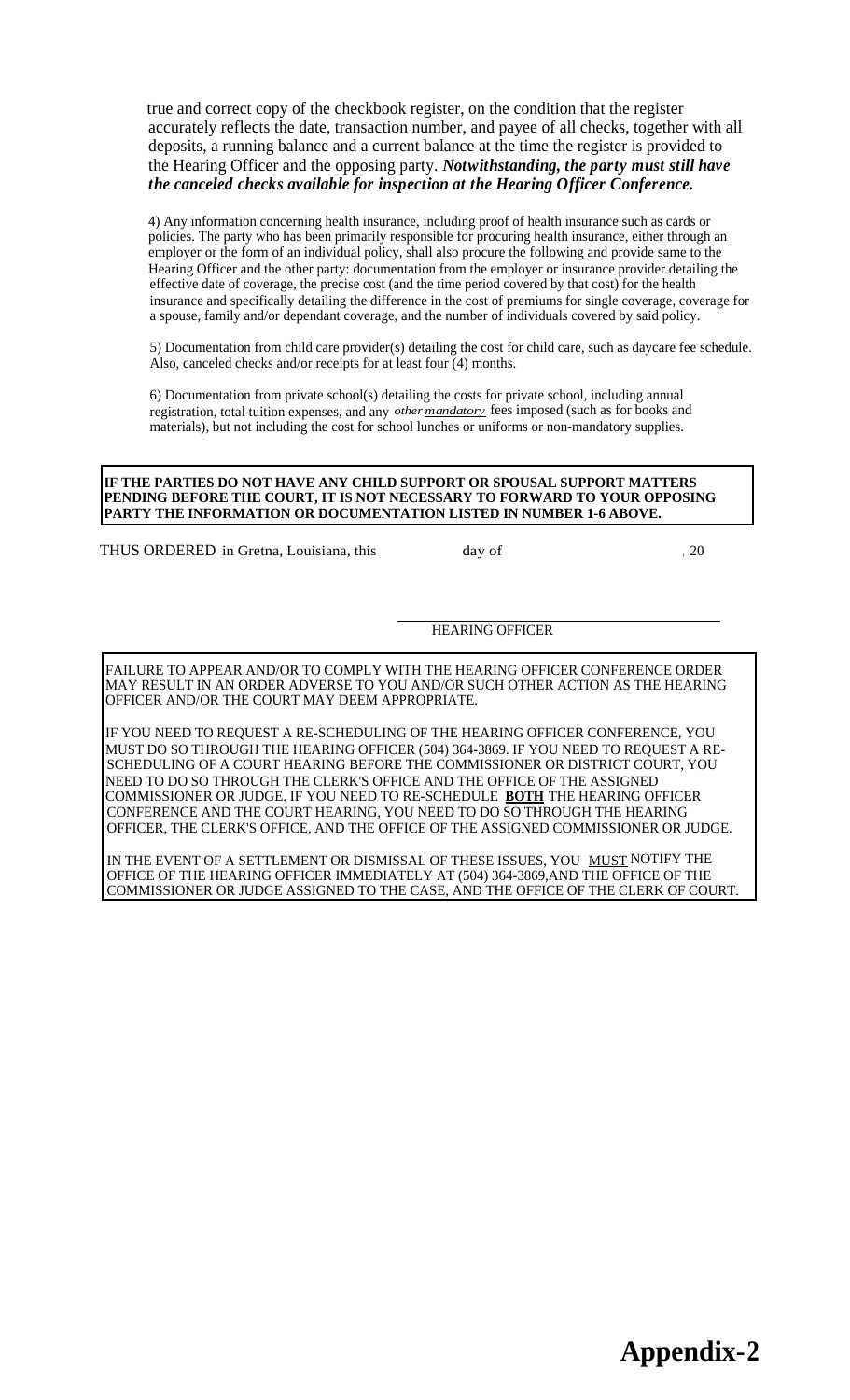$24\,^{\mathrm{TH}}$  JDC

#### PARISH OF JEFFERSON

 $\mathsf{l}$ 

CASE #:

VS

DIVISION STATE OF LOUISIANA \*\*\*\*\*\*\*\*\*\*\*\*\*\*\*\*\*\*\*\*\*\*\*\*\*\*\*\*\*\*\*\*\*\*\*\*\*\*\*\*\*\*\*\*\*\*\*\*\*\*\*\*\*\*\*\*\*\*\*\*\*\*\*\*\*\*\*\*\*\*\*\*\*\*\*\*\*\*\*\*\*\*\*\*\*\*\*\*\*\*\*\*\*

HEARING OFFICER CONFERENCE AFFIDAVIT

The undersigned party certifies to the Court the accuracy of the information provided below and certifies that a copy has been provided to opposing counsel or unrepresented party and the Hearing Officer at least five (5) Court days (exclusive of weekends and legal holidays) prior to the Hearing Officer Conference.

#### **ALL UESTIONS MUST BE ANSWERED. ATTACH ADDITIONAL SHEETS AS NECESSARY**

| A. YOUR PERSONAL INFORMATION                                                                                                                                                                                                        |                                                 |     |                      |    |                  |                                                                       |  |  |
|-------------------------------------------------------------------------------------------------------------------------------------------------------------------------------------------------------------------------------------|-------------------------------------------------|-----|----------------------|----|------------------|-----------------------------------------------------------------------|--|--|
| Your Full Name:                                                                                                                                                                                                                     |                                                 |     |                      |    |                  |                                                                       |  |  |
| Address:                                                                                                                                                                                                                            |                                                 |     |                      |    |                  |                                                                       |  |  |
| City, State, Zip:                                                                                                                                                                                                                   |                                                 |     |                      |    |                  | Telephone #:                                                          |  |  |
| Social Security # (Optional):                                                                                                                                                                                                       | DOB:                                            |     |                      |    |                  | <b>Current Martial Status:</b>                                        |  |  |
| Former Spouse(s) (Not in this case)                                                                                                                                                                                                 | How Marriage Dissolved (Divorce,<br>Death, etc) |     |                      |    |                  | Names & Ages of Minor Children, if any<br>(Not children in this case) |  |  |
|                                                                                                                                                                                                                                     |                                                 |     |                      |    |                  |                                                                       |  |  |
|                                                                                                                                                                                                                                     |                                                 |     |                      |    |                  |                                                                       |  |  |
| <b>B. NAME(S) OF CHILD(REN) IN THIS CASE. (INDICATE IF N/A)</b>                                                                                                                                                                     |                                                 |     | <b>DATE OF BIRTH</b> |    |                  | <b>CURRENT AGE</b>                                                    |  |  |
|                                                                                                                                                                                                                                     |                                                 |     |                      |    |                  |                                                                       |  |  |
|                                                                                                                                                                                                                                     |                                                 |     |                      |    |                  |                                                                       |  |  |
|                                                                                                                                                                                                                                     |                                                 |     |                      |    |                  |                                                                       |  |  |
|                                                                                                                                                                                                                                     |                                                 |     |                      |    |                  |                                                                       |  |  |
|                                                                                                                                                                                                                                     |                                                 |     |                      |    |                  |                                                                       |  |  |
| C. OTHER PROCEEDINGS BETWEEN THESAME PARTIES<br><b>DOCKET NUMBER</b><br><b>STATE/PARISH/</b><br>(Including, but not limited to, Support Enforcement, Domestic Abuse<br><b>COUNTY</b><br><b>Cases or Juvenile Court Proceedings)</b> |                                                 |     |                      |    |                  |                                                                       |  |  |
|                                                                                                                                                                                                                                     |                                                 |     |                      |    |                  |                                                                       |  |  |
|                                                                                                                                                                                                                                     |                                                 |     |                      |    |                  |                                                                       |  |  |
|                                                                                                                                                                                                                                     |                                                 |     |                      |    |                  |                                                                       |  |  |
| D. YOUR CURRENT EMPLOYMENT (Including all full or part time or seasonal work)                                                                                                                                                       |                                                 |     |                      |    |                  |                                                                       |  |  |
| Your Current Employer:                                                                                                                                                                                                              |                                                 |     |                      |    |                  |                                                                       |  |  |
| Address, City, State, Zip:                                                                                                                                                                                                          |                                                 |     |                      |    | Telephone #:     |                                                                       |  |  |
| Position:                                                                                                                                                                                                                           | Length of Employment:                           |     |                      |    | Salary/Wages: \$ |                                                                       |  |  |
| Your usual and customary work schedule:                                                                                                                                                                                             |                                                 |     |                      |    |                  |                                                                       |  |  |
| Other (bonuses, commissions, interest, dividends, rental, royalties, crop income, oil & gas revenue, etc):                                                                                                                          |                                                 |     |                      |    |                  |                                                                       |  |  |
|                                                                                                                                                                                                                                     |                                                 |     |                      |    |                  |                                                                       |  |  |
|                                                                                                                                                                                                                                     |                                                 |     |                      |    |                  |                                                                       |  |  |
| Is your employment managed, controlled, or owned by you, a relative, or family member?                                                                                                                                              |                                                 |     |                      |    |                  |                                                                       |  |  |
| If Yes, give details:                                                                                                                                                                                                               |                                                 |     |                      |    |                  |                                                                       |  |  |
| Are any of the following supplied to you by your employer?                                                                                                                                                                          |                                                 | Yes | No                   |    |                  | Value (if actual value unknown, provide estimate)                     |  |  |
| Housing                                                                                                                                                                                                                             |                                                 |     |                      | \$ |                  |                                                                       |  |  |
| Automobile (Year, Make, Model)                                                                                                                                                                                                      |                                                 |     |                      | \$ |                  |                                                                       |  |  |
| Fuel, Milage, or Credit Card                                                                                                                                                                                                        |                                                 |     |                      | \$ |                  |                                                                       |  |  |
| <b>Meal Allowance</b>                                                                                                                                                                                                               |                                                 |     |                      | \$ |                  |                                                                       |  |  |
| <b>Travel Allowance</b>                                                                                                                                                                                                             |                                                 |     |                      | \$ |                  |                                                                       |  |  |
| Health and/or Life Insurance and/or Auto Insurance                                                                                                                                                                                  |                                                 |     |                      | \$ |                  |                                                                       |  |  |
| Cell phone                                                                                                                                                                                                                          |                                                 |     |                      | \$ |                  |                                                                       |  |  |
| Other                                                                                                                                                                                                                               |                                                 |     |                      | \$ |                  |                                                                       |  |  |

1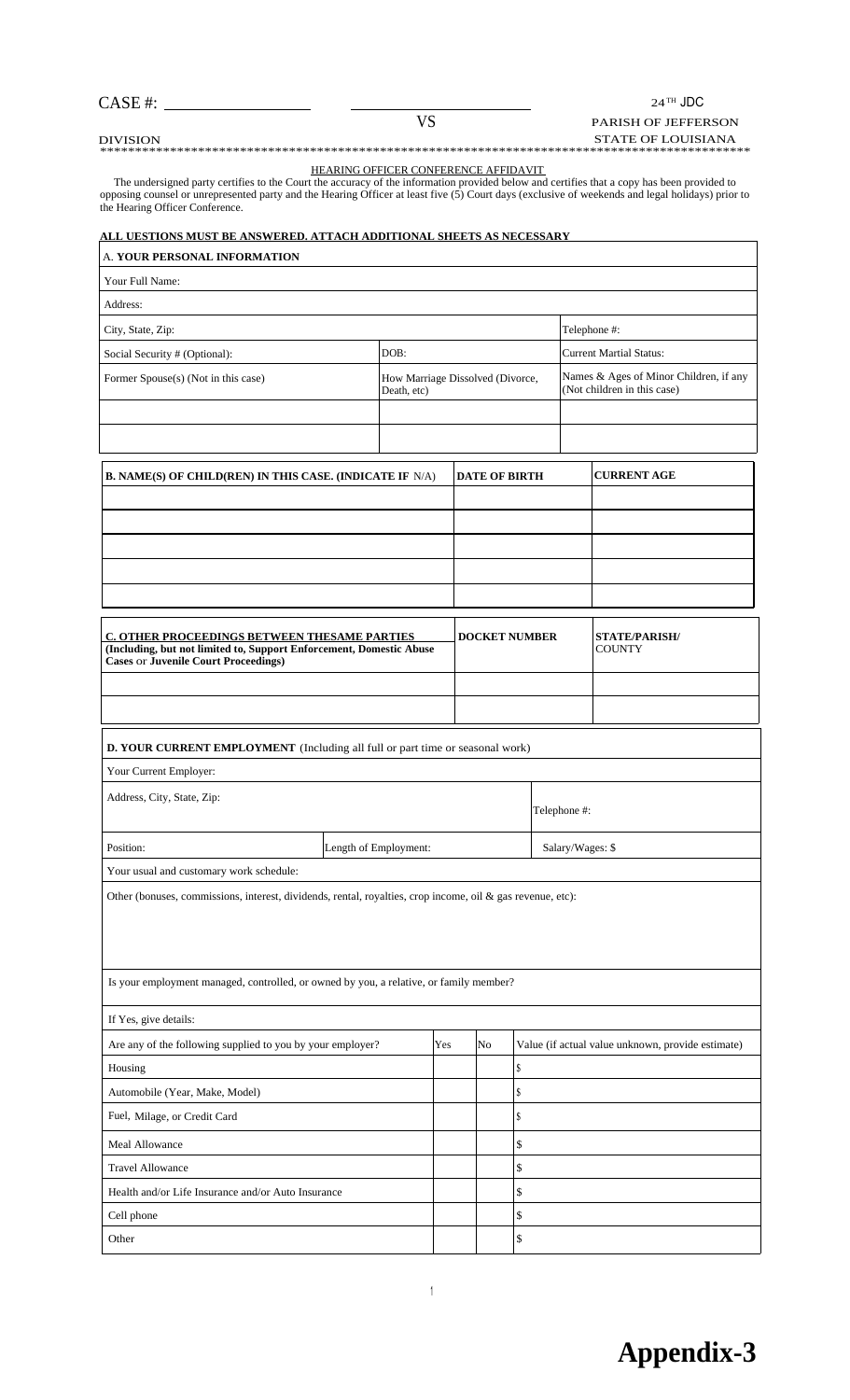| E. OTHER PARTY'S EMPLOYMENT INFORMATION                                                                                       |     |  |                          |       |                                         |                     |              |                                                                    |
|-------------------------------------------------------------------------------------------------------------------------------|-----|--|--------------------------|-------|-----------------------------------------|---------------------|--------------|--------------------------------------------------------------------|
| In the event the other party in this litigation fails to provide submissions to                                               |     |  |                          |       |                                         |                     |              | the Hearing Officer, please provide as much information as you can |
| regarding the other party's employment, usual and customary work hours, travel obligations, income and benefits.              |     |  |                          |       |                                         |                     |              |                                                                    |
|                                                                                                                               |     |  |                          |       |                                         |                     |              |                                                                    |
| F. YOUR PRIOR EMPLOYMENT (All full time, party time or seasonal employment)                                                   |     |  |                          |       |                                         |                     |              |                                                                    |
| Your Prior Employer:                                                                                                          |     |  |                          |       |                                         |                     |              |                                                                    |
| Address, City, State, Zip:                                                                                                    |     |  |                          |       |                                         |                     |              |                                                                    |
|                                                                                                                               |     |  |                          |       |                                         |                     | Telephone #: |                                                                    |
| Length of Employment:<br>Wages \$<br>Position:                                                                                |     |  |                          |       |                                         |                     |              |                                                                    |
| Other (bonuses, commissions, interest, dividends, rental, royalties, crop income, oil & gas revenue, etc):                    |     |  |                          |       |                                         |                     |              |                                                                    |
|                                                                                                                               |     |  |                          |       |                                         |                     |              |                                                                    |
| Was that employment managed, controlled, or owned by you, a relative, or family member?                                       |     |  |                          |       |                                         |                     |              |                                                                    |
| Yes<br>VALUE (If actual value unknown, provide estimate)<br>Were any of the following supplied to you by your employer?<br>No |     |  |                          |       |                                         |                     |              |                                                                    |
| Housing                                                                                                                       |     |  |                          |       | \$                                      |                     |              |                                                                    |
| Automobile (year, make, model)                                                                                                |     |  |                          |       | \$                                      |                     |              |                                                                    |
| Fuel, Milage, or Credit Card                                                                                                  |     |  |                          |       | \$                                      |                     |              |                                                                    |
| Meal Allowance                                                                                                                |     |  |                          |       | \$                                      |                     |              |                                                                    |
| <b>Travel Allowance</b>                                                                                                       |     |  |                          |       | \$                                      |                     |              |                                                                    |
| Health, Life Insurance or Automobile Insurance                                                                                |     |  |                          |       | \$                                      |                     |              |                                                                    |
| Cell Phone                                                                                                                    |     |  |                          |       | \$                                      |                     |              |                                                                    |
| Other                                                                                                                         |     |  |                          |       | S                                       |                     |              |                                                                    |
| G. YOUR CURRENT MARRIAGE/SPOUSE (NOT THE OTHER PARTY) (If support is an issue before the Court                                |     |  |                          |       |                                         |                     |              |                                                                    |
| If you are currently married, name of your current spouse:                                                                    |     |  |                          |       |                                         |                     |              |                                                                    |
| Your Spouse's current employer:                                                                                               |     |  |                          |       |                                         |                     |              |                                                                    |
| Address, City, State, Zip:                                                                                                    |     |  |                          |       |                                         |                     |              |                                                                    |
| <b>G-2: OTHER ADULT WITH WHOM YOU LIVE</b>                                                                                    |     |  |                          |       |                                         |                     |              |                                                                    |
| Name:                                                                                                                         |     |  | Relationship:            |       |                                         |                     |              |                                                                    |
| This person's current Employer:                                                                                               |     |  | <b>Employer Address:</b> |       |                                         |                     |              |                                                                    |
| H. YOUR OWNERSHIP OR INTEREST IN A HOME OR REAL ESTATE                                                                        |     |  |                          |       |                                         |                     |              |                                                                    |
| Do you own a home and/or are you paying for a home?                                                                           |     |  | Address, City, State:    |       |                                         |                     |              |                                                                    |
|                                                                                                                               |     |  |                          |       |                                         |                     |              |                                                                    |
| <b>Estimated Value: \$</b>                                                                                                    |     |  |                          |       | Remaining balance & number of payments: |                     |              |                                                                    |
| If you are not buying a home, give the name, address and telephone number of the owner of the residence where you are living: |     |  |                          |       |                                         |                     |              |                                                                    |
|                                                                                                                               |     |  |                          |       |                                         |                     |              |                                                                    |
| Amount of rent (If any) or other arrangement:                                                                                 |     |  |                          |       |                                         |                     |              |                                                                    |
| Do you own or have an interest in any other real estate?                                                                      |     |  |                          |       |                                         |                     |              |                                                                    |
| If yes, state the address, the nature of the property and its value:                                                          |     |  |                          |       |                                         |                     |              |                                                                    |
|                                                                                                                               |     |  |                          |       |                                         |                     |              |                                                                    |
| I. YOUR OWNERSHIP OR INTEREST IN OTHER SPECIFIC ASSET(S)                                                                      |     |  |                          |       |                                         |                     |              |                                                                    |
| Do you own or have an interest in any of the following:                                                                       | Yes |  | No                       | Value |                                         | <b>Balance Owed</b> |              | Payments or Time Left                                              |
| Real Estate or homes:                                                                                                         |     |  |                          | \$    | \$                                      |                     |              |                                                                    |
| Automobile(s) (make, model, year):                                                                                            |     |  |                          | \$    | \$                                      |                     |              |                                                                    |
|                                                                                                                               |     |  |                          |       |                                         |                     |              |                                                                    |
|                                                                                                                               |     |  |                          |       |                                         |                     |              |                                                                    |
| Mobile Home(s) (brief description):                                                                                           |     |  |                          | \$    | \$                                      |                     |              |                                                                    |
| Boat(s) (length and H.P. of motor):                                                                                           |     |  |                          | \$    | \$                                      |                     |              |                                                                    |
| Livestock:                                                                                                                    |     |  |                          | \$    | \$                                      |                     |              |                                                                    |
| Machinery:                                                                                                                    |     |  |                          | S     | \$                                      |                     |              |                                                                    |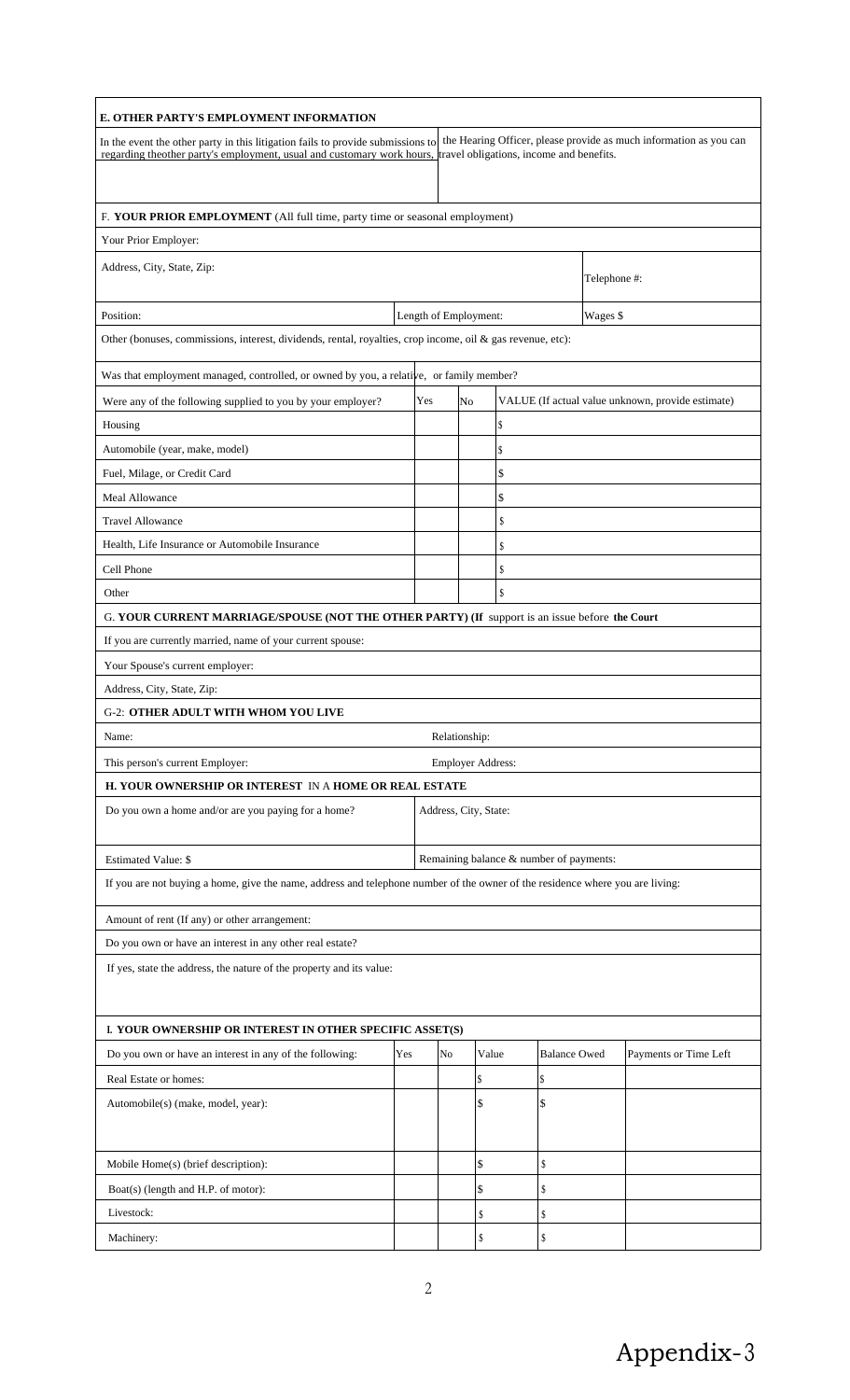| Stocks & Bonds (brief description):                                                                                                                                                                                                                                                                                             |  |  | IS  |    |     |  |          |
|---------------------------------------------------------------------------------------------------------------------------------------------------------------------------------------------------------------------------------------------------------------------------------------------------------------------------------|--|--|-----|----|-----|--|----------|
| Checking Account(s) (financial institution):                                                                                                                                                                                                                                                                                    |  |  | l\$ |    |     |  |          |
| Saving Account(s) (financial institution):                                                                                                                                                                                                                                                                                      |  |  | S   | s  |     |  |          |
| Certificate of Deposit(s) (financial institution):                                                                                                                                                                                                                                                                              |  |  | S   | \$ |     |  |          |
| Individual Retirement Account (financial institution):                                                                                                                                                                                                                                                                          |  |  | \$  | \$ |     |  |          |
| 401(k) Account (financial institution):                                                                                                                                                                                                                                                                                         |  |  | s   | s  |     |  |          |
| Other Retirement Account(s):                                                                                                                                                                                                                                                                                                    |  |  | S   | S  |     |  |          |
| If you have any income or asset which is not shown anywhere else in this form (such as bonuses, commissions, interest, dividends, rental,<br>royalties, crop income, oil & gas revenue, etc.)                                                                                                                                   |  |  |     |    |     |  |          |
| J. CHILD CUSTODY and/or VISITATION (Indicate if this is an Issue before the Court)                                                                                                                                                                                                                                              |  |  |     |    | Yes |  | $\rm No$ |
| 1. AREAS OF DISPUTE BEFORE THE COURT                                                                                                                                                                                                                                                                                            |  |  |     |    |     |  |          |
| Type of custody (joint custody, shared vs sole custody)                                                                                                                                                                                                                                                                         |  |  |     |    |     |  |          |
| Who should be designated as domiciliary parent?                                                                                                                                                                                                                                                                                 |  |  |     |    |     |  |          |
| When the child(ren) is/are with each parent (visitation schedule)                                                                                                                                                                                                                                                               |  |  |     |    |     |  |          |
| Conditions of custody or visitation (restrictions, supervision)                                                                                                                                                                                                                                                                 |  |  |     |    |     |  |          |
| 2. With whom are the children presently residing? How long? Why are they living with this parent?                                                                                                                                                                                                                               |  |  |     |    |     |  |          |
| 3. Is there a custody/visitation order (provisional or otherwise) currently in effect?                                                                                                                                                                                                                                          |  |  |     |    |     |  |          |
| 4. Who has been the child's primary caretaker (provide details if necessary)?                                                                                                                                                                                                                                                   |  |  |     |    |     |  |          |
| 5. What type of custody/visitation arrangement for <i>thother</i> parent is acceptable to you?                                                                                                                                                                                                                                  |  |  |     |    |     |  |          |
| 6. If you are seeking sole custody, briefly state the reasons (please note th iint custody is presumed to be in the best interest of a child, and a<br>party seekingsole custody has the burden of overcoming the presumption in favor of joint custody.)                                                                       |  |  |     |    |     |  |          |
| 7. If you have requestedin a pleadin, t already filed with the Courthat the other parent's custody/visitation privileges should be supervised or<br>should have special conditions or restrictions imposed on the custody/visitation rights, please explain the factual basis for the requested<br>supervision or restrictions: |  |  |     |    |     |  |          |
| 8. Will you agree to mediation?                                                                                                                                                                                                                                                                                                 |  |  |     |    |     |  |          |
| 9. In yourpleadines filed with the Courthave you requested (dircle):<br>A: custody evaluations<br>B: mental health evaluations<br>C: substance abuse evaluations<br>D: any other type of evaluation or testing, and specify.                                                                                                    |  |  |     |    |     |  |          |
| 10. What is the factual basis alleged for the requested evaluation?                                                                                                                                                                                                                                                             |  |  |     |    |     |  |          |
| 11. Please provide any additional information or explanations which relate to child custody or visitation issues, which have not been addressed<br>in any of the numbered sections above (or for which you did not have room above) ?                                                                                           |  |  |     |    |     |  |          |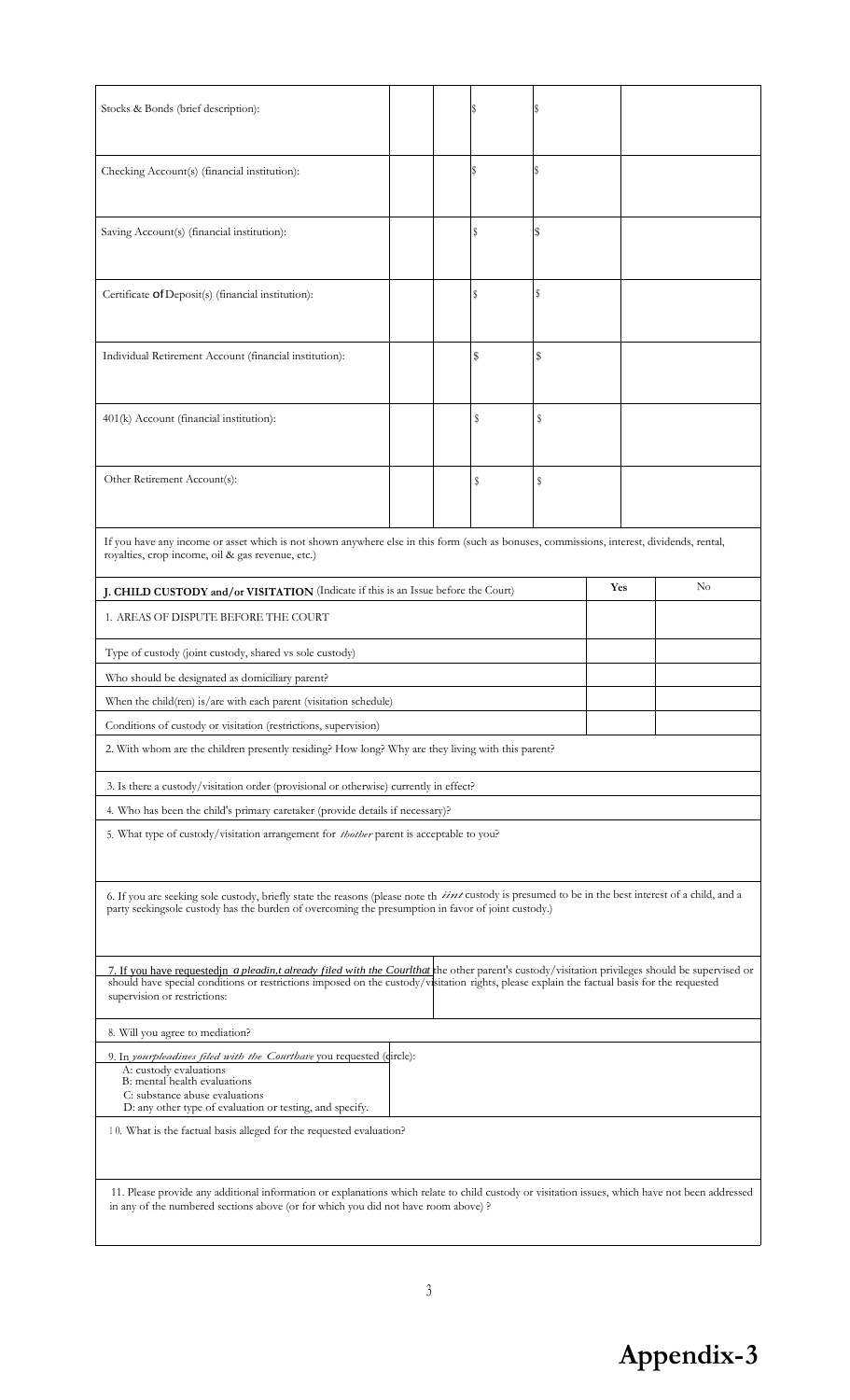| K. CHILD SUPPORT (indicate if this is an issue before the Court)                                                                                                                                                                                                                                                                             | Yes        | No |  |  |  |  |
|----------------------------------------------------------------------------------------------------------------------------------------------------------------------------------------------------------------------------------------------------------------------------------------------------------------------------------------------|------------|----|--|--|--|--|
| 1. Is this an initial support claim?                                                                                                                                                                                                                                                                                                         |            |    |  |  |  |  |
| 2. If a modification is being requested, is it for an increase or a decrease in support?                                                                                                                                                                                                                                                     |            |    |  |  |  |  |
| 3. If your request for a modification is based upon a change <i>ipour</i> income or financial circumstances, indicate your gross income at the time<br>the support was last set by the Court (and provide a W-2 form or other supporting documentation) and the current amount of support ordered b<br>the Court.                            |            |    |  |  |  |  |
| 3B. If your request is based upon a change in the ther party's income and financial circumstances, indicate their gross income at the time the<br>support was last set by the Court (and provide available supporting documentation).                                                                                                        |            |    |  |  |  |  |
| 4. If you are under a court order to pay child support or spousal support to an individual or childt in this proceed in<br>lease provide the<br>monthly amount, whether it is child support or spousal support (or both), and the name and docket number of the legal proceeding in which the<br>order arose. Attach a copy of the judgment. |            |    |  |  |  |  |
| 5. If any party is self-employed or employed by a closely-held or family-run business, or one in which he or she has an ownership interest,<br>indicate which party and the name of the business.                                                                                                                                            |            |    |  |  |  |  |
| 6. If there is a minor child in this case under five (5) years of age, please indicate the parent with whom the child primarily resides:                                                                                                                                                                                                     |            |    |  |  |  |  |
| 7. Are you unemployed?                                                                                                                                                                                                                                                                                                                       |            |    |  |  |  |  |
| 8. If so, indicate the last date on which you were employed?                                                                                                                                                                                                                                                                                 |            |    |  |  |  |  |
| 9. What is the reason for your termination of employment (quit, fired, business closed, etc.)? Attach all documentation.                                                                                                                                                                                                                     |            |    |  |  |  |  |
| 10. What is the annual cost of child care (be sure to include before-school, after-school, holiday, and summer costs in your annual cost)?                                                                                                                                                                                                   |            |    |  |  |  |  |
| 11. Is health insurance available through the employer of either party or spouse?                                                                                                                                                                                                                                                            |            |    |  |  |  |  |
| 12. Who currently provides health insurance for the child(ren)?                                                                                                                                                                                                                                                                              |            |    |  |  |  |  |
| 13. What is the actual cost of health insurance fovnly the child(ren)- you must provide documentation from your employer or the insurance<br>company to show the difference in cost for single and family coverage if the child(ren) is/are covered under a family plan:                                                                     |            |    |  |  |  |  |
| 14. If there are any child-related medical or dental expenses which are "extraordinary" (allergies, braces, ADHD, etc.) and which require either<br>ongoing monthly payments and/or occasional payments in excess of \$100, please describe.                                                                                                 |            |    |  |  |  |  |
| 15. Is/are there a child or children in private school whose support is at issue?                                                                                                                                                                                                                                                            |            |    |  |  |  |  |
| 16. If the child's enrollment in private school is disputed, please explain your position:                                                                                                                                                                                                                                                   |            |    |  |  |  |  |
| 17. What is the annual cost of tuition and fees for each child (registration, total annual tuition, books, and supply fees):                                                                                                                                                                                                                 |            |    |  |  |  |  |
| 18. If you are seeking a deviation from the Louisiana Child Support Guidelines, state the reason(s) supporting the deviation:                                                                                                                                                                                                                |            |    |  |  |  |  |
| L. SPOUSAL SUPPORT OR ALIMONY (indicate if this is an issue before the Court)                                                                                                                                                                                                                                                                | <b>YES</b> | NO |  |  |  |  |
| 1. Are both parties employed?                                                                                                                                                                                                                                                                                                                |            |    |  |  |  |  |
| 2. Is the spouse seeking spousal support currently employed?                                                                                                                                                                                                                                                                                 |            |    |  |  |  |  |
| 3. If so, where?                                                                                                                                                                                                                                                                                                                             |            |    |  |  |  |  |
| 4. Has the spouse seeking spousal support been employed during the marriage?                                                                                                                                                                                                                                                                 |            |    |  |  |  |  |
| 5. If not, why not?                                                                                                                                                                                                                                                                                                                          |            |    |  |  |  |  |
| 6. What is the date of last employment of the spouse seeking spousal support?                                                                                                                                                                                                                                                                |            |    |  |  |  |  |
| 7. State the last income of the spouse seeking spousal support: \$                                                                                                                                                                                                                                                                           |            |    |  |  |  |  |
| 8. What is the income of the spouse from whom support is sought?                                                                                                                                                                                                                                                                             |            |    |  |  |  |  |
| 9. If "final periodic spousal support" is being sought by one party and opposed by the other party, please state the basis for seeking or opposing<br>the claim for this form of spousal support (need and freedom from fault versus lack of need, inability to pay, fault) with an explanation:                                             |            |    |  |  |  |  |
| 10. Is a modification or termination of spousal support being requested?                                                                                                                                                                                                                                                                     |            |    |  |  |  |  |
| 11. If your request for a modification (either increase or decrease) is based upon a change jrvur income or financial circumstances, indicate<br>your gross income at the time the support was last set by the Court (and provide a W-2 from or other supporting documentation):                                                             |            |    |  |  |  |  |
| 12. If your request for a modification is based upon a change in the other party's income or financial circumstances, indicate the party's gross<br>income at the time the support was last set by the Court (and provide a W-2 form or other supporting documentation                                                                       |            |    |  |  |  |  |
| M. ITEMIZATION OF INCOME AND EXPENSES ON A PER-MONTH BASIS. (IF SPOUSAL SUPPORT IS AN ISSUE, OR IF<br>YOU ARE REQUESTING A DEVIATION FROM THE CHILD SUPPORT GUIDELINES, YOU MUST COMPETE AN INCOME<br>AND EXPENSE SHEET)                                                                                                                     |            |    |  |  |  |  |
|                                                                                                                                                                                                                                                                                                                                              |            |    |  |  |  |  |
|                                                                                                                                                                                                                                                                                                                                              |            |    |  |  |  |  |
| N. USE OF HOME AND/OR OTHER ASSETS (indicate if this is an issue before the Court)<br>1. Who is currently residing in the former martial residence?                                                                                                                                                                                          | <b>YES</b> | NO |  |  |  |  |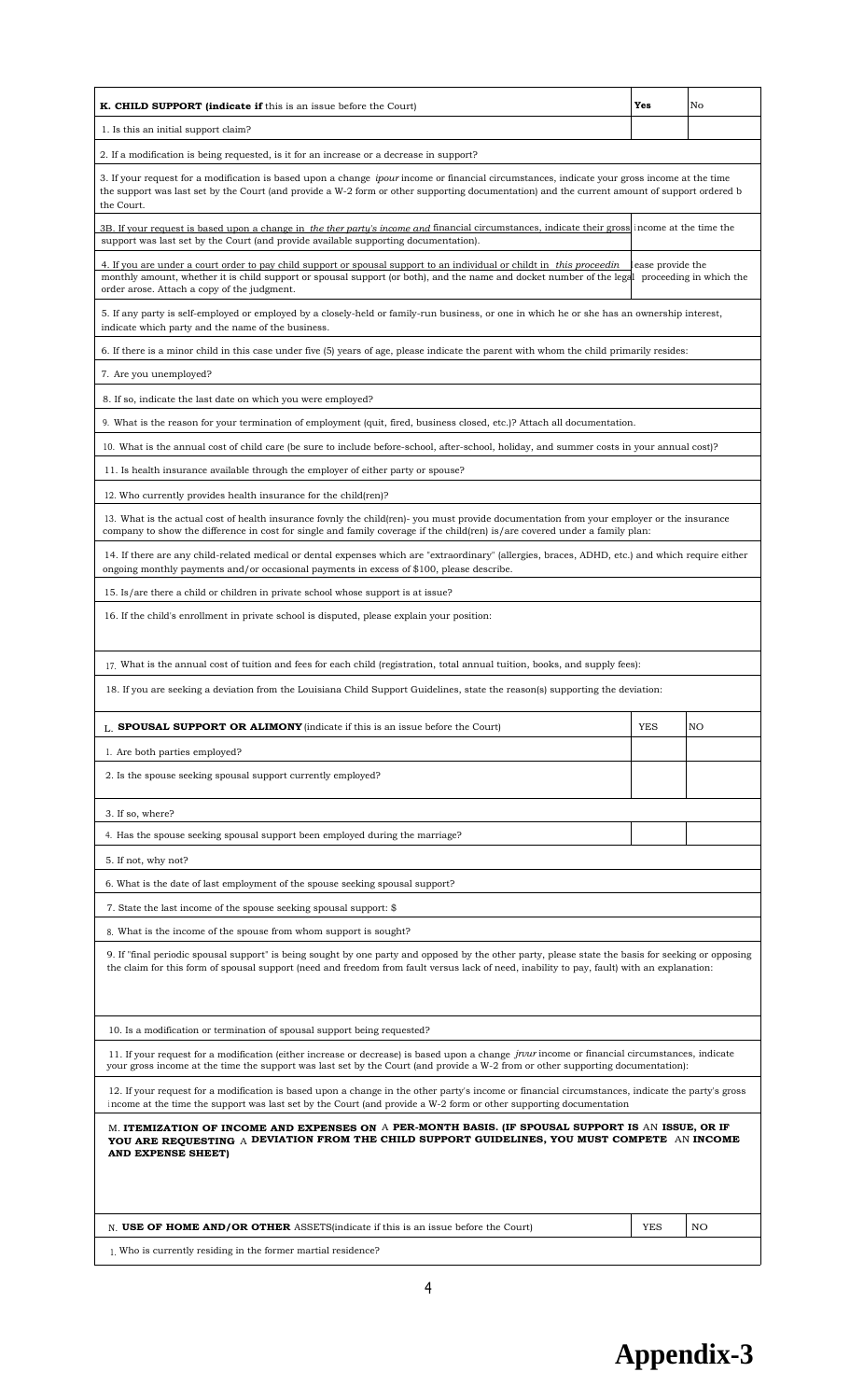| 2. Do you seek exclusive use of the residence?                                                                                                                                                                                                                                                                                                    |            |                       |
|---------------------------------------------------------------------------------------------------------------------------------------------------------------------------------------------------------------------------------------------------------------------------------------------------------------------------------------------------|------------|-----------------------|
| 3. Does the other party also seek the exclusive use of the residence?                                                                                                                                                                                                                                                                             |            |                       |
| 4. Briefly state the reasons in support o our request to live in the residence (if applicable):                                                                                                                                                                                                                                                   |            |                       |
| 5. Who has possession of the community vehicle(s) at this time?                                                                                                                                                                                                                                                                                   |            |                       |
| 6. Are you requesting the exclusive use of any of those vehicles?                                                                                                                                                                                                                                                                                 |            |                       |
| 7. Which one?                                                                                                                                                                                                                                                                                                                                     |            |                       |
| 8. Briefly state the reasons in support o <i>our</i> request to have exclusive use of a vehicle (if applicable):                                                                                                                                                                                                                                  |            |                       |
| 9. Are you requesting law enforcement assistance in returning to the home to retrieve clothing or other necessary<br>items?                                                                                                                                                                                                                       |            |                       |
| 10. Are you requesting the use and possession of any other assets (furniture, appliances, etc)?                                                                                                                                                                                                                                                   |            |                       |
| 11. If yes, please list and provide an explanation:                                                                                                                                                                                                                                                                                               |            |                       |
| 12. Are you requesting an opportunity to return to the home to obtain these items?                                                                                                                                                                                                                                                                |            |                       |
| <b>O. INJUNCTIONS</b> (indicate if this is as issue before the Court)                                                                                                                                                                                                                                                                             | <b>YES</b> | N <sub>O</sub>        |
| 1. Has either party requested an injunction to preserve the community?                                                                                                                                                                                                                                                                            |            |                       |
| 2. If there is a need for an exception to such an injunction (for example, to permit a business to be able to continue to operate) provide a detailo<br>explanation of the facts supporting the exception:                                                                                                                                        |            |                       |
| 3. Has either party requested an injunction against harassment?                                                                                                                                                                                                                                                                                   |            |                       |
| <b>P. CONTEMPT OF COURT</b> (Answer only if enforcement of a court order has been requested in pleadings)                                                                                                                                                                                                                                         | <b>YES</b> | N <sub>O</sub>        |
| 1. Are you asking the Court to enforce the provisions of a prior Court order and/or to find the other party in contemp<br>of court?                                                                                                                                                                                                               |            |                       |
| 2. If the issue is failure to pay support, please provide the specifics and dollar value(s) of the claim: $\$<br>the "ledger" on the next page, listing the date on which a support payment was owed and/or paid, the amount which was owed, the amount<br>which was paid, any arrearage or overpayment, and cumulative arrearage of overpayment. |            | Also, please comple e |
| 3. Are you asking that the party violating the court order be sentenced to jail time?                                                                                                                                                                                                                                                             |            |                       |
| 4. Estimate the amount of attorney fees and court cost which you believe you have incurred in seeking the relief before the Court (you should<br>only respond to this question if you are seeking to enforce a court order): \$<br>Attorney Fees: \$                                                                                              |            | Court Cost.           |

| DATE DUE | <b>DATE PAID</b> | AMOUNT OWED | <b>AMOUNT PAID</b> | <b>CUMULATIVE</b><br><b>ARREARAGE OR</b><br><b>OVERPAYMENT</b> | <b>CHECK OR</b><br>MONEY ORDER<br># | <b>NOTES</b> |
|----------|------------------|-------------|--------------------|----------------------------------------------------------------|-------------------------------------|--------------|
|          |                  | S.          | $\vert$ \$         | \$                                                             |                                     |              |
|          |                  | \$          | \$                 | \$                                                             |                                     |              |
|          |                  | \$          | \$                 | \$                                                             |                                     |              |
|          |                  | \$          | \$                 | \$                                                             |                                     |              |
|          |                  | \$          | \$                 | \$                                                             |                                     |              |
|          |                  | \$          | \$                 | S                                                              |                                     |              |
|          |                  | \$          | \$                 | \$                                                             |                                     |              |
|          |                  | \$          | S                  | \$                                                             |                                     |              |
|          |                  | \$          | \$                 | \$                                                             |                                     |              |
|          |                  | \$          | $\mathbb S$        | \$                                                             |                                     |              |
|          |                  | \$          | \$                 | \$                                                             |                                     |              |
|          |                  | \$          | \$                 | \$                                                             |                                     |              |
|          |                  | \$          | \$                 | \$                                                             |                                     |              |
|          |                  | \$          | \$                 | \$                                                             |                                     |              |
|          |                  | \$          | \$                 | \$                                                             |                                     |              |
|          |                  | \$          | \$                 | \$                                                             |                                     |              |
|          |                  | \$          | $\mathbb{S}$       | \$                                                             |                                     |              |
|          |                  | \$          | $\mathbb{S}$       | \$                                                             |                                     |              |
|          |                  | \$          | $\mathbb{S}$       | \$                                                             |                                     |              |
|          |                  | S           | S                  | S                                                              |                                     |              |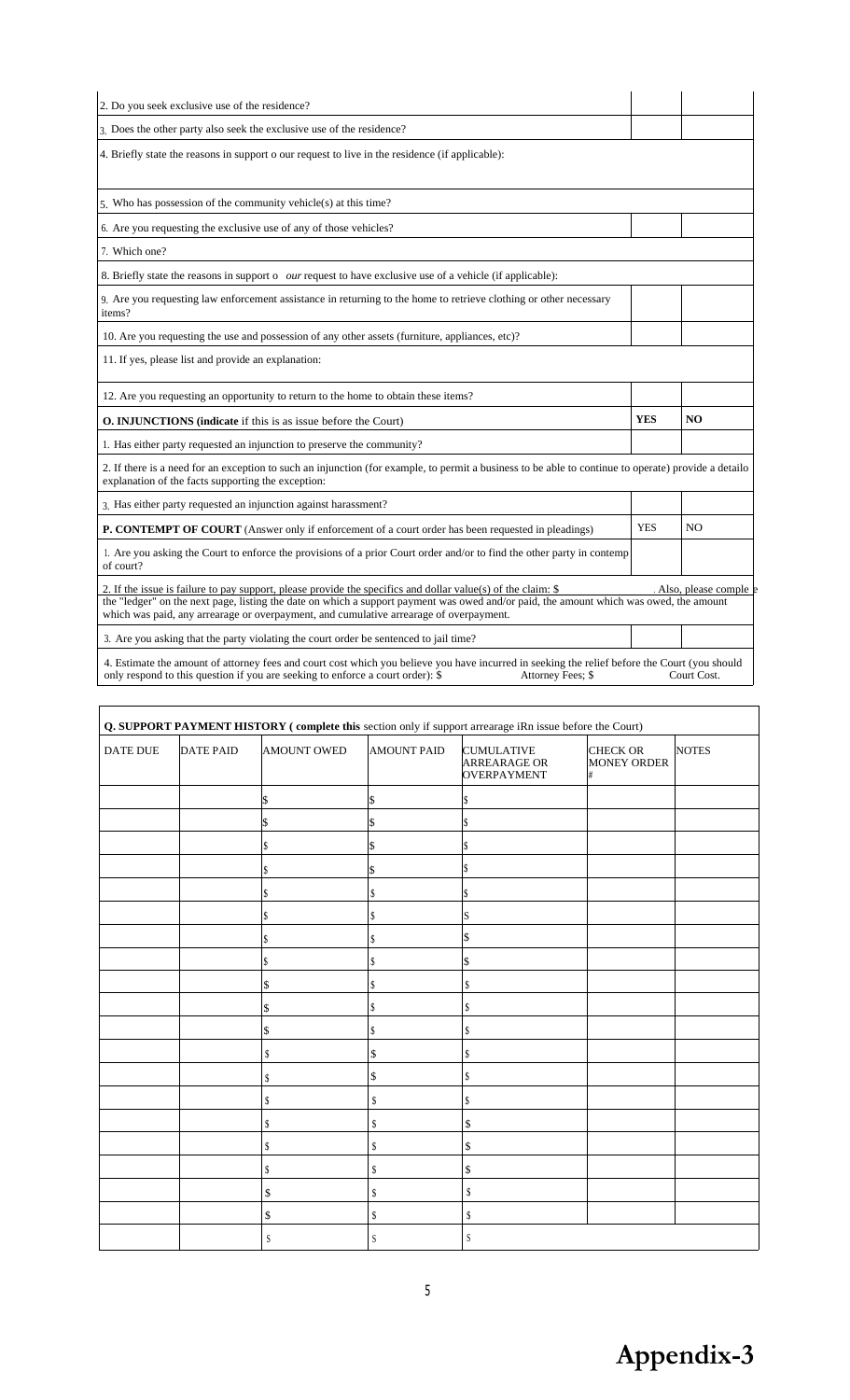|  |     |            | \$         |  |
|--|-----|------------|------------|--|
|  |     |            |            |  |
|  |     | l\$        | \$         |  |
|  |     |            | \$         |  |
|  |     | \$         | \$         |  |
|  |     | \$         | \$         |  |
|  |     | \$         | \$         |  |
|  |     | \$         | \$         |  |
|  |     | \$         | \$         |  |
|  | 1\$ | \$         | \$         |  |
|  | \$  | \$         | \$         |  |
|  | \$  | \$         | \$         |  |
|  | \$  | \$         | \$         |  |
|  | \$  | $\vert$ \$ | \$         |  |
|  | \$  | \$         | \$         |  |
|  | \$  | \$         | $\pmb{\$}$ |  |
|  | \$  | \$         | $\pmb{\$}$ |  |
|  | \$  | \$         | $\pmb{\$}$ |  |
|  | \$  | \$         | \$         |  |
|  | \$  | \$         | $\pmb{\$}$ |  |
|  | \$  | \$         | \$         |  |
|  | \$  | \$         | \$         |  |
|  | \$  | \$         | \$         |  |
|  |     |            |            |  |

# **R. OTHER ISSUES**

If (and only if) there are any other issues before the Court which are not addressed in any of the other sections above, or if you need more roorr to explain something from a section above, please describe them briefly below: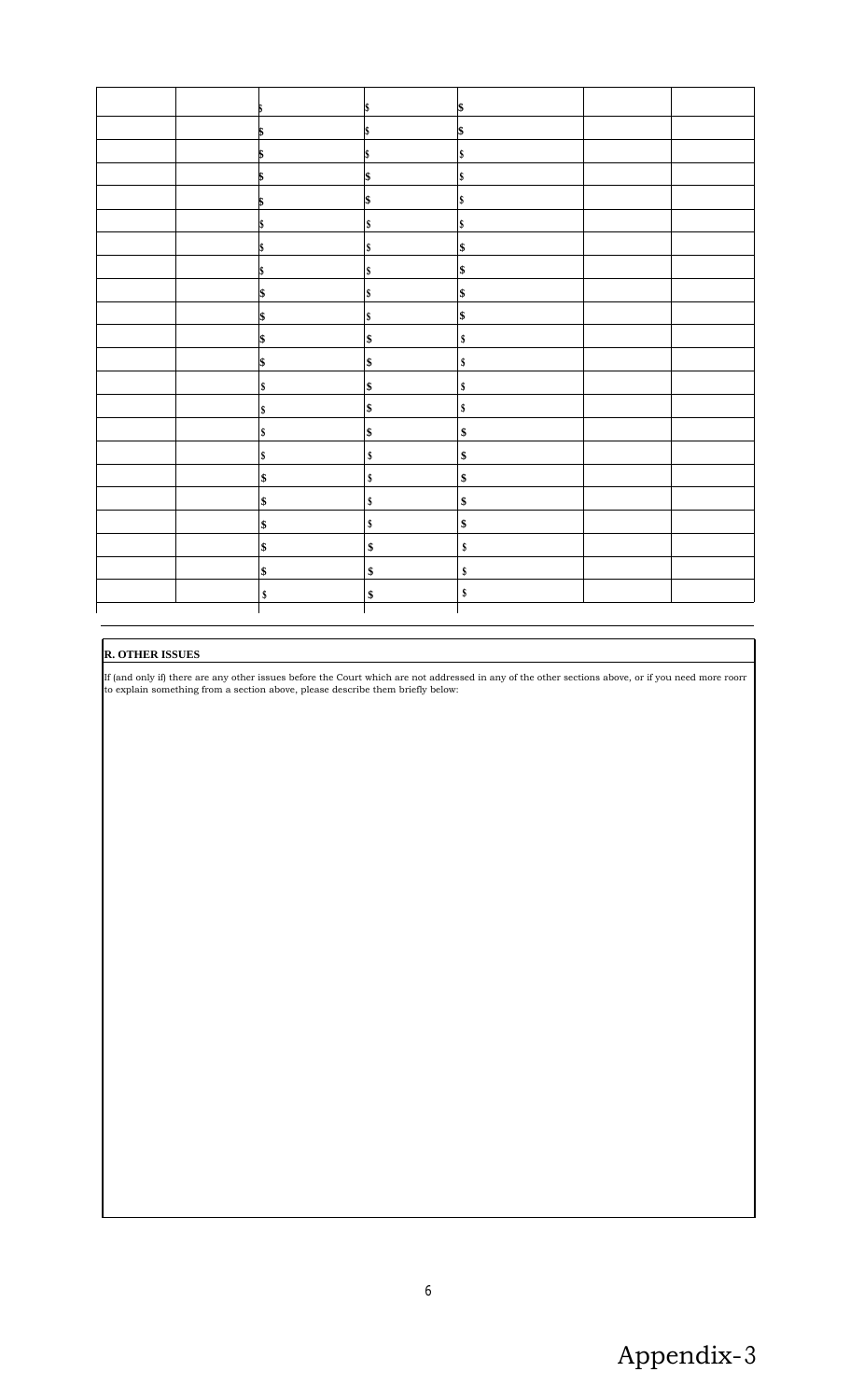**<sup>I</sup> HEREBY CERTIFY** that all of the above and foregoing is true and correct to be best of my knowledge, information, and belief, that I will immediately correct any errors which I discover after *thisHearing Officer Conference Affidavit* has been completed and will call those to the attention of the Hearing Officer and the opposing party at the earliest opportunity following discovery of the error.

**I HEREBY CERTIFY** that I have provided a copy of this *Hearing Officer Conference Affidavit* to the Hearing Officer and the opposing party not less than five (5) days (exclusive of weekends and legal holidays) prior to the Hearing Officer Conference.

**<sup>I</sup> HEREBY CERTIFY** that I am aware that it is a crime to intentionally give a false answer, under oath, to any of the questions or request for information above (LSA RS 14:123). I further certify that I have attached copies of all financial documentation as ordered by the Court. SWORN TO AND SUBSCRIBED before me this **I** day of **I** and the subset of all financial documentation as ordered by the Court.<br>Suppose of all financial documentation as ordered by the Court.<br>Signature of the Party<br>Signature

Signature of the Party

 $-20$  at , Louisiana.

NOTARY PUBLIC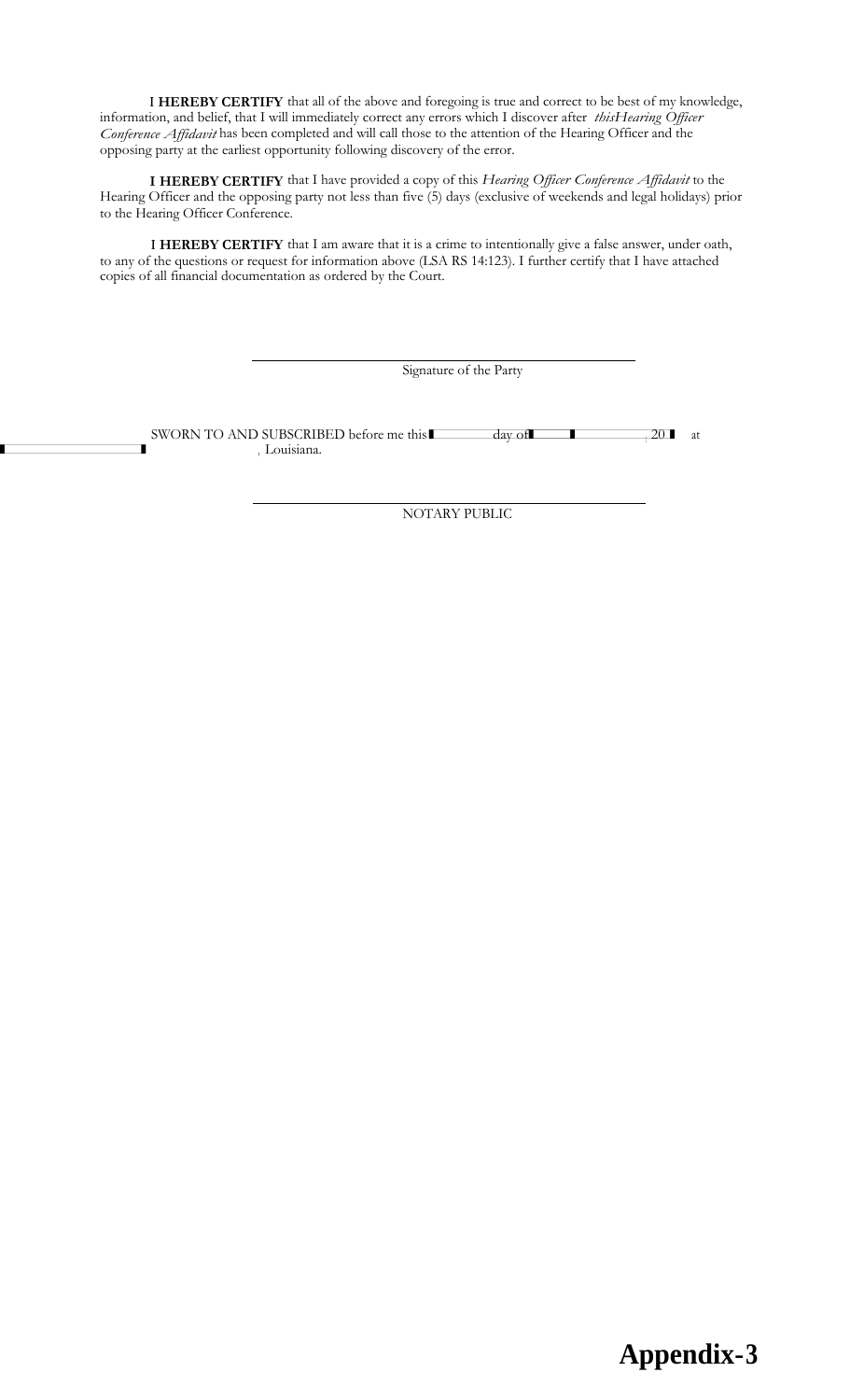#### $24^{\text{TH}}$  JUDICIAL DISTRICT COURT FOR THE PARISH OF JEFFERSON

#### NO.:

### MONTHLY INCOME AND EXPENSE LIST

DIVISION:

| NAME:                                                                                                         |                                |                          | <b>OCCUPATION:</b>                                 |                  |          |
|---------------------------------------------------------------------------------------------------------------|--------------------------------|--------------------------|----------------------------------------------------|------------------|----------|
| Pay Period                                                                                                    | Exemptions claimed:            |                          |                                                    | MONTHLY EXPENSES |          |
| Weekly _Bi-Weekly __<br>Monthly                                                                               |                                |                          |                                                    | SPOUSE           | CHILDREN |
| Next Pay Day                                                                                                  | Net Pay Per Pay Period         |                          | Rent/house payment                                 |                  |          |
|                                                                                                               |                                |                          | Property taxes and Insurance                       |                  |          |
| MONTHLY INCOME                                                                                                |                                |                          | Property maintenance and repair                    |                  |          |
| Wages/salary                                                                                                  |                                |                          | Lawn care                                          |                  |          |
| (Gross Income)                                                                                                |                                |                          | Utilities                                          |                  |          |
| Other income<br>(Specify)                                                                                     |                                |                          | Electricity                                        |                  |          |
| Federal Tax, FICA & Medicare                                                                                  |                                |                          | Gas                                                |                  |          |
| <b>State Tax</b>                                                                                              |                                |                          | Water                                              |                  |          |
| Health Insurance (if deducted)                                                                                |                                |                          | Cable TV                                           |                  |          |
| Pension or Retirement Contribution                                                                            |                                |                          | Internet access                                    |                  |          |
| Net Income                                                                                                    |                                |                          | Phone                                              |                  |          |
| <b>ASSETS</b>                                                                                                 |                                |                          | Cell Phone                                         |                  |          |
|                                                                                                               |                                |                          | Food (groceries)                                   |                  |          |
| (List assets owned separately or jointly)                                                                     |                                |                          | Restaurants                                        |                  |          |
|                                                                                                               | SEPARATE                       | <b>JOINT</b>             | Uncovered Medical, Dental, Drugs                   |                  |          |
| Cash                                                                                                          |                                |                          | and Medicines                                      |                  |          |
| Savings Accounts                                                                                              |                                |                          | Automobile                                         |                  |          |
| Checking Accounts                                                                                             |                                |                          | Mortgage note                                      |                  |          |
| Stocks/Bonds                                                                                                  |                                |                          | Gasoline                                           |                  |          |
| Real Estate<br>Vehicles                                                                                       |                                |                          | Maintenance                                        |                  |          |
| Movable Property                                                                                              |                                |                          | Parking                                            |                  |          |
| Notes                                                                                                         |                                |                          | Education                                          |                  |          |
|                                                                                                               |                                |                          | Tuition                                            |                  |          |
| <b>TOTAL ASSETS</b>                                                                                           |                                |                          | <b>Books</b>                                       |                  |          |
| <b>LIABILITIES</b>                                                                                            |                                |                          | Supplies                                           |                  |          |
| (List type of debt, to whom owed & balance)                                                                   |                                |                          | Clothing                                           |                  |          |
| TO WHOM                                                                                                       | <b>TYPE</b>                    | <b>BAL</b><br><b>DUE</b> | Laundry & Cleaning                                 |                  |          |
|                                                                                                               |                                |                          | Personal & Grooming                                |                  |          |
|                                                                                                               |                                |                          | Household Supplies                                 |                  |          |
|                                                                                                               |                                |                          | Insurance                                          |                  |          |
|                                                                                                               |                                |                          | Health (if not deducted)                           |                  |          |
|                                                                                                               |                                |                          | Life                                               |                  |          |
|                                                                                                               |                                |                          | Auto                                               |                  |          |
|                                                                                                               |                                |                          | Child Care                                         |                  |          |
|                                                                                                               |                                |                          | Recreation                                         |                  |          |
|                                                                                                               |                                |                          | Vacations                                          |                  |          |
|                                                                                                               |                                |                          | Charitable Contributions                           |                  |          |
|                                                                                                               |                                |                          |                                                    |                  |          |
|                                                                                                               |                                |                          | Gifts to children (Christmas &<br>Birthdays, etc.) |                  |          |
|                                                                                                               |                                |                          |                                                    |                  |          |
|                                                                                                               |                                |                          | Gifts to others                                    |                  |          |
|                                                                                                               |                                |                          | TOTAL MONTHLY EXPENSES \$                          |                  | \$       |
|                                                                                                               |                                |                          |                                                    |                  |          |
| <b>TOTAL LIABILITIES</b>                                                                                      | \$                             |                          | Gross Monthly Income:                              | \$               |          |
| I hereby certify that this statement indicates my current financial<br>situation to the best of my knowledge. |                                |                          | Net Monthly Income:                                | $\mathsf{\$}$    |          |
| NAME:                                                                                                         |                                |                          | <b>Total Monthly Expenses:</b>                     | $\ddagger$       |          |
| ADDRESS:                                                                                                      | (Signature of husband or wife) |                          |                                                    |                  |          |
| DATE:                                                                                                         |                                |                          |                                                    |                  |          |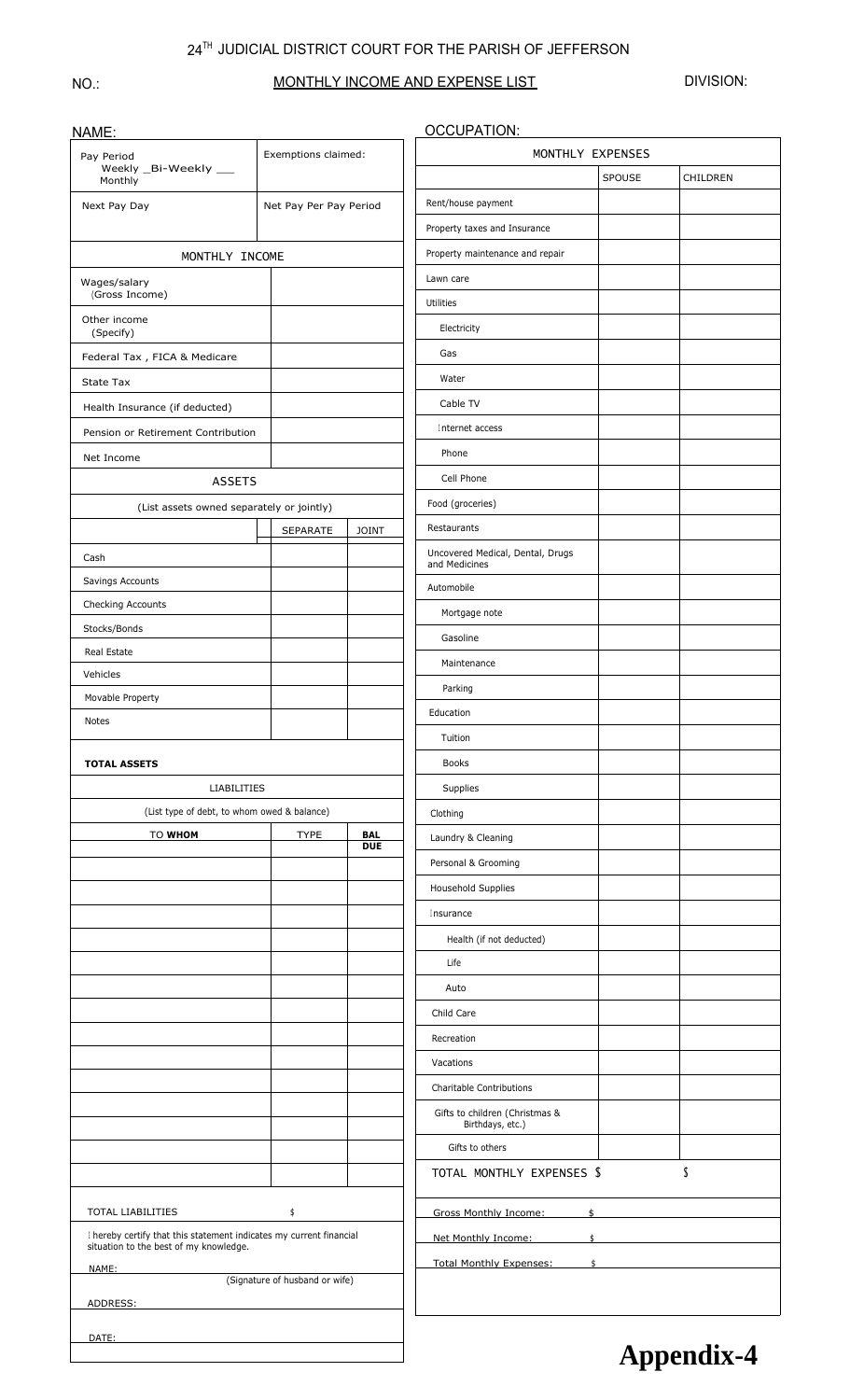#### **TWENTY-FOURTH JUDICIAL DISTRICT FOR THE PARISH OF JEFFERSON STATE OF LOUISIANA**

#### **NO: DIVISION "** 19

#### **VERSUS**

# **\* \* \* \* \* \* \* \* \* \* \* \* \* \* \* \* \* \* \* \***

#### **TO: ALL COUNSEL OF RECORD**

#### **PRE-TRIAL ORDER**

You are hereby notified to attend a pre-trial conference on the day of 2005 at a.m. with Commissioner/Hearing Officer. Following the conference, an order may be rendered in accordance with La. C.C.P. Art. 1551.

#### **THE CONSOLIDATED PRE-TRIAL ORDER MUST BE DELIVERED TO THE COURT'S CHAMBERS AND ALL OTHER ATTORNEYS IN THE CASE BY SUCH TIME AS TO ALLOW SEVEN** (7) **DAY(S) PRIOR TO THE CONFERENCE, EXCLUDING SATURDAYS, SUNDAYS, AND HOLIDAYS.**

- 1. A concise summary of the facts or contentions made by all parties;
- 2. The contested issues of fact and law, specified with particularity;
- 3. A list of your will call witnesses, plus the nature of the testimony of each witness, such as testimony on the facts, medical witnesses, etc.;
- 4. A list of possible witnesses, including rebuttal witnesses;
- 5. A list of all documentary evidence you plan to use, except impeachment documents. Also, a list of all exhibits you will use;
- 6. A listing of the facts, exhibits, etc. that you feel are not in serious dispute and can be stipulated;
- 7. Whenever medical conditions are at issue, a brief summary of medical reports including extent of disability, length of treatment;
- 8. A concise procedural history of the case including what motions and pleadings have been filed in the case and their dispositions, including any motions still pending;
- 9. A list of the citations and authorities relating to this case;
- 10. A joint list of assets, liabilities, reimbursement claims and values for partitions.

Discovery should be complete before this pre-trial conference; therefore, except for good cause shown, only witnesses listed on the pre-trial order will be allowed to testify and only exhibits listed on the pre-trial order will be admitted in evidence at the trial on the merits.

The pre-trial conference shall be attended by the attorneys who will try the case unless prior to the conference the Court grants permission for other counsel to attend. These attorneys must familiarize themselves with the case so that settlement possibilities and stipulations concerning evidence may be made at the pre-trial conference. If this is not possible and the docket permits, the conference will be rescheduled for another date, but such delay may effect the ultimate trial date.

#### **FAILURE TO ATTEND OR ATTENDANCE WITHOUT FULL AUTHORITY TO ACT OR TO ATTEND UNPREPARED IS AN IMPOSITION AND THE COURT AND OPPOSING COUNSEL. SUCH ATTORNEY MAY BE HELD IN CONTEMPT OF COURT AND PENALIZED ACCORDINGLY WHILE AN EX PARTE ORDER OF DISMISSAL, DEFAULT, OR OTHER APPROPRIATE JUDGMENT MAY BE RENDERED IN THE CASE.**

Gretna, Louisiana, this day of , 2005.

JUDGE/COMMISSIONER

**DO NOT BE LATE!**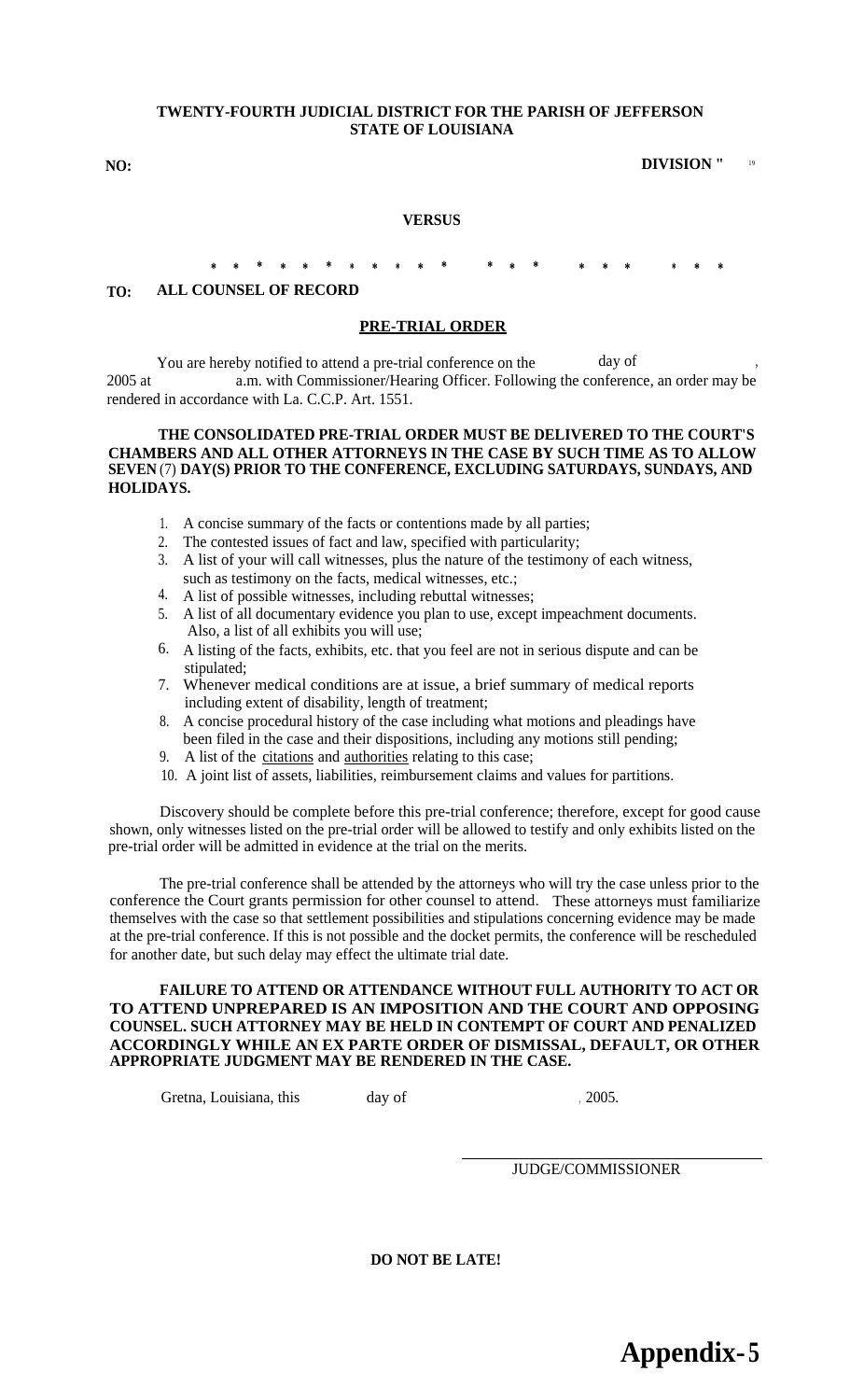#### 24th JUDICIAL DISTRICT COURT FOR THE PARISH OF JEFFERSON

#### STATE OF LOUISIANA

#### DOMESTIC RELATIONS DOCKET

NO. DIVISION "

#### **VERSUS**

#### ACCEPTANCE OF SERVICE AND WAIVER OF CITATION AND ALL DELAYS PETITION FOR LA. C.C. ARTICLE 102 DIVORCE

STATE OF LOUISIANA

## PARISH OF JEFFERSON

BEFORE ME, the undersigned authority, personally came and appeared:

who after being duly sworn did depose and state that:

Affiant does formally and expressly acknowledge receipt of a certified copy of the Petition for Divorce pursuant to LA. C.C. Article 102 filed herein, accepts service of a certified copy of said petition, and further, waives the necessity of issuance of formal citation and service of process.

Sworn to and subscribed before me this

day of  $, 20$ 

NOTARY PUBLIC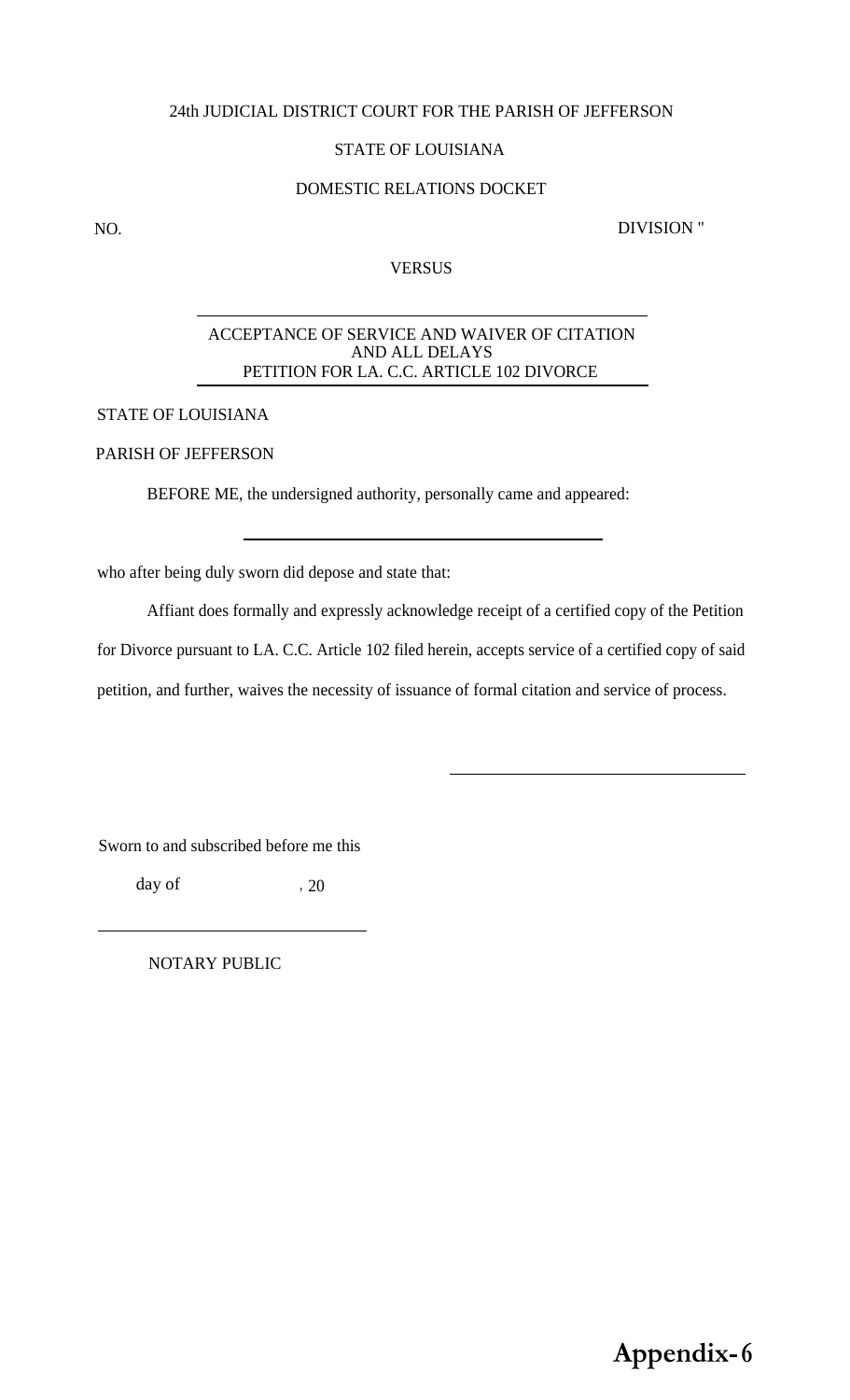#### 24th JUDICIAL DISTRICT COURT FOR THE PARISH OF JEFFERSON

#### STATE OF LOUISIANA

#### DOMESTIC RELATIONS DOCKET

NO. DIVISION "

#### **VERSUS**

#### ACCEPTANCE OF SERVICE AND WAIVER OF CITATION AND ALL DELAYS RULE FOR LA. C.C. ARTICLE 102 DIVORCE

#### STATE OF LOUISIANA

### PARISH OF JEFFERSON

BEFORE ME, the undersigned authority, personally came and appeared:

who after being duly sworn did depose and state that:

Affiant does formally and expressly acknowledge receipt of a certified copy of the Rule for Judgment of Divorce pursuant to LA. C.C. Article 102 filed herein on the day of , 20-; that affiant does accept service of a certified copy of said petition and waives: (1) the necessity of issuance of formal citation and service of process; (2) all legal delays allowed by law, particularly those delays allowed for answering and/or excepting to the pleading pursuant to LA C.C.P. Articles 1001 and 1002; (3) notice of trial pursuant to LA C.C.P. Article 1571 and appearance at trial; (4) necessity of being given notice of the signing of the judgment pursuant to LA C.C.P. Article 1913; (5) and the special notice required by R.S. 13:3491 and 13:3492.

Affiant acknowledges that the signature hereon will allow mover to go forward with the divorce in affiant's absence, and further understands that mover intends to do so.

Sworn to and subscribed before me this

day of  $, 20$ 

#### NOTARY PUBLIC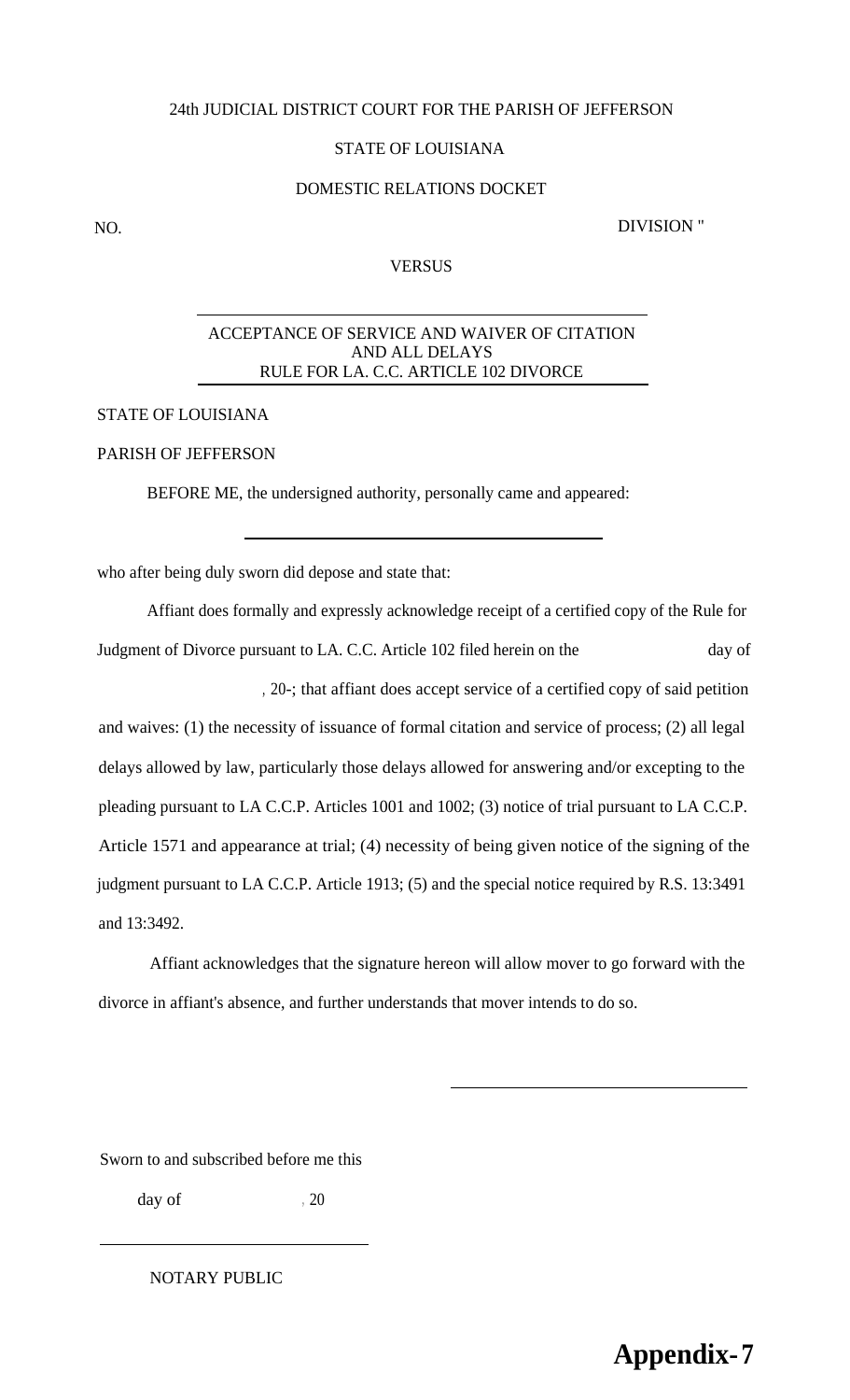#### 24th JUDICIAL DISTRICT COURT FOR THE PARISH OF JEFFERSON

#### STATE OF LOUISIANA

#### DOMESTIC RELATIONS DOCKET

NO. DIVISION "

#### VERSUS

#### ACCEPTANCE OF SERVICE AND WAIVER OF CITATION AND ALL DELAYS PETITION FOR LA. C.C. ARTICLE 103 DIVORCE

#### STATE OF LOUISIANA

## PARISH OF JEFFERSON

BEFORE ME, the undersigned authority, personally came and appeared:

who after being duly sworn did depose and state that:

| Affiant does formally and expressly acknowledge receipt of a certified copy of the Petition           |
|-------------------------------------------------------------------------------------------------------|
| for Divorce pursuant to LA. C.C. Article 103 filed herein on the                                      |
| 20<br>; that affiant does accept service of a certified copy of said petition and waives: (1) the     |
| necessity of issuance of formal citation and service of process; (2) all legal delays allowed by law, |
| particularly those delays allowed for answering and/or excepting to the pleading pursuant to LA       |
| C.C.P. Articles 1001 and 1002; (3) notice of trial pursuant to LA C.C.P. Article 1571 and             |
| appearance at trial; (4) necessity of being given notice of the signing of the judgment pursuant to   |
| LA C.C.P. Article 1913; (5) and the special notice required by R.S. 13:3491 and 13:3492.              |

Affiant acknowledges that the signature hereon will allow mover to go forward with the divorce in affiant's absence, and further understands that mover intends to do so.

Sworn to and subscribed before me this

day of  $, 20$ 

NOTARY PUBLIC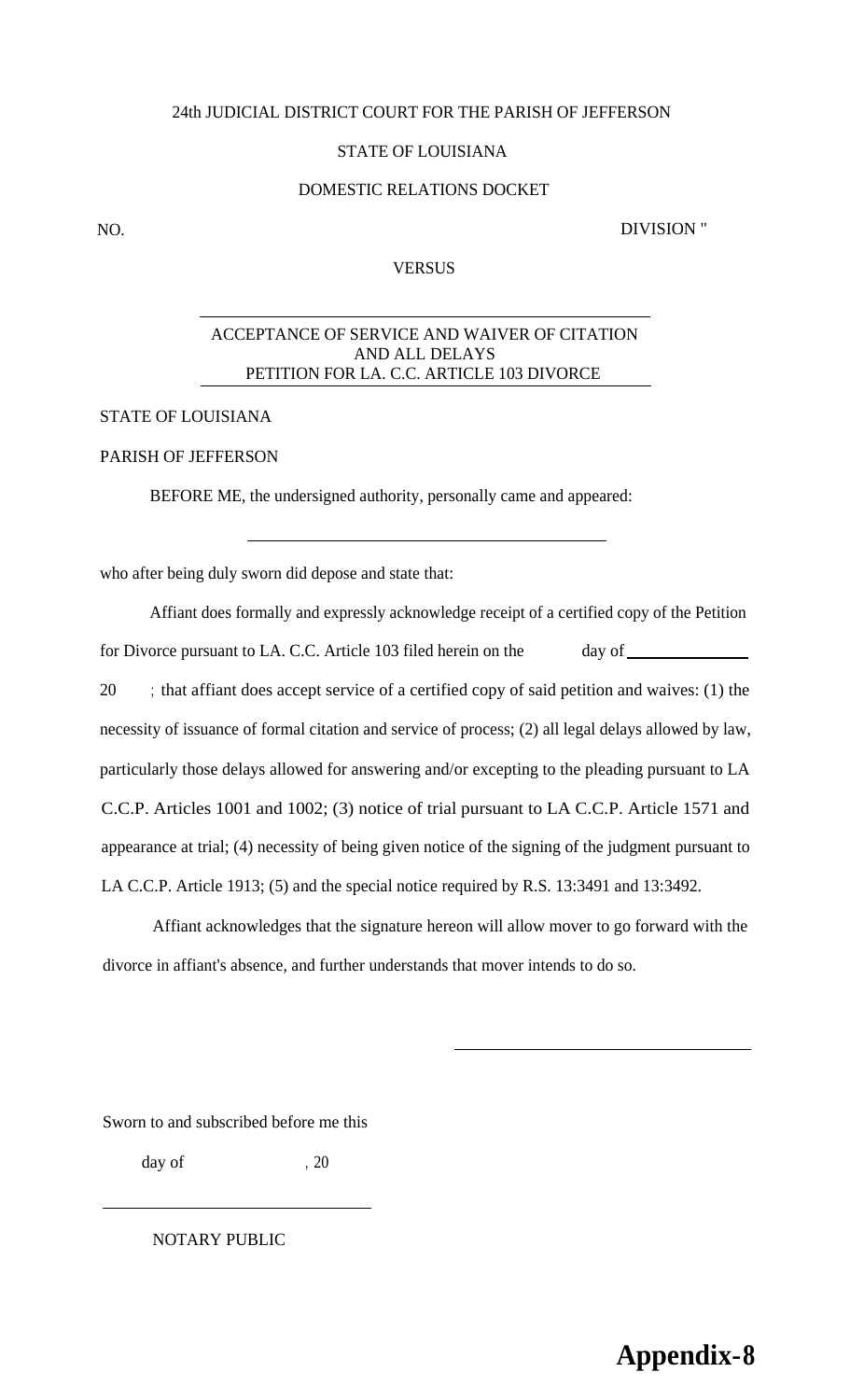# **24t <sup>h</sup> JUDICIAL DISTRICT COURT PARISH OF JEFFERSON STATE OF LOUISIANA LOUISIANA CIVIL CODE ARTICLE 102 DIVORCE FORM**

|            | Case Number: |
|------------|--------------|
| Petitioner |              |
| VS.        | Division     |
|            | <u>Judge</u> |
| Defendant  |              |

\*\*\*\*\*\*\*\*\*\*\*\*\*\*\*\*\*\*\*\*\*\*\*\*\*\*\*\*\*\*\*\*\*\*\*\*\*\*\*\*\*\*\*\*\*\*\*\*\*\*\*\*\*\*\*\*\*\*\*

Note: Must be completed by mover's attorney and filed in open court on the date RULE is fixed for hearing.

| A. The Petition CCP Art. 3951                                           |      |
|-------------------------------------------------------------------------|------|
| 1. Date the Petition was filed:                                         | Date |
| 2. Is the <b>Petition</b> in the record?                                | Yes  |
| 3. Is the proper jurisdiction expressly alleged in the Petition?        | Yes  |
| 4. Is the proper venue expressly alleged in the Petition?               | Yes  |
| 5. Is the Petition verified by the petitioner?                          | Yes  |
| 6. Date the <b>Petition</b> was served on the defendant:                | Date |
| 7. Is the Sheriffs return in the record showing Service?                | Yes  |
| 8. Is the waiver of service in the record?                              | Yes  |
| B. RULE TO SHOW CAUSE CCP ART. 3952                                     |      |
| 9. Date the parties physically separated:                               | Date |
| 10. Date the Rule was filed:                                            | Date |
| 11. Is the <b>Rule</b> in record?                                       | Yes  |
| 12. Does the Rule allege:                                               |      |
| (a) proper service of the <b>Petition</b> or waiver of service of the   |      |
| <b>Petition?</b>                                                        | Yes  |
| (b) that 180 days or more have elapsed since service or execution       |      |
| of a written waiver of service of the Petition?                         | Yes  |
| (c) that the parties have lived separate and apart continuously for     |      |
| the 180 days previous to the filing of the Rule?                        | Yes  |
| (d) that Notice was issued pursuant to R.S. 13:3491                     | Yes  |
| 13. Is the Rule verified by the affidavit of the Petitioner?            | Yes  |
| 14. Was the Rule filed within 2 years of service of the Petition        |      |
| or execution the written waiver of service of the Petition?             | Yes  |
| 15. Is the sheriffs return of service of the Rule in the record?        | Yes  |
| 16. Is the waiver of service of the <b>Rule</b> in the record?          | Yes  |
| C. AFFIDAVIT OF MOVER CCP ART. 3956 (5)                                 |      |
| 17. Does the record contain the Affidavit of the mover executed         |      |
| After the Rule was filed and specifically states that:                  |      |
| (a) the parties have lived separate and apart continuously for at least |      |
| 180 days prior to filing of the Rule?                                   | Yes  |
| (b) the parties are living apart at the time of execution of the        |      |
| Affidavit?                                                              | Yes  |
| (c) the mover desires to be divorced?                                   | Yes  |
| 18. Was the Affidavit executed After the Rule was filed?                | Yes  |

I hereby certify that I have examined the record in the above captioned case and the information is accurate. This certification is made to the court for use in the determination of eligibility for divorce in accordance with the provisions of Article 102 of the Louisiana Civil Code, the Louisiana Code of Civil Procedure Articles 3951 et seq., and revised statutes.

| Date of Record Examination | Signed By (Attorney for<br>Mover) | Bar Number |  |
|----------------------------|-----------------------------------|------------|--|
|                            |                                   |            |  |

Date of Certification Address Address Telephone Number

Date of Form: January 1, 2001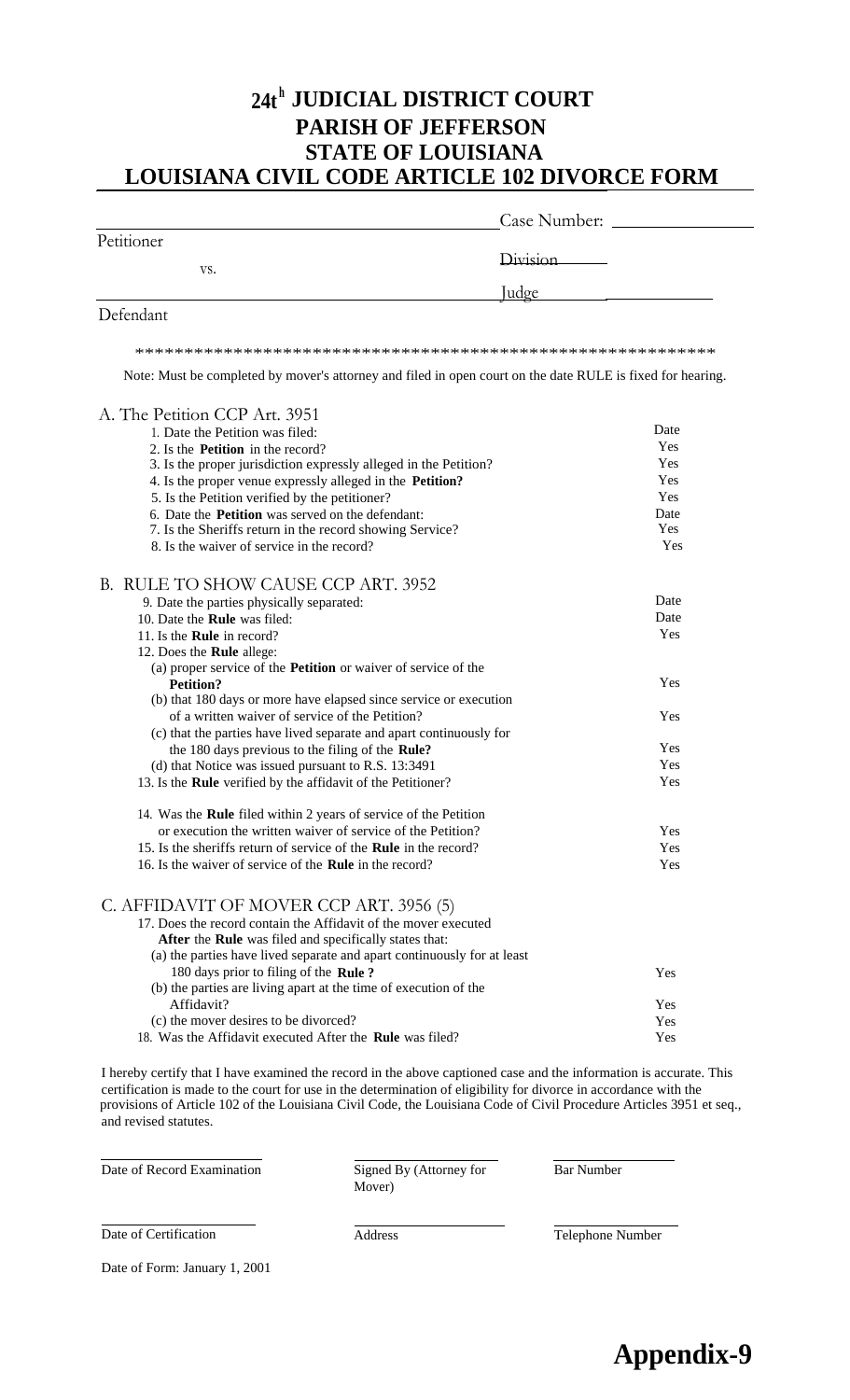#### 24TH JUDICIAL DISTRICT COURT FOR THE PARISH OF JEFFERSON

#### STATE OF LOUISIANA

#### DOMESTIC RELATIONS DOCKET

NO. DIVISION "

versus

#### INCOME ASSIGNMENT ORDER

In accordance with R.S. 46:236.3, this ORDER for an income assignment shall be effective immediately. Considering the support obligation of the OBLIGOR, pursuant to the JUDGMENT rendered by this Court on the day of  $\sqrt{20}$ .

1. IT IS ORDERED that the PAYOR, the shall be shall as a shall shall be shall be shall be shall be shall be shall be shall be shall be shall be shall be shall be shall be shall be shall be shall be shall be shall be shall

withhold from the income of the OBLIGOR (including but not limited to wages, salary, commission, compensation as an independent contractor, disability, unemployment compensation, annuity and retirement benefits, and any other payments made by any person, private entity, federal or state government, any unit of local government, school district, or any entity created by public act excluding worker's compensation benefits, Black Lung benefits, VA Disability benefits, and Title XVI Supplemental Security Income) the amount ordered for support, which amount is \$

-, per , as it becomes due; that the PAYOR must implement withholding no later than the first pay period that occurs following receipt of this income assignment, and shall continue the withholding each pay period until further order of the Court as provided in R.S. 46:236.3(G).

2. IT IS FURTHER ORDERED that the income seized shall not exceed the percentage of disposable earnings subject to seizure as defined in R.S. 13:3881 for the payment of a support obligation; or, the income exempt from seizure is fifty percent (50%) of the OBLIGOR's disposable earnings, but in no case shall this exemption be less than an amount in disposable earnings which is equal to thirty times the federal minimum hourly wage.

3. IT IS FURTHER ORDERED that the TOTAL AMOUNT WITHHELD SHALL BE FORWARDED WITHIN TEN (10) DAYS to the OBLIGEE, at the following address:

# **Appendix- <sup>1</sup> 0**